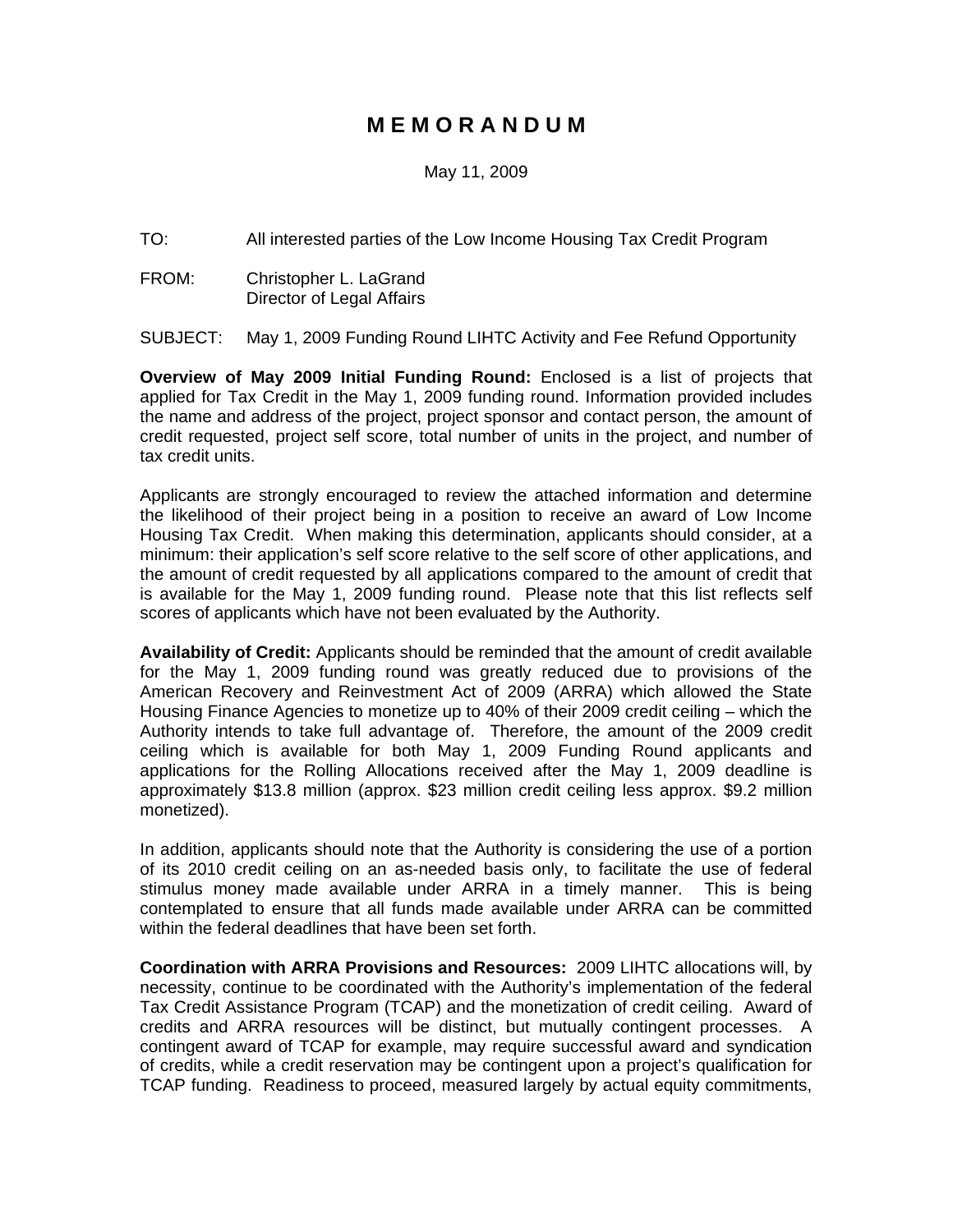will be key to receiving TCAP. Further guidance on the TCAP application process (beyond the Notices of Intent to apply previously submitted) will be forthcoming.

**Opportunity to Withdraw Initial Funding Round Application Without Penalty:** If, upon reviewing the attached, an applicant determines there is not a strong probability of their project receiving an award of credit, applicants may request to have their application withdrawn from the funding round and returned to them. Applicants who make this request by May 15, 2009 may also receive a refund of the LIHTC application fee and the market study fee (if the market study has not yet been performed) that were submitted with their application. After this date, all remaining applications will be processed, unless otherwise withdrawn by the applicant, and fees will not be returned.

The Authority is making this opportunity available to applicants not only in an effort to expedite the funding round process, but also in an effort to relieve some of the financial burden applicants encounter in the application process. In this economic climate, the Authority is taking this opportunity to allow applicants to not have to incur unnecessary fees on applications that are unlikely to receive an award of credit.

In the coming months there will be a large quantity of applications for funding that will have to be processed for various types of funding. This includes projects receiving a prior year allocation wanting to monetize their credit under provisions of ARRA, projects requesting an allocation of TCAP, 2009 9% LIHTC applications, MSHDA-financed taxexempt bond projects, and others. Due to the large volume of affordable housing projects that will have to be reviewed in the near future, applicants are strongly encouraged to take advantage of this opportunity. It is in the best interest of the parties involved, and the state of Michigan, to be able to expedite any funding processes where possible to put available funding to work in a timely manner.

Applicants choosing to take advantage of the opportunity discussed above should notify MSHDA of their intent to withdraw their application and receive a refund of the appropriate fees by emailing a copy of the attached Request for Withdrawal of Application form Carol Thompson at [thompsonc7@michigan.gov.](mailto:thompsonc7@michigan.gov) Applicants will also be required to submit the original copy of this form at the time they come to pick up their application and fee refund(s). In addition, if you have any questions regarding the above or about any of the projects listed, please contact LIHTC staff at (517) 373-6007.

**Enclosure**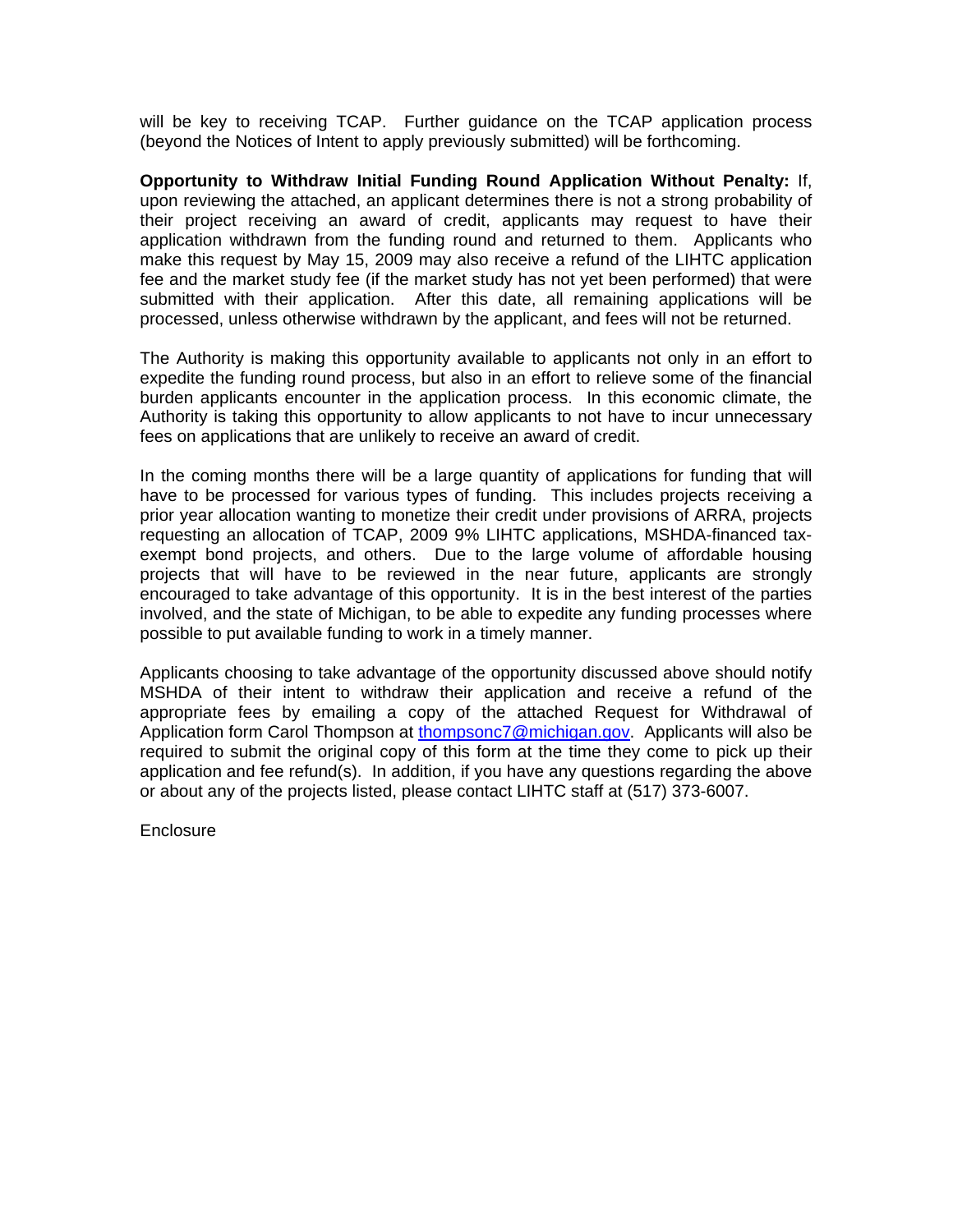

**STATE OF MICHIGAN** JENNIFER M. GRANHOLM MICHIGAN STATE HOUSING DEVELOPMENT AUTHORITY **GOVERNOR** LANSING

**KEITH MOLIN**<br>EXECUTIVE DIRECTOR

#### **REQUEST FOR WITHDRAWAL OF APPLICATION**

Pursuant to the memo dated May 11, 2009 from Christopher LaGrand, I hereby request the withdrawal of the Low Income Housing Tax Credit application for from the May 1, 2009 Funding Round. I am withdrawing this application with the understanding that no processing, scoring, underwriting, or review of the documents contained in the application has commenced. Further, once withdrawn, the complete application will be returned along with any funds associated with the Tax Credit Application fee and any funds not already expended to conduct the Market Study.

I acknowledge that the supplemental project information provided with the May 11, 2009 memo is preliminary information at this time and may be subject to revision as further project review and ARRA planning is conducted.

Name (Print) Organization

l

l

Signature Date



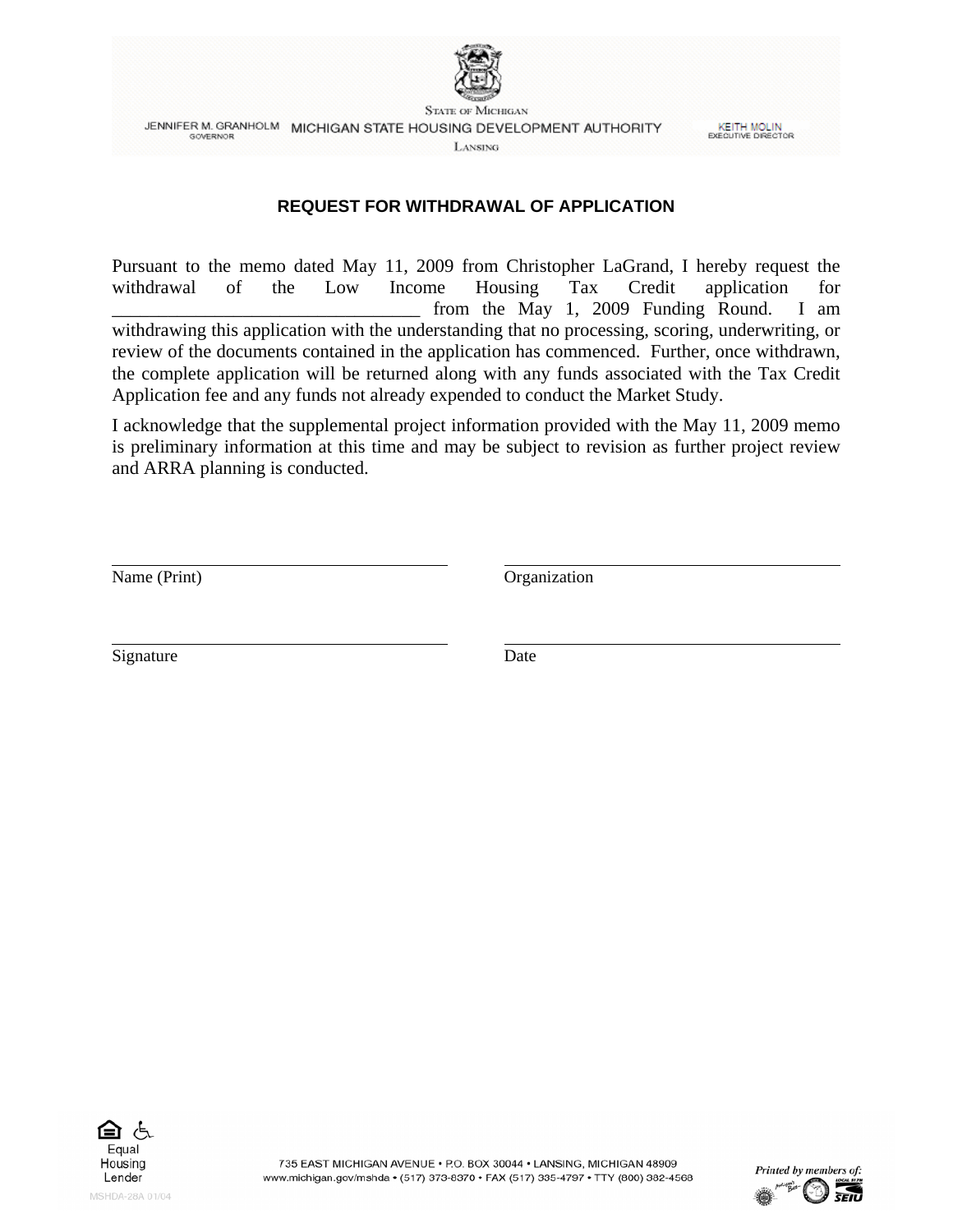| PROJECT INFORMATION                           |                      |                       |                                       |                                                                    |                                                             |                              |                                  |  |
|-----------------------------------------------|----------------------|-----------------------|---------------------------------------|--------------------------------------------------------------------|-------------------------------------------------------------|------------------------------|----------------------------------|--|
| <b>PROJECT</b>                                | <b>LOCATION</b>      | <b>COUNTY</b>         | <b>CONTACT</b>                        | <b>OWNER</b>                                                       | <b>SELF SCORE</b><br><b>INCLUDING</b><br><b>TCAP POINTS</b> | <b>HARD</b><br><b>EQUITY</b> | <b>LIHTC</b><br><b>REQUESTED</b> |  |
|                                               |                      |                       | <b>ADDITIONAL CREDIT</b>              |                                                                    |                                                             |                              |                                  |  |
|                                               |                      |                       |                                       |                                                                    |                                                             |                              |                                  |  |
| 101 South Division Lofts                      | <b>Grand Rapids</b>  | Kent                  | Karl Chew<br>Dennis                   | 101 South Division Lofts LDHA LP                                   | n/a                                                         | n/a                          | \$<br>49,837                     |  |
| <b>Bridge Street Place</b>                    | <b>Grand Rapids</b>  | Kent                  | Sturtevant                            | <b>Bridge Street LDHA LP</b>                                       | n/a                                                         | n/a                          | \$<br>69,841                     |  |
| <b>Hubbard Communitites</b>                   | Detroit              | Wayne                 | Timothy<br>Thorland                   | Hubbard Communities I LDHA LP                                      | n/a                                                         | n/a                          | \$<br>152,307                    |  |
| Sheldon Place II Apartments                   | Gaylord              | Otsego                | Douglas<br>Larner                     | Gaylord II LDHA LP                                                 | n/a                                                         | n/a                          | \$<br>61,529                     |  |
| Springview Manor II                           | Evart                | Osceola               | Douglas<br>Larner                     | Springivew II LP                                                   | n/a                                                         | n/a                          | \$<br>33,476                     |  |
|                                               |                      |                       | <b>GENERAL</b>                        |                                                                    |                                                             |                              |                                  |  |
|                                               |                      |                       |                                       |                                                                    |                                                             |                              |                                  |  |
| McCalla Greene                                | Milan                | Monroe                |                                       | David Cooper McCalla Greene LLC                                    | 341                                                         | Yes                          | \$<br>373,472                    |  |
| Fourth Street Senior Housing                  | Clare                | Clare                 | Lori Pung                             | Fourth Street Senior Housign LDHA LP                               | 327                                                         | Yes                          | \$<br>344,684                    |  |
| <b>Emerald Springs IA</b>                     | Detroit              | Wayne                 | Nick Kolb                             | Emerald Springs I A LDHA LP                                        | 304                                                         | No                           | \$<br>1,500,000                  |  |
| <b>Emerald Springs IB</b>                     | Detroit              | Wayne                 | Nick Kolb                             | Emerald Springs IB LDHA LP                                         | 304                                                         | No                           | \$<br>1,451,222                  |  |
| American House Hazel Park                     | Hazel Park           | Oakland               | Joseph<br>Schwartz                    | HP LDHA LLC                                                        | 299                                                         | Yes                          | \$<br>325,999                    |  |
| American House Oakland                        | Pontiac              | Oakland               | Joseph<br>Schwartz                    | Oakland LDHA LLC                                                   | 299                                                         | Yes                          | \$<br>412,498                    |  |
| New Center Square                             | Detroit              | Wayne                 | Kathy Makino                          | New Center Square LDHA LP                                          | 295                                                         | No                           | \$<br>807,634                    |  |
| <b>Medical Center Village</b>                 | Detroit              | Wayne                 | Laurance<br>Tisdale                   | Medical Center Village LDHA LP                                     | 285                                                         | No                           | \$<br>1,117,577                  |  |
| American House Lakeside II                    | Clinton Twp          | Macomb                | Joseph<br>Schwartz                    | Lakeside II LDHA LLC                                               | 273                                                         | Yes                          | \$<br>244,625                    |  |
|                                               |                      |                       | Michael                               |                                                                    |                                                             |                              |                                  |  |
| <b>Century Lofts</b>                          | <b>Grand Rapids</b>  | Kent                  | Jacobson<br>Michael                   | Century Lofts I LDHA LLC                                           | 271                                                         | No                           | 1,462,500<br>\$                  |  |
| <b>Grand Traverse Commons</b>                 | <b>Traverse City</b> | <b>Grand Traverse</b> | Jacobson<br>Joseph                    | TC Commons I LDHA LLC                                              | 271                                                         | No                           | \$<br>1,474,569                  |  |
| American House Lakeside I                     | Clinton Twp          | Macomb                | Schwartz                              | Lakesdie I LDHA LLC                                                | 267                                                         | Yes                          | S.<br>248,007                    |  |
| Coronado Apartments                           | Detroit              | Wayne                 | <b>Bob Zinser</b><br>Freddie          | Coronado Square LDHA LP                                            | 265                                                         | No                           | \$<br>482,587                    |  |
| Comstock Village                              | Kalamazoo            | Kalamazoo             | DuBose                                | <b>CV Limited Partnership</b><br>Sault Ste Marie Tribe of Chippewa | 258                                                         | Yes                          | \$<br>785,346                    |  |
| Sault Tribe of Chippewa Indians HA Project #1 | Sault Ste Marie      | Chippewa              |                                       | Joni Talentino Indians HA TC LP                                    | 251                                                         | No                           | \$<br>471,514                    |  |
| <b>Brush Estates</b>                          | Detroit              | Wayne                 | Sam Arabbo                            | Brush Estates LDHA LP                                              | 248                                                         | No                           | \$<br>899,143                    |  |
| <b>Newport Apartments</b>                     | Mt. Clemens          | Macomb                | Gerald<br>Krueger                     | Newport 2008 LDHA LLC                                              | 245                                                         | No                           | S.<br>924,359                    |  |
| Parkview Tower and Square                     | Detroit              | Wayne                 | Michael<br>Tremonti<br><b>Richard</b> | Parkview Tower and Square LDHA LP                                  | 244                                                         | Yes                          | 1,500,000<br>\$                  |  |
| Gardenview Estates II C                       | Detroit              | Wayne                 | Higgins                               | Gardenview Homes IV LDHA LLC                                       | 243                                                         | No                           | \$<br>933,761                    |  |
| Gabrielle II                                  | <b>Highland Park</b> | Wayne                 | T. Van Fox<br>Frank T.                | Gabrielle II/MHT LDHA LLC                                          | 242                                                         | No                           | \$<br>1,500,000                  |  |
| <b>Brookwood Gardens Apartments</b>           | Clare                | Clare                 | Sinito                                | Brookwood I LDHA LP                                                | 238                                                         | No                           | \$<br>795,997                    |  |
| Cornerstone Estates II                        | Detroit              | Wayne                 | John Frasco                           | Cornerstone Estates II LDHA LLC                                    | 237                                                         | No                           | \$<br>988,971                    |  |
| St. Joseph Senior                             | Detroit              | Wayne                 | Sam Arabbo<br>Brian                   | St. Joseph Resources Corp                                          | 237                                                         | No                           | S.<br>986,520                    |  |
| South Saginaw Homes II                        | Saginaw              | Saginaw               | McGeady                               | South Saginaw Homes LDHA LLC II                                    | 235                                                         | No                           | \$<br>1,100,695                  |  |
| <b>Wood Creek Apartments</b>                  | Sault Ste Marie      | Chippewa              | Stephen<br>Werth                      | JPS Wood Creek LDHA LP                                             | 235                                                         | No                           | \$<br>281,262                    |  |
| Cornerstone Estates III                       | Detroit              | Wayne                 | John Frasco                           | Cornerstone Estates III LDHA LLC                                   | 234.5                                                       | No                           | \$<br>979,750                    |  |
| Coronado Square Apartments                    | Detroit              | Wayne                 |                                       | Kathy Makino Coronado Apartments II LDHA LP                        | 234                                                         | No                           | \$<br>638,752                    |  |
| Daystar Estates II                            | Detroit              | Wayne                 | Brian<br>McGeady                      | Daystar Estates II LDHA LP                                         | 234                                                         | No                           | \$<br>945,548                    |  |
| Cornerstone Estates I                         | Detroit              | Wayne                 | John Frasco                           | Cornerstone Estates I LDHA LLC                                     | 232                                                         | No                           | \$<br>942,053                    |  |
| Northwind/Hilltop Apartments                  | Kalamazoo            | Kalamazoo             | Willie Martin                         | Northwind/Hilltop 2006 LDHA LP                                     | 224.5                                                       | No                           | \$<br>1,143,772                  |  |
| <b>Cutler View</b>                            | Spring Lake          | Ottawa                | Lori Pung                             | Cutler View LDHA LP                                                | 223                                                         | No                           | \$<br>313,980                    |  |
|                                               |                      |                       |                                       |                                                                    |                                                             |                              |                                  |  |
| <b>Eliza Howell East</b>                      | Detroit              | Wayne                 | John O'Brien<br><b>Bishop Walter</b>  | Eliza Howell East LDHA LP                                          | 222                                                         | No                           | \$<br>940,502                    |  |
| <b>Ephesus Homes II</b>                       | Detroit              | Wayne                 | E. Rushton<br>Sr.                     | Ephesus Homes II LDHA LP                                           | 222                                                         | No                           | \$<br>940,502                    |  |
| <b>Peace Estates</b>                          | Detroit              | Wayne                 | Pastor David<br>Jefferson             | Peace Estates LDHA LP                                              | 222                                                         | No                           | \$<br>940,502                    |  |
| Smith Street Homes                            | Detroit              | Wayne                 | James<br>Perkins                      | Smith Street Homes LDHA LP                                         | 222                                                         | No                           | \$<br>1,180,652                  |  |
| Bella Vista Glen                              | <b>Highland Park</b> | Wayne                 | T. Van Fox                            | Bella Vista II/MHT LDHA LLC                                        | 221                                                         | No                           | \$<br>853,215                    |  |
| Ecclesia Homes                                | Detroit              | Wayne                 | Richard<br>Snead                      | Ecclesia Homes LDHA LP                                             | 221                                                         | No                           | \$<br>940,502                    |  |
|                                               |                      |                       |                                       |                                                                    |                                                             |                              |                                  |  |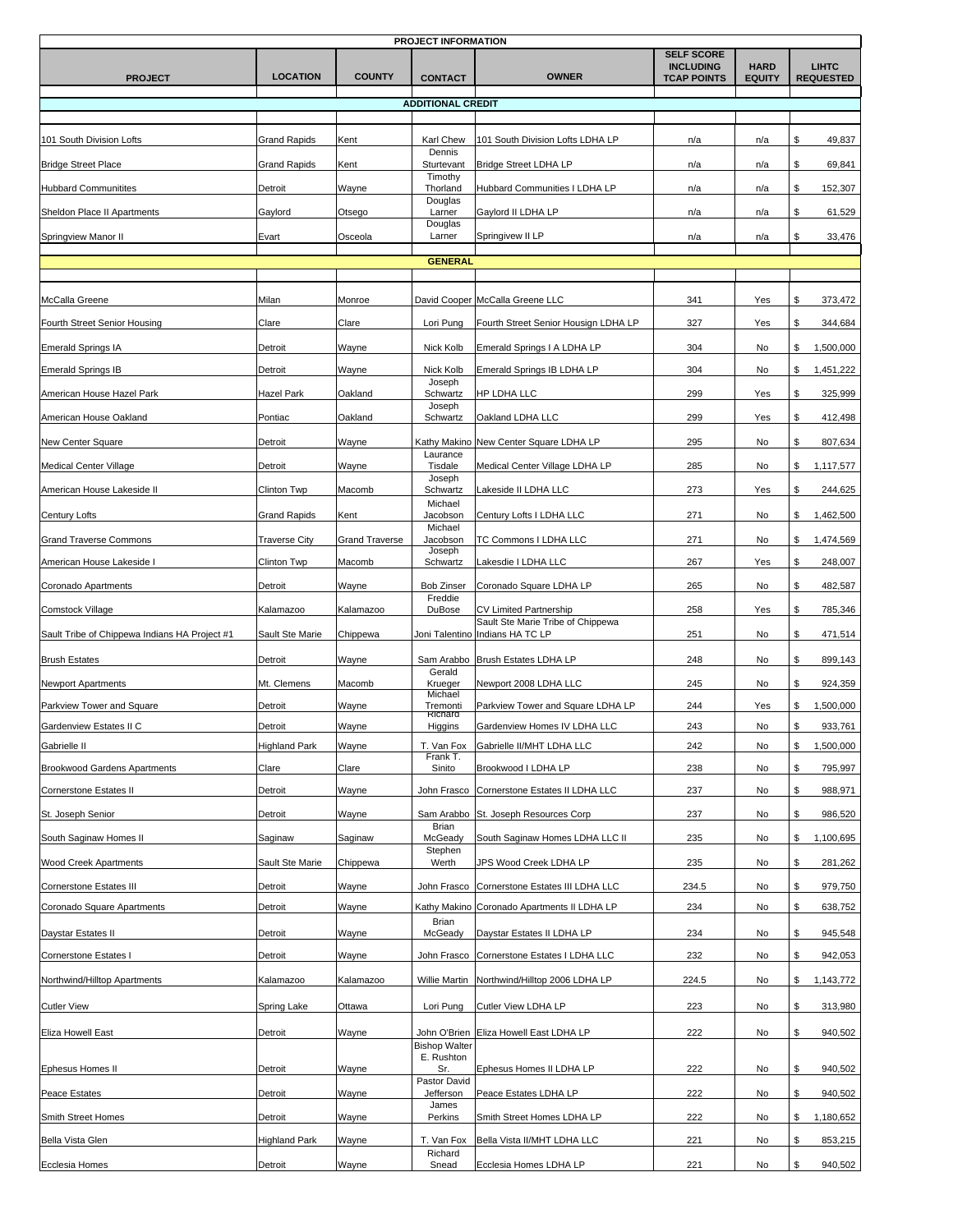| <b>PROJECT INFORMATION</b>      |                                     |               |                        |                                                |                                                             |                              |                                  |  |  |
|---------------------------------|-------------------------------------|---------------|------------------------|------------------------------------------------|-------------------------------------------------------------|------------------------------|----------------------------------|--|--|
| <b>PROJECT</b>                  | <b>LOCATION</b>                     | <b>COUNTY</b> | <b>CONTACT</b>         | <b>OWNER</b>                                   | <b>SELF SCORE</b><br><b>INCLUDING</b><br><b>TCAP POINTS</b> | <b>HARD</b><br><b>EQUITY</b> | <b>LIHTC</b><br><b>REQUESTED</b> |  |  |
| Riordan Park                    | Detroit                             | Wayne         | John O'Brien           | Riordan Park LDHA LP                           | 221                                                         | No                           | 940,502<br>\$                    |  |  |
| <b>Tamarack Apartments</b>      | Holt                                | Ingham        | Willie Martin          | Tamarack 2009 LDHA LP                          | 216                                                         | No                           | \$<br>747,802                    |  |  |
| <b>Village Estates</b>          | Detroit                             | Wayne         |                        | Felicia Turner Amandla Estates LDHA LP         | 216                                                         | No                           | 987,786<br>\$                    |  |  |
| Ginger Square Apartments        | Owosso                              | Shiawassee    | Gerald<br>Krueger      | Ginger Square 2009 LDHA LLC                    | 213                                                         | No                           | \$<br>700,014                    |  |  |
| Woodside Square Apartments      | Romulus                             | Wayne         | Gerald<br>Krueger      | Woodside Square 2009 LDHA LLC                  | 212                                                         | No                           | \$<br>506,557                    |  |  |
|                                 |                                     |               |                        |                                                |                                                             |                              |                                  |  |  |
| <b>Village Estates Elderly</b>  | Detroit                             | Wayne         | Gerald                 | Felicia Turner Amandla Elderly Estates LDHA LP | 211                                                         | No                           | \$<br>968,630                    |  |  |
| Whitney Young Village           | Kentwood                            | Kent          | Krueger<br>Frank T.    | Whitney Young 2009 LDHA LLC                    | 211                                                         | No                           | 472,861<br>\$                    |  |  |
| Aldersgate Apartments           | Oscada                              | losco         | Sinito                 | Aldersgate II LDHA LP                          | 210                                                         | No                           | \$<br>688,879                    |  |  |
| Sarasota Square                 | Detroit                             | Wayne         | Kathy Makino<br>Dennis | Sarasota Square LDHA LP                        | 210                                                         | No                           | \$<br>587,779                    |  |  |
| Goodrich Apartments             | <b>Grand Rapids</b>                 | Kent          | Sturtevant             | Goodrich LDHA LP                               | 209.5                                                       | No                           | \$<br>182,475                    |  |  |
| <b>Clairewood Apartments</b>    | St. Clair                           | St. Clair     | Ronald<br>Potterpin    | PK Clairewood Apartments LP                    | 208                                                         | No                           | 284,100<br>\$                    |  |  |
| Maple Heights Apartments        | Saline                              | Washtenaw     | Ronald<br>Potterpin    | PK Maple Heights LP                            | 207                                                         | No                           | \$<br>270,801                    |  |  |
| <b>Pike Street Square</b>       | Pontiac                             | Oakland       | Kyle<br>Westberg       | Pike Street Square One                         | 206                                                         | No                           | \$<br>1,385,995                  |  |  |
| Sawmill Estates Family II       | Wayland                             | Allegan       | Lori Pung              | Sawmill Estates Family II LDHA LP              | 205.5                                                       | No                           | \$<br>98,394                     |  |  |
| Lakewood Apartments             | Stockbridge                         | Ingham        | Ronald<br>Potterpin    | PK Lakewood Apartments LP                      | 205                                                         | No                           | 271,062<br>\$                    |  |  |
|                                 |                                     |               | Gerald                 | QM 2009 LDHA LLC                               | 204                                                         |                              | \$                               |  |  |
| Quail Meadow Apartments         | Muskegon                            | Muskegon      | Krueger<br>Melvin      |                                                |                                                             | No                           | 650,155                          |  |  |
| <b>Whittier Tower</b>           | Detroit                             | Wayne         | Wahington<br>Anne      | Whittier Tower LDHA LP                         | 201                                                         | No                           | 1,500,000<br>\$                  |  |  |
| Alpine Alten Zimmer             | Gaylord                             | Otseego       | Danosky                | Alpine Alten Zimmer II 2009 LDHA LP            | 199.5                                                       | No                           | \$<br>183,913                    |  |  |
| <b>Woodcliff Apartments</b>     | Ishpeming                           | Marquette     | Jeff Gates<br>Timothy  | TJ Woodcliff LDHA LP                           | 198                                                         | No                           | 129,871<br>\$                    |  |  |
| <b>Scotten Park</b>             | Detroit                             | Wayne         | Thorland               | Scotten Park LDHA LP                           | 197                                                         | No                           | \$<br>887,804                    |  |  |
| <b>Grand Fork Commons</b>       | Beaverton                           | Gladwin       | Jeff Gates             | TJ Grand Fork LDHA LP                          | 195                                                         | No                           | \$<br>124,625                    |  |  |
| Park Plaza Commons              | Dearborn Heights                    | Wayne         | Ghaleb Hatem           | Park Plaza Commons LDHA LP                     | 194                                                         | No                           | \$<br>1,498,415                  |  |  |
| Eldorado Square Aoartments      | Detroit                             | Wayne         | Joseph                 | Kathy Makino Eldorado Square LDHA LP           | 193.5                                                       | No                           | 810,412<br>\$                    |  |  |
| Gateway Village                 | Frankfort                           | Benzie        | Hollander              | Frankfort Housing LDHA LP                      | 193.5                                                       | No                           | \$<br>485,954                    |  |  |
| Perry Place Square              | Pontiac                             | Oakland       |                        | Kathy Makino Perry Place Square LDHA LP        | 193                                                         | No                           | \$<br>700,768                    |  |  |
| 8900 Gratioit                   | Detroit                             | Wayne         | Timothy<br>Thorland    | 8900 Gratiot LHDA LP                           | 192                                                         | No                           | 833,751<br>\$                    |  |  |
| Pine Bluff Apartments           | Kingsford                           | Dickinson     | Ronald<br>Potterpin    | PK Pine Bluff LP                               | 190                                                         | No                           | \$<br>327,541                    |  |  |
| <b>Rolling Brook Apartments</b> | Algonac                             | St. Clair     | Ronald<br>Potterpin    | PK Rolling Brook LP                            | 190                                                         | No                           | 476,337<br>\$                    |  |  |
| <b>Copper Hills Apartments</b>  | Lake<br>inden/Houghton              | Houghton      | Ronald<br>Potterpin    | PK Copper Hills Apartments LP                  | 184                                                         | No                           | \$<br>321,491                    |  |  |
| Sandy Pines Apartments          | Kalkaska                            | Kalkaska      | Jeff Gates             | TJ Sandy Pines LDHA LP                         | 176                                                         | No                           | \$<br>234,454                    |  |  |
| <b>Main Street Apartments</b>   | <b>Berrien Springs</b>              | Berrien       | Jeff Gates             | TJ Main Street LDHA LP                         | 175                                                         | No                           | \$<br>130,349                    |  |  |
| <b>McNichols Place</b>          | Detroit                             | Wayne         | Charlotte<br>Knight    | McNichols Place I LDHA LP                      | 175                                                         | No                           | 367,771<br>\$                    |  |  |
| Alpine Village                  | Kalamazoo                           | Kalamazoo     | Chris Schaap           | Alpine Village Apartments LDHA LLC             | 174                                                         | No                           | \$<br>728,638                    |  |  |
| Midtown Village                 | Holland                             | Ottawa        | Dennis<br>Sturtevant   | Liberty LDHA LP                                | 157                                                         | No                           | 645,893<br>\$                    |  |  |
| Allegan Senior Apartments Homes | Allegan                             | Allegan       | Gerald Haan            | Allegan Community Senior LDHA LLC              | 152                                                         | No                           | \$<br>272,094                    |  |  |
|                                 |                                     |               |                        |                                                |                                                             |                              |                                  |  |  |
|                                 | <b>PERMANENT SUPPORTIVE HOUSING</b> |               |                        |                                                |                                                             |                              |                                  |  |  |
| <b>Cass Community</b>           | Detroit                             | Wayne         | Rev. Faith<br>Fowler   | Cass Community LDHA LP                         | 202                                                         | No                           | 894,225<br>\$                    |  |  |
| Lincoln Park Lofts              | Lincoln Park                        | Wayne         |                        | Louis Piszker Lincoln Park Lofts LDHA LP       | 198                                                         | No                           | \$<br>870,651                    |  |  |
| NSO Bell Housing                | Detroit                             | Wayne         | Joe Heaphy             | NSO Bell Housing LDHA LP                       | 186                                                         | No                           | 1,500,000<br>\$                  |  |  |
|                                 |                                     |               | <b>ROLLING ROUND</b>   |                                                |                                                             |                              |                                  |  |  |
|                                 |                                     |               |                        |                                                |                                                             |                              |                                  |  |  |
| Wildwood Apartment Homes        | Westland                            | Wayne         | Bradley E.<br>Froling  | Schwartz Bradley, LLC                          | 199                                                         | Yes                          | 1,021,954<br>\$                  |  |  |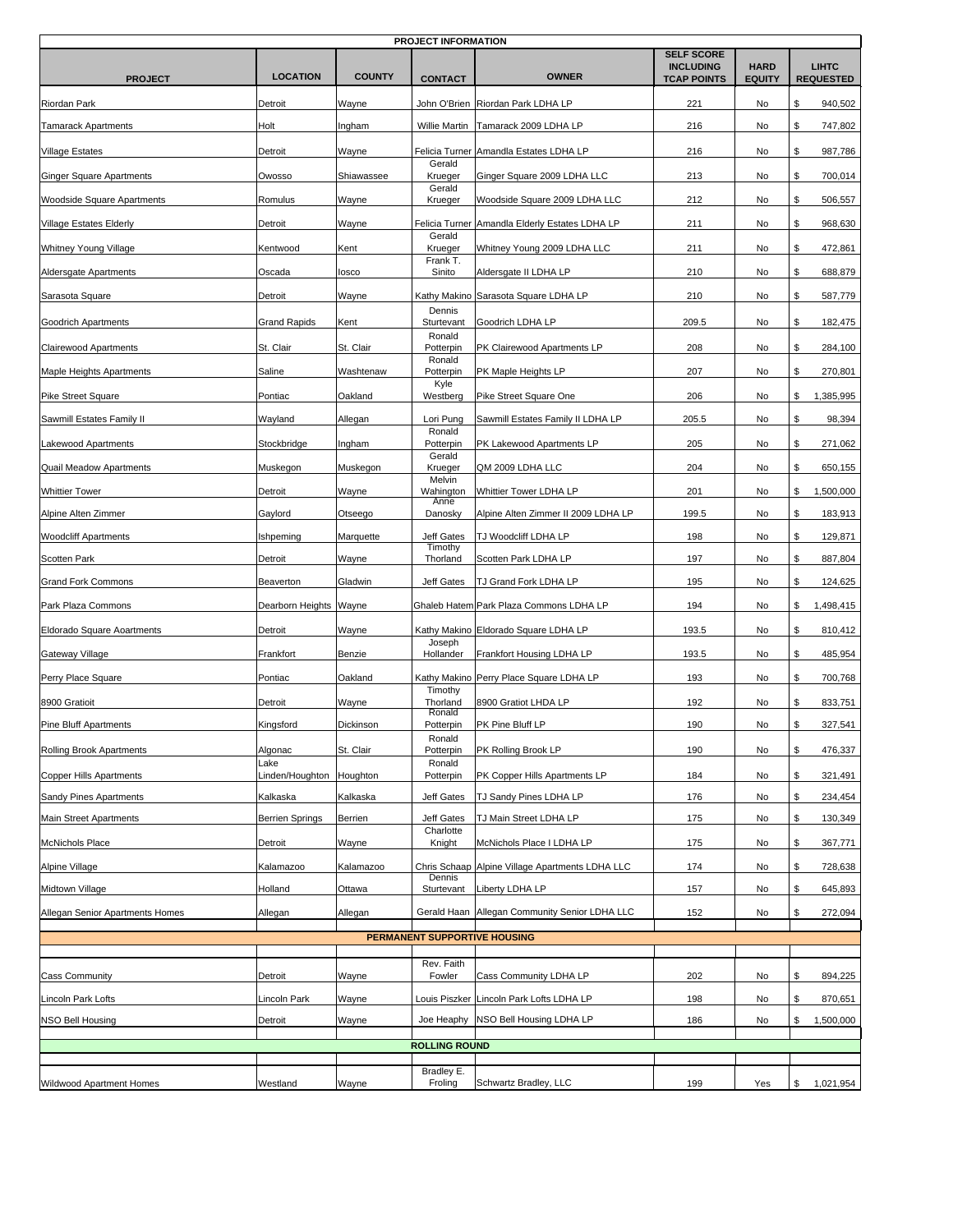| Project #:               | Z09006                            |                                      | <b>Owner Contact:</b>  | Gerald Haan<br>231.526.7380               |                   |      |
|--------------------------|-----------------------------------|--------------------------------------|------------------------|-------------------------------------------|-------------------|------|
| <b>Project Name:</b>     | Allegan Senior Apartment Homes    |                                      |                        | Allegan Community Senior LDHA LLC         |                   |      |
| <b>Project Address:</b>  | 330 Trowbridge Street             |                                      |                        | 380 Franklin Street, Suite 104 PO Box 556 |                   |      |
|                          |                                   |                                      |                        | Harbor Springs, MI 49740                  |                   |      |
|                          | Allegan, MI 49010                 |                                      | <b>Amt Requested:</b>  | \$272,094                                 | # Bldgs: 1        |      |
| County:                  | Allegan                           |                                      | <b>Amt Awarded:</b>    | \$0                                       | # Total Units: 18 |      |
|                          |                                   |                                      |                        |                                           | # LIHTC Units: 18 |      |
| <b>Funding Round:</b>    | May Funding Round                 | <b>Category Applied For:</b>         | General                | Self Score: 152                           |                   |      |
| <b>Application Date:</b> | 5/1/2009                          | <b>Target Units:</b>                 | Elderly                |                                           |                   |      |
|                          |                                   |                                      |                        |                                           |                   |      |
| Project #:               | Z09004                            |                                      | <b>Owner Contact:</b>  | Lori Pung<br>989.779.9995                 |                   |      |
| <b>Project Name:</b>     | Sawmill Estates Family II LDHA LP |                                      |                        | Sawmill Estates Family II LDHA LP         |                   |      |
| <b>Project Address:</b>  | 1185 Eagle Drive                  |                                      |                        | 805 W. Broadway, Suite 1                  |                   |      |
|                          |                                   |                                      | Mt. Pleasant, MI 48858 |                                           |                   |      |
|                          | Wayland, MI 49348                 |                                      | <b>Amt Requested:</b>  | \$98,394                                  | # Bldgs: 1        |      |
| County:                  | Allegan                           |                                      | <b>Amt Awarded:</b>    | \$0                                       | # Total Units: 8  |      |
|                          |                                   |                                      |                        |                                           | # LIHTC Units: 8  |      |
| <b>Funding Round:</b>    | May Funding Round                 | <b>Category Applied For: General</b> |                        | Self Score: 205.5                         |                   |      |
| <b>Application Date:</b> | 5/1/2009                          | Target Units: Family                 |                        |                                           |                   |      |
|                          |                                   |                                      |                        |                                           |                   |      |
| Project #:               | Z09012                            |                                      | <b>Owner Contact:</b>  | Joe Hollander 269.388.4677                |                   |      |
| <b>Project Name:</b>     | Gateway Village                   |                                      |                        | Frankfort Housing LDHA LP                 |                   |      |
| <b>Project Address:</b>  | 218 Day Avenue                    |                                      |                        | 1822 W. Milham Rd, Ste 1-C                |                   |      |
|                          |                                   |                                      |                        | Portage, MI 49024                         |                   |      |
|                          | Frankfort, MI 49635               |                                      | <b>Amt Requested:</b>  | \$485,954                                 | # Bldgs: 4        |      |
| County:                  | Benzie                            |                                      | <b>Amt Awarded:</b>    | \$0                                       | # Total Units:    | 36   |
|                          |                                   |                                      |                        |                                           | # LIHTC Units:    | - 36 |
| <b>Funding Round:</b>    | May Funding Round                 | <b>Category Applied For:</b>         | General                | <b>Self Score: 193.5</b>                  |                   |      |
| <b>Application Date:</b> | 5/1/2009                          | <b>Target Units: Family</b>          |                        |                                           |                   |      |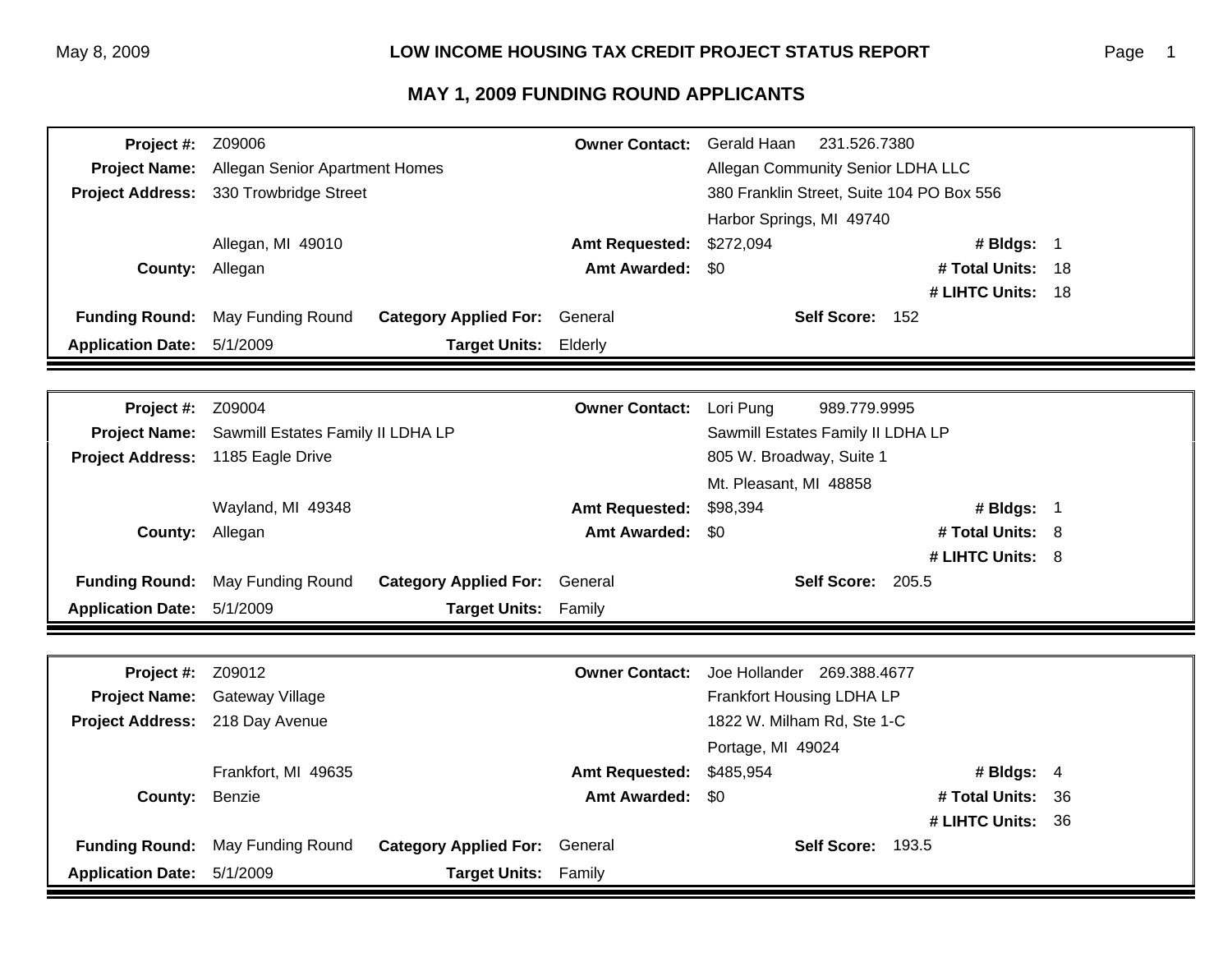| Project #:               | Z09017                                       |                                      | <b>Owner Contact:</b> | <b>Jeff Gates</b>             | 248.921.8112                                       |  |
|--------------------------|----------------------------------------------|--------------------------------------|-----------------------|-------------------------------|----------------------------------------------------|--|
| <b>Project Name:</b>     | <b>Main Street Apartments</b>                |                                      |                       | TJ Main Street LDHA LP        |                                                    |  |
| <b>Project Address:</b>  | 9038 North Main Street                       |                                      |                       | 605 South Capitol Avenue      |                                                    |  |
|                          |                                              |                                      |                       | Lansing, MI 48933             |                                                    |  |
|                          | Berrien Springs, MI 49103                    |                                      | <b>Amt Requested:</b> | \$130,349                     | # Bldgs: 2                                         |  |
| County:                  | Berrien                                      |                                      | <b>Amt Awarded:</b>   | \$0                           | # Total Units:<br>24                               |  |
|                          |                                              |                                      |                       |                               | # LIHTC Units: 24                                  |  |
| <b>Funding Round:</b>    | May Funding Round                            | <b>Category Applied For: General</b> |                       |                               | Self Score: 175                                    |  |
| <b>Application Date:</b> | 5/1/2009                                     | <b>Target Units:</b>                 | Family                |                               |                                                    |  |
|                          |                                              |                                      |                       |                               |                                                    |  |
| Project #:               | Z09013                                       |                                      | <b>Owner Contact:</b> | Joni Talentino 906.495.5555   |                                                    |  |
| <b>Project Name:</b>     | Sault Tribe of Chippewa Indians HA TC Proj I |                                      |                       |                               | Sault Ste Marie Tribe of Chippewa Indians HA TC LP |  |
| <b>Project Address:</b>  | <b>Various Addresses</b>                     |                                      |                       | 154 Parkside Drive            |                                                    |  |
|                          |                                              |                                      |                       | Kincheloe, MI 49788           |                                                    |  |
|                          | Sault Ste Marie, MI 49783                    |                                      | <b>Amt Requested:</b> | \$471,514                     | # Bldgs:<br>30                                     |  |
| County:                  | Chippewa                                     |                                      | <b>Amt Awarded:</b>   | \$0                           | # Total Units:<br>30                               |  |
|                          |                                              |                                      |                       |                               | # LIHTC Units: 30                                  |  |
| <b>Funding Round:</b>    | May Funding Round                            | <b>Category Applied For: General</b> |                       |                               | Self Score: 251                                    |  |
| <b>Application Date:</b> | 5/1/2009                                     | Target Units: Family                 |                       |                               |                                                    |  |
|                          |                                              |                                      |                       |                               |                                                    |  |
| Project #:               | Z09038                                       |                                      | <b>Owner Contact:</b> | Stephen Werth 989.358.8080    |                                                    |  |
| <b>Project Name:</b>     | <b>Wood Creek Apartments</b>                 |                                      |                       | <b>JPS Wood Creek LDHA LP</b> |                                                    |  |
| <b>Project Address:</b>  | 1708 Meridian Street                         |                                      |                       | 458 West Baldwin St           |                                                    |  |
|                          |                                              |                                      |                       | Alpena, MI 49707              |                                                    |  |
|                          | Sault Ste Marie, MI 49783                    |                                      | <b>Amt Requested:</b> | \$281,262                     | # Bldgs: $3$                                       |  |
| County:                  | Chippewa                                     |                                      | <b>Amt Awarded:</b>   | \$0                           | # Total Units:<br>48                               |  |
|                          |                                              |                                      |                       |                               | # LIHTC Units: 47                                  |  |
| <b>Funding Round:</b>    | May Funding Round                            | <b>Category Applied For: General</b> |                       |                               | Self Score: 235                                    |  |
| <b>Application Date:</b> | 5/1/2009                                     | <b>Target Units:</b>                 | Family                |                               |                                                    |  |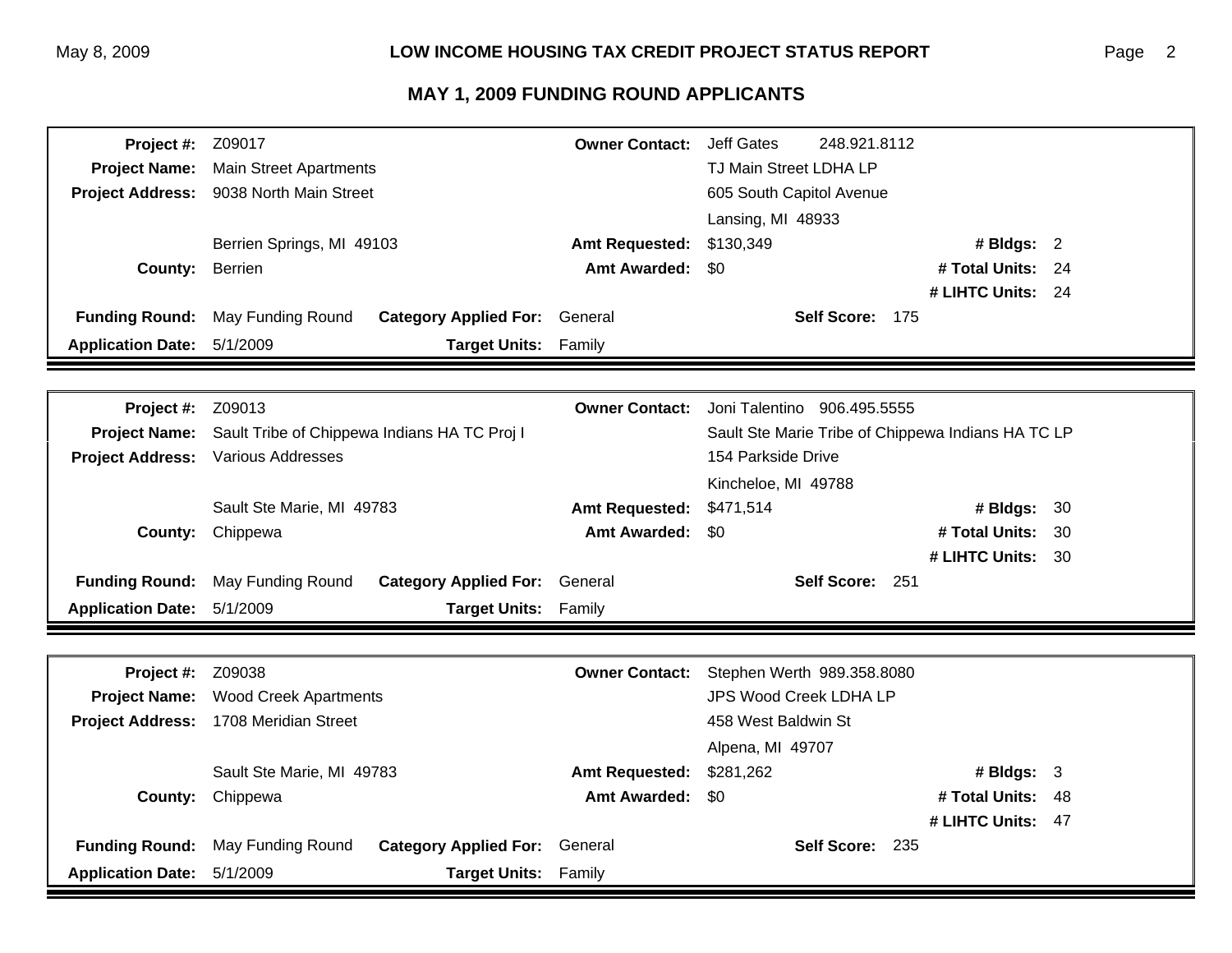| Project #:               | Z09080                              |                              | <b>Owner Contact:</b> | Frank T. Sinito 216.520.1250         |                   |    |
|--------------------------|-------------------------------------|------------------------------|-----------------------|--------------------------------------|-------------------|----|
| <b>Project Name:</b>     | <b>Brookwood Gardens Apartments</b> |                              |                       | Brookwood I LDHA LP                  |                   |    |
| <b>Project Address:</b>  | 202 Mary Street                     |                              |                       | 1517 Canterbury Trail                |                   |    |
|                          |                                     |                              |                       | Mt. Pleasant, MI 48858               |                   |    |
|                          | Clare, MI 48617                     |                              | <b>Amt Requested:</b> | \$795,997                            | # Bldgs: 6        |    |
| County:                  | Clare                               |                              | <b>Amt Awarded:</b>   | \$0                                  | # Total Units:    | 96 |
|                          |                                     |                              |                       |                                      | # LIHTC Units: 96 |    |
| <b>Funding Round:</b>    | May Funding Round                   | <b>Category Applied For:</b> | General               | Self Score: 238                      |                   |    |
| <b>Application Date:</b> | 5/1/2009                            | <b>Target Units:</b>         | Family                |                                      |                   |    |
|                          |                                     |                              |                       |                                      |                   |    |
|                          |                                     |                              |                       |                                      |                   |    |
| Project #:               | Z09001                              |                              | <b>Owner Contact:</b> | Lori Pung<br>989.779.9995            |                   |    |
| <b>Project Name:</b>     | <b>Fourth Street Senior Housing</b> |                              |                       | Fourth Street Senior Housign LDHA LP |                   |    |
| <b>Project Address:</b>  | 144 W. Fourth Street                |                              |                       | 805 W. Broadway Suite 1              |                   |    |
|                          |                                     |                              |                       | Mt. Pleasant, MI 48858               |                   |    |
|                          | Clare, MI 48617                     |                              | <b>Amt Requested:</b> | \$344,684                            | # Bldgs: 1        |    |
| County:                  | Clare                               |                              | <b>Amt Awarded:</b>   | \$0                                  | # Total Units: 24 |    |
|                          |                                     |                              |                       |                                      | # LIHTC Units: 24 |    |
| <b>Funding Round:</b>    | May Funding Round                   | <b>Category Applied For:</b> | General               | Self Score: 327                      |                   |    |
| <b>Application Date:</b> | 4/9/2009                            | <b>Target Units:</b>         | Elderly               |                                      |                   |    |
|                          |                                     |                              |                       |                                      |                   |    |
| Project #:               | Z09037                              |                              | <b>Owner Contact:</b> | Ronald Potterpin                     | 517.347.9662      |    |
| <b>Project Name:</b>     | <b>Pine Bluff Apartments</b>        |                              |                       | PK Pine Bluff LP                     |                   |    |
| <b>Project Address:</b>  | 679 & 654 S. Westwood Avenue        |                              |                       | 1784 Hamilton Rd                     |                   |    |
|                          |                                     |                              |                       | Okemos, MI 48864                     |                   |    |
|                          | Kingsford, MI 49802                 |                              | <b>Amt Requested:</b> | \$327,541                            | # Bldgs: 4        |    |
| County:                  | Dickinson                           |                              | <b>Amt Awarded:</b>   | \$0                                  | # Total Units:    | 56 |
|                          |                                     |                              |                       |                                      | # LIHTC Units: 56 |    |
| <b>Funding Round:</b>    | May Funding Round                   | <b>Category Applied For:</b> | General               | <b>Self Score:</b>                   | 190               |    |
| <b>Application Date:</b> | 5/1/2009                            | <b>Target Units:</b>         | Family                |                                      |                   |    |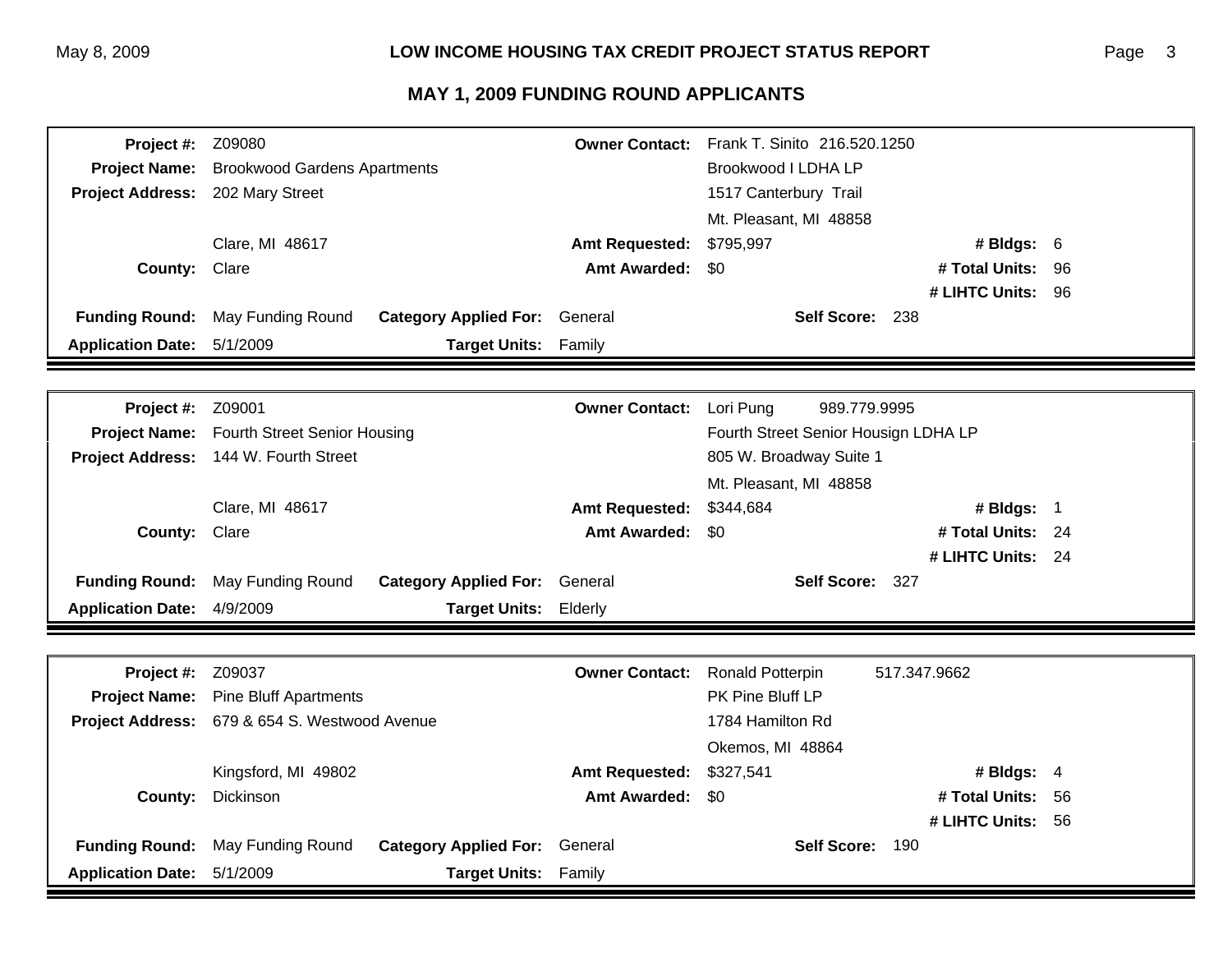| Project #:                         | Z09014                                                    |                             | <b>Owner Contact:</b> | <b>Jeff Gates</b>            | 248.921.8112                  |    |
|------------------------------------|-----------------------------------------------------------|-----------------------------|-----------------------|------------------------------|-------------------------------|----|
| <b>Project Name:</b>               | <b>Grand Fork Commons</b>                                 |                             |                       | TJ Grand Fork LDHA LP        |                               |    |
| <b>Project Address:</b>            | 2755 W. Knox Road                                         |                             |                       | 605 South Capitol Avenue     |                               |    |
|                                    |                                                           |                             |                       | Lansing, MI 48933            |                               |    |
|                                    | Beaverton, MI 48612                                       |                             | <b>Amt Requested:</b> | \$124,625                    | # Bldgs: 1                    |    |
| County:                            | Gladwin                                                   |                             | <b>Amt Awarded:</b>   | \$0                          | # Total Units: 24             |    |
|                                    |                                                           |                             |                       |                              | # LIHTC Units: 24             |    |
| <b>Funding Round:</b>              | May Funding Round<br><b>Category Applied For:</b>         |                             | General               |                              | Self Score: 195               |    |
| <b>Application Date:</b>           | 5/1/2009                                                  | <b>Target Units:</b>        | Elderly               |                              |                               |    |
|                                    |                                                           |                             |                       |                              |                               |    |
|                                    |                                                           |                             | <b>Owner Contact:</b> | Michael H. Jacobson          | 248.252.8700                  |    |
| Project #:<br><b>Project Name:</b> | Z09030                                                    |                             |                       | TC Commons I LDHA LLC        |                               |    |
| <b>Project Address:</b>            | <b>Grand Traverse Commons</b>                             |                             |                       | 35 Research Drive, Suite 300 |                               |    |
|                                    | 630 Cottageview Drive                                     |                             |                       |                              |                               |    |
|                                    |                                                           |                             | Ann Arbor, MI 48103   |                              |                               |    |
|                                    | Traverse City, MI 49684                                   |                             | <b>Amt Requested:</b> | \$1,474,569                  | # Bldgs: 1                    |    |
| County:                            | <b>Grand Traverse</b>                                     |                             | <b>Amt Awarded:</b>   | \$0                          | # Total Units: 38             |    |
|                                    |                                                           |                             |                       |                              | # LIHTC Units: 38             |    |
| <b>Funding Round:</b>              | May Funding Round<br><b>Category Applied For:</b> General |                             |                       |                              | Self Score: 271               |    |
| <b>Application Date:</b>           | 5/1/2009                                                  | <b>Target Units:</b>        | Family                |                              |                               |    |
|                                    |                                                           |                             |                       |                              |                               |    |
| Project #:                         | Z09034                                                    |                             | <b>Owner Contact:</b> | <b>Ronald Potterpin</b>      | 517.347.9662                  |    |
| <b>Project Name:</b>               | <b>Copper Hill Apartments</b>                             |                             |                       |                              | PK Copper Hills Apartments LP |    |
| <b>Project Address:</b>            | 5230 N. State Highway and 901 Portage St                  |                             |                       | 1784 Hamilton Rd             |                               |    |
|                                    |                                                           |                             |                       | Okemos, MI 48864             |                               |    |
|                                    | Lake Linden/Houghton, MI 0                                |                             | <b>Amt Requested:</b> | \$321,491                    | # Bldgs: $4$                  |    |
| County:                            | Houghton                                                  |                             | <b>Amt Awarded:</b>   | \$0                          | # Total Units:                | 56 |
|                                    |                                                           |                             |                       |                              | # LIHTC Units: 55             |    |
| <b>Funding Round:</b>              | May Funding Round<br><b>Category Applied For:</b>         |                             | General               |                              | Self Score: 184               |    |
| <b>Application Date:</b>           | 5/1/2009                                                  | <b>Target Units: Family</b> |                       |                              |                               |    |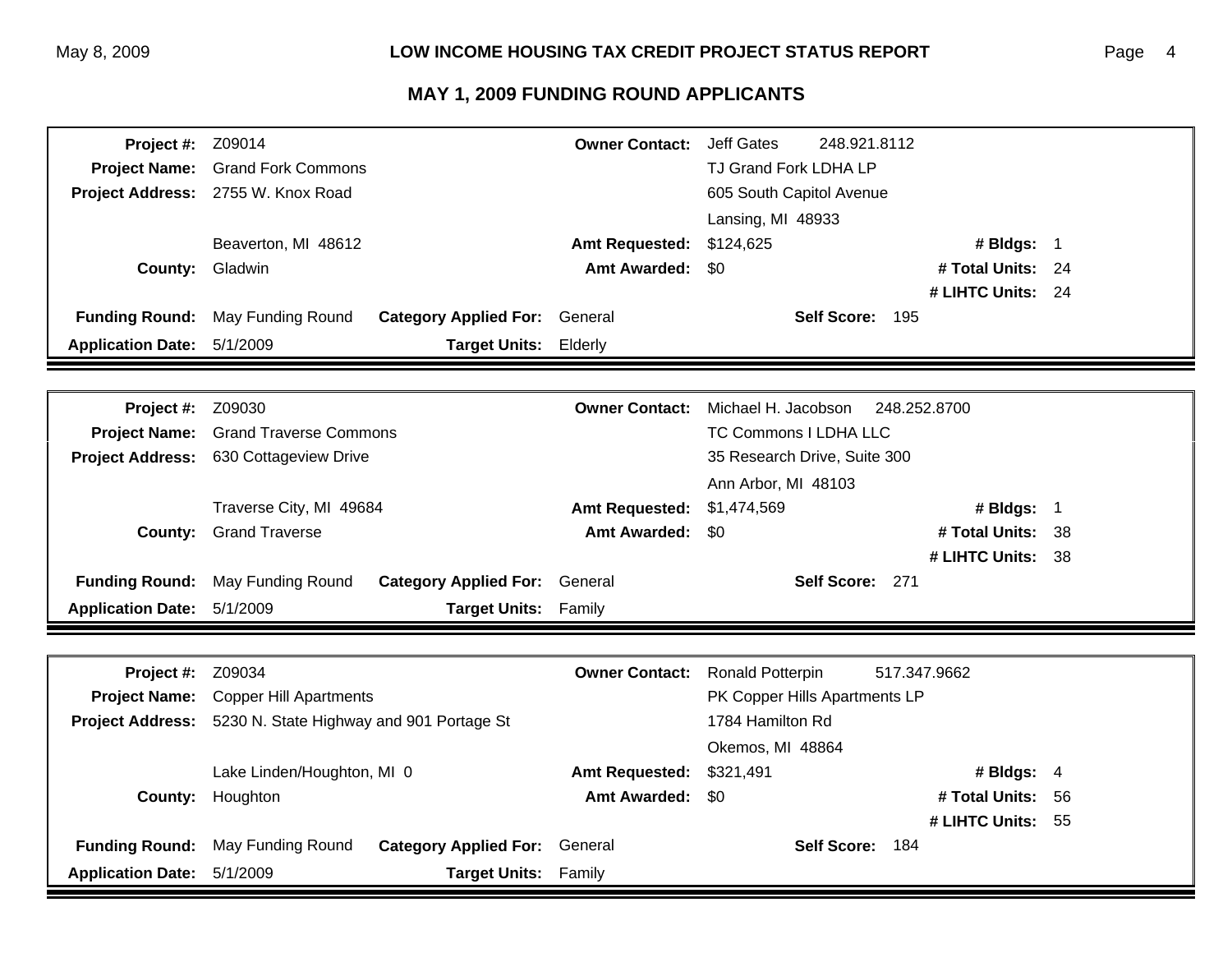| Project #:               | Z09067                     |                                      | <b>Owner Contact:</b> | Willie M. Martin 248.646.0202    |                   |     |
|--------------------------|----------------------------|--------------------------------------|-----------------------|----------------------------------|-------------------|-----|
| <b>Project Name:</b>     | <b>Tamarack Apartments</b> |                                      |                       | Tamarack 2009 LDHA LP            |                   |     |
| <b>Project Address:</b>  | 4400 W. Holt Road          |                                      |                       | 30215 Southfield Road, Suite 200 |                   |     |
|                          |                            |                                      |                       | Southfield, MI 48076             |                   |     |
|                          | Holt. MI 48842             |                                      | <b>Amt Requested:</b> | \$747,802                        | # Bldgs: 1        |     |
| County:                  | Ingham                     |                                      | <b>Amt Awarded:</b>   | \$0                              | # Total Units:    | 100 |
|                          |                            |                                      |                       |                                  | # LIHTC Units:    | 100 |
| <b>Funding Round:</b>    | May Funding Round          | <b>Category Applied For:</b> General |                       | Self Score: 216                  |                   |     |
| <b>Application Date:</b> | 5/1/2009                   | <b>Target Units:</b>                 | Elderly               |                                  |                   |     |
|                          |                            |                                      |                       |                                  |                   |     |
| Project #:               | Z09032                     |                                      | <b>Owner Contact:</b> | <b>Ronald Potterpin</b>          | 517.347.9662      |     |
| <b>Project Name:</b>     | Lakewood Apartments        |                                      |                       | PK Lakewood Apartments LP        |                   |     |
| <b>Project Address:</b>  | 831 S. Clinton Dr          |                                      |                       | 1784 Hamilton Rd                 |                   |     |
|                          |                            |                                      |                       | Okemos, MI 48864                 |                   |     |
|                          | Stockbridge, MI 49285      |                                      | <b>Amt Requested:</b> | \$271,062                        | # Bldgs: $2$      |     |
| County:                  | Ingham                     |                                      | <b>Amt Awarded:</b>   | \$0                              | # Total Units:    | 32  |
|                          |                            |                                      |                       |                                  | # LIHTC Units: 32 |     |
| <b>Funding Round:</b>    | May Funding Round          | <b>Category Applied For: General</b> |                       | Self Score: 205                  |                   |     |
| <b>Application Date:</b> | 5/1/2009                   | Target Units: Family                 |                       |                                  |                   |     |
|                          |                            |                                      |                       |                                  |                   |     |
| Project #:               | Z09079                     |                                      | <b>Owner Contact:</b> | Frank T. Sinito 216.520.1250     |                   |     |
| <b>Project Name:</b>     | Aldersgate Apartments      |                                      |                       | Aldersgate II LDHA LP            |                   |     |
| <b>Project Address:</b>  | 1100 Killmaster Drive      |                                      |                       | 1517 Canterbury Trail            |                   |     |
|                          |                            |                                      |                       | Mt. Pleasant, MI 48858           |                   |     |
|                          | Oscoda Twp, MI 48750       |                                      | <b>Amt Requested:</b> | \$688,879                        | # Bldgs: $13$     |     |
| County:                  | losco                      |                                      | <b>Amt Awarded:</b>   | \$0                              | # Total Units:    | -99 |
|                          |                            |                                      |                       |                                  | # LIHTC Units: 99 |     |
| <b>Funding Round:</b>    | May Funding Round          | <b>Category Applied For:</b>         | General               | Self Score: 210                  |                   |     |
| <b>Application Date:</b> | 5/1/2009                   | <b>Target Units:</b>                 | Family and Elderly    |                                  |                   |     |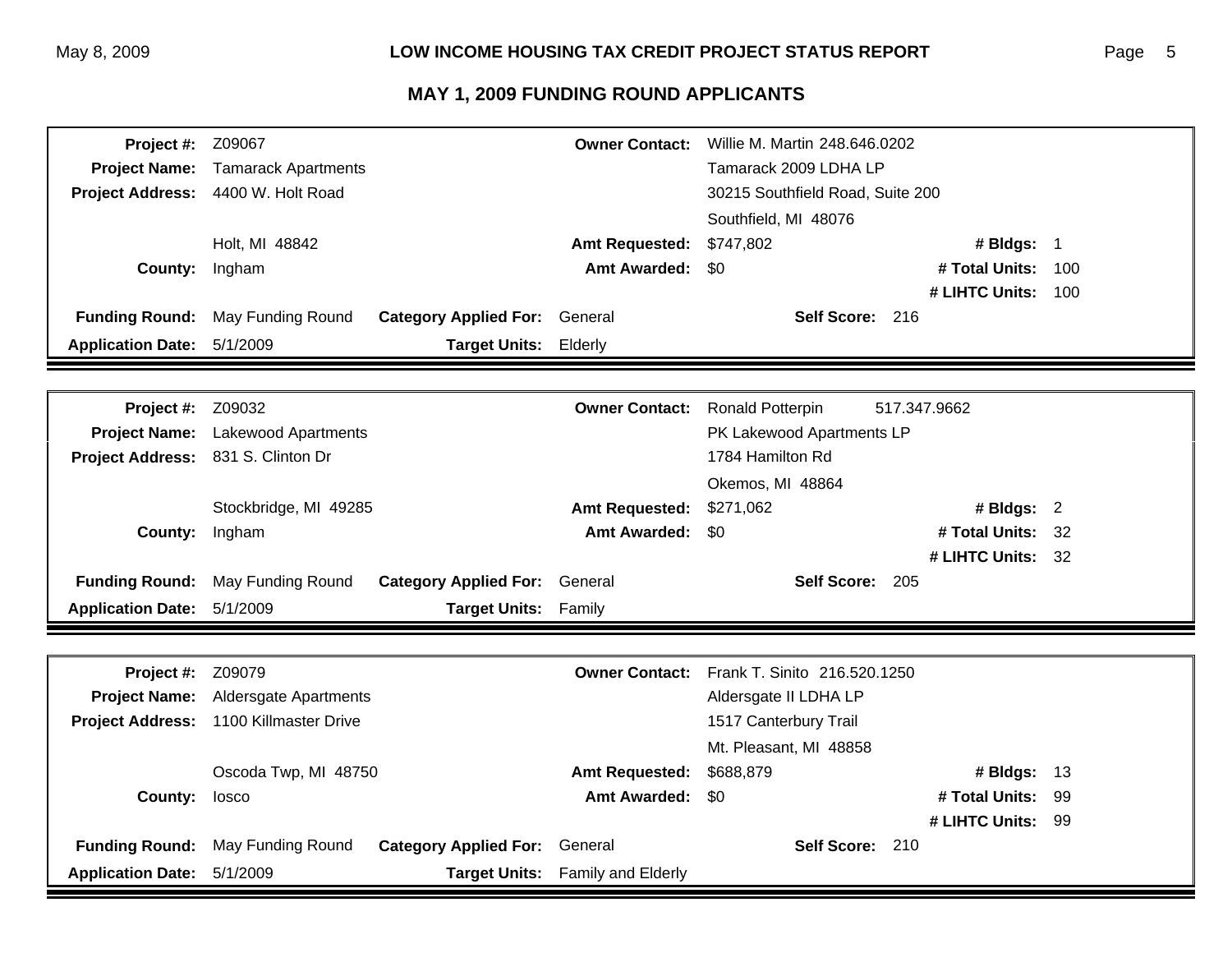| Project #:                 | Z09057                               |                              | <b>Owner Contact:</b>            | Chris Schaap 269.436.1270          |                    |        |
|----------------------------|--------------------------------------|------------------------------|----------------------------------|------------------------------------|--------------------|--------|
| <b>Project Name:</b>       | Alpine Village Apartments            |                              |                                  | Alpine Village Apartments LDHA LLC |                    |        |
| <b>Project Address:</b>    | 4307 Duke Street                     |                              |                                  | 46641 Lakeview Drive               |                    |        |
|                            |                                      |                              |                                  | Decatur, MI 49045                  |                    |        |
|                            | Kalamazoo, MI 49008                  |                              | <b>Amt Requested:</b>            | \$728,638                          | # Bldgs: 4         |        |
| County:                    | Kalamazoo                            |                              | <b>Amt Awarded:</b>              | \$0                                | # Total Units:     | 140    |
|                            |                                      |                              |                                  |                                    | # LIHTC Units: 140 |        |
| <b>Funding Round:</b>      | May Funding Round                    | <b>Category Applied For:</b> | General                          | Self Score: 174                    |                    |        |
| <b>Application Date:</b>   | 5/1/2009                             | <b>Target Units:</b>         | Family                           |                                    |                    |        |
|                            |                                      |                              |                                  |                                    |                    |        |
| Project #:                 | Z09068                               |                              | <b>Owner Contact:</b>            | Freddie L. DuBose                  | 313.965.4547       |        |
| <b>Project Name:</b>       | <b>Comstock Village</b>              |                              |                                  | <b>CV Limited Partnership</b>      |                    |        |
| <b>Project Address:</b>    | 5437 H Avenue                        |                              |                                  | 28 W. Adams, Ste 500               |                    |        |
|                            |                                      |                              |                                  | Detroit, MI 48226                  |                    |        |
|                            | Kalamazoo, MI 49048                  |                              | <b>Amt Requested:</b>            | \$785,346                          | # Bldgs: 16        |        |
| County:                    | Kalamazoo                            |                              | <b>Amt Awarded:</b>              | \$0                                | # Total Units:     | $-112$ |
|                            |                                      |                              |                                  |                                    | # LIHTC Units: 112 |        |
| <b>Funding Round:</b>      | May Funding Round                    | <b>Category Applied For:</b> | General                          | Self Score: 258                    |                    |        |
| <b>Application Date:</b>   | 5/1/2009                             | <b>Target Units:</b>         | Family                           |                                    |                    |        |
|                            |                                      |                              |                                  |                                    |                    |        |
|                            |                                      |                              |                                  |                                    |                    |        |
| Project #:                 | Z09066                               |                              | <b>Owner Contact:</b>            | Willie M. Martin 248.646.0202      |                    |        |
| <b>Project Name:</b>       | Northwind-Hilltop Apartments         |                              |                                  | Northwind/Hilltop 2006 LDHA LP     |                    |        |
| <b>Project Address:</b>    | 1004 Douglas Ave and 3000 S. Burdick |                              |                                  | 30215 Southfield Road, Suite 200   |                    |        |
|                            |                                      |                              |                                  | Southfield, MI 48076               |                    |        |
|                            | Kalamazoo, MI 49007                  |                              | <b>Amt Requested:</b>            | \$1,143,772                        | # Bldgs: 8         |        |
| County:                    | Kalamazoo                            |                              | <b>Amt Awarded:</b>              | \$0                                | # Total Units:     | 161    |
|                            |                                      |                              |                                  |                                    | # LIHTC Units:     | 160    |
| <b>Funding Round:</b>      | May Funding Round                    | <b>Category Applied For:</b> | General                          | Self Score: 224.5                  |                    |        |
| Application Date: 5/1/2009 |                                      |                              | Target Units: Family and Elderly |                                    |                    |        |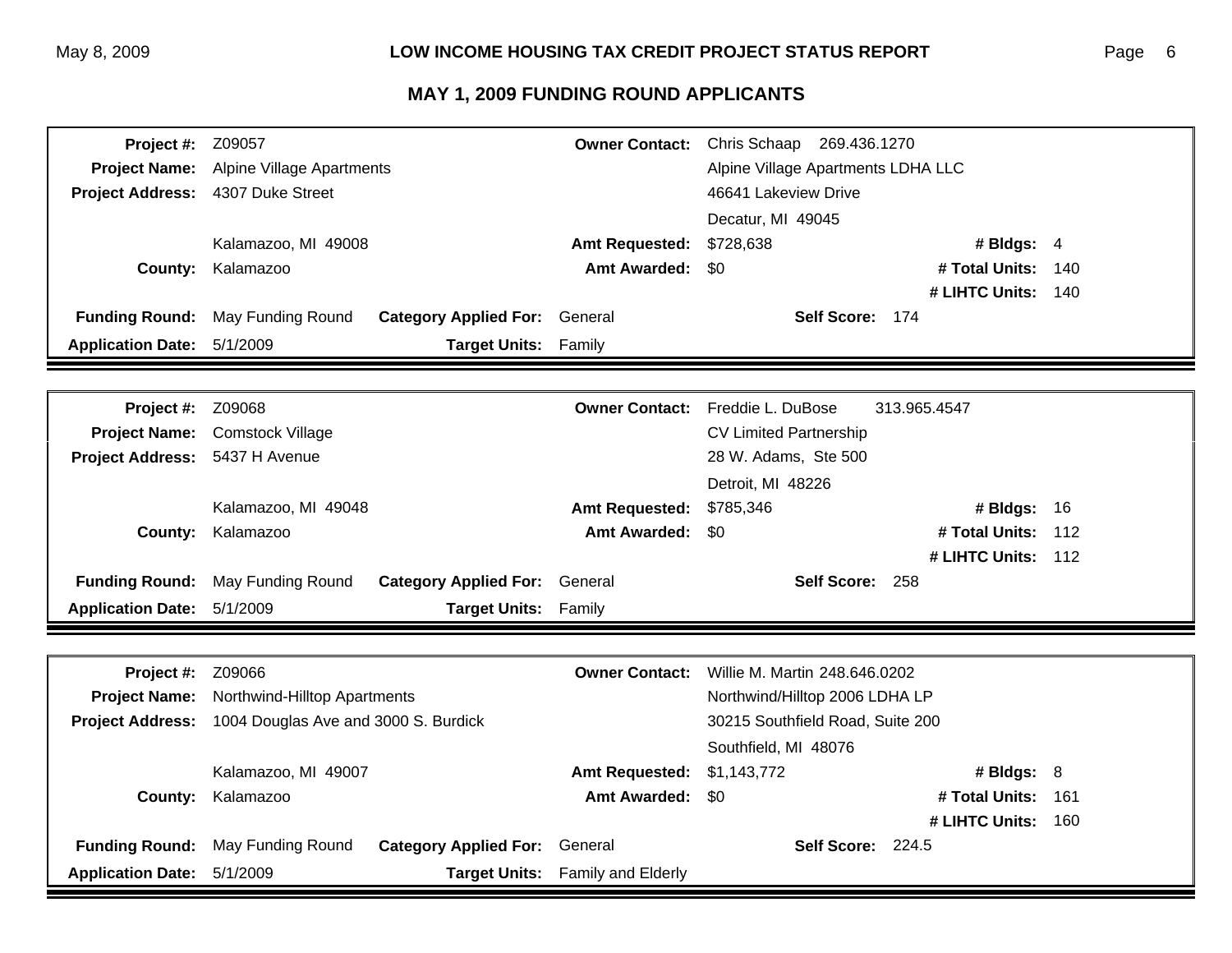| Project #:               | Z09016                                          |                                      | <b>Owner Contact:</b> | <b>Jeff Gates</b>                | 248.921.8112    |                   |      |
|--------------------------|-------------------------------------------------|--------------------------------------|-----------------------|----------------------------------|-----------------|-------------------|------|
| <b>Project Name:</b>     | <b>Sandy Pines Apartments</b>                   |                                      |                       | TJ Sandy Pines LDHA LP           |                 |                   |      |
|                          | Project Address: 748 S. Cedar Street            |                                      |                       | 605 South Capitol Avenue         |                 |                   |      |
|                          |                                                 |                                      |                       | Lansing, MI 48933                |                 |                   |      |
|                          | Kalkaska, MI 49646                              |                                      | <b>Amt Requested:</b> | \$234,454                        |                 | # Bldgs: 4        |      |
| County:                  | Kalkaska                                        |                                      | <b>Amt Awarded:</b>   | \$0                              |                 | # Total Units:    | 50   |
|                          |                                                 |                                      |                       |                                  |                 | # LIHTC Units: 50 |      |
| <b>Funding Round:</b>    | May Funding Round                               | <b>Category Applied For: General</b> |                       |                                  | Self Score: 176 |                   |      |
| <b>Application Date:</b> | 5/1/2009                                        | <b>Target Units:</b>                 | Family                |                                  |                 |                   |      |
|                          |                                                 |                                      |                       |                                  |                 |                   |      |
| <b>Project #: Z09002</b> |                                                 |                                      | <b>Owner Contact:</b> | <b>Karl Chew</b>                 | 989.837.6272    |                   |      |
| <b>Project Name:</b>     | 101 South Division Lofts                        |                                      |                       | 101 South Division Lofts LDHA LP |                 |                   |      |
|                          | Project Address: 101 S. Division Avenue         |                                      |                       | 2802 Jefferson Avenue            |                 |                   |      |
|                          |                                                 |                                      | Midland, MI 48640     |                                  |                 |                   |      |
|                          | Grand Rapids, MI 49503<br><b>Amt Requested:</b> |                                      | \$49,837              |                                  | # Bldgs: 1      |                   |      |
| <b>County:</b>           | Kent                                            |                                      | <b>Amt Awarded:</b>   | \$0                              |                 | # Total Units: 20 |      |
|                          |                                                 |                                      |                       |                                  |                 | # LIHTC Units: 20 |      |
| <b>Funding Round:</b>    | May Funding Round                               | <b>Category Applied For:</b>         | General               |                                  | Self Score: 0   |                   |      |
| <b>Application Date:</b> | 4/8/2009                                        | <b>Target Units:</b>                 | Family                |                                  |                 |                   |      |
|                          |                                                 |                                      |                       |                                  |                 |                   |      |
|                          |                                                 |                                      |                       |                                  |                 |                   |      |
| Project #:               | Z09003                                          |                                      | <b>Owner Contact:</b> | Dennis Sturtevant                |                 | 616.855.0410      |      |
| <b>Project Name:</b>     | <b>Bridge Street Place</b>                      |                                      |                       | <b>Bridge Street LDHA LP</b>     |                 |                   |      |
| <b>Project Address:</b>  | 761 Bridge NW                                   |                                      |                       | 101 Sheldon Blvd, Suite 2        |                 |                   |      |
|                          |                                                 |                                      |                       | Grand Rapids, MI 49503           |                 |                   |      |
|                          | Grand Rapids, MI 49503                          |                                      | <b>Amt Requested:</b> | \$69,841                         |                 | # Bldgs: 1        |      |
| <b>County:</b>           | Kent                                            |                                      | <b>Amt Awarded:</b>   | \$0                              |                 | # Total Units:    | - 16 |
|                          |                                                 |                                      |                       |                                  |                 | # LIHTC Units: 16 |      |
| <b>Funding Round:</b>    | May Funding Round                               | <b>Category Applied For:</b>         | <b>Special Needs</b>  |                                  | Self Score: 0   |                   |      |
| <b>Application Date:</b> | 4/27/2009                                       | <b>Target Units: Family</b>          |                       |                                  |                 |                   |      |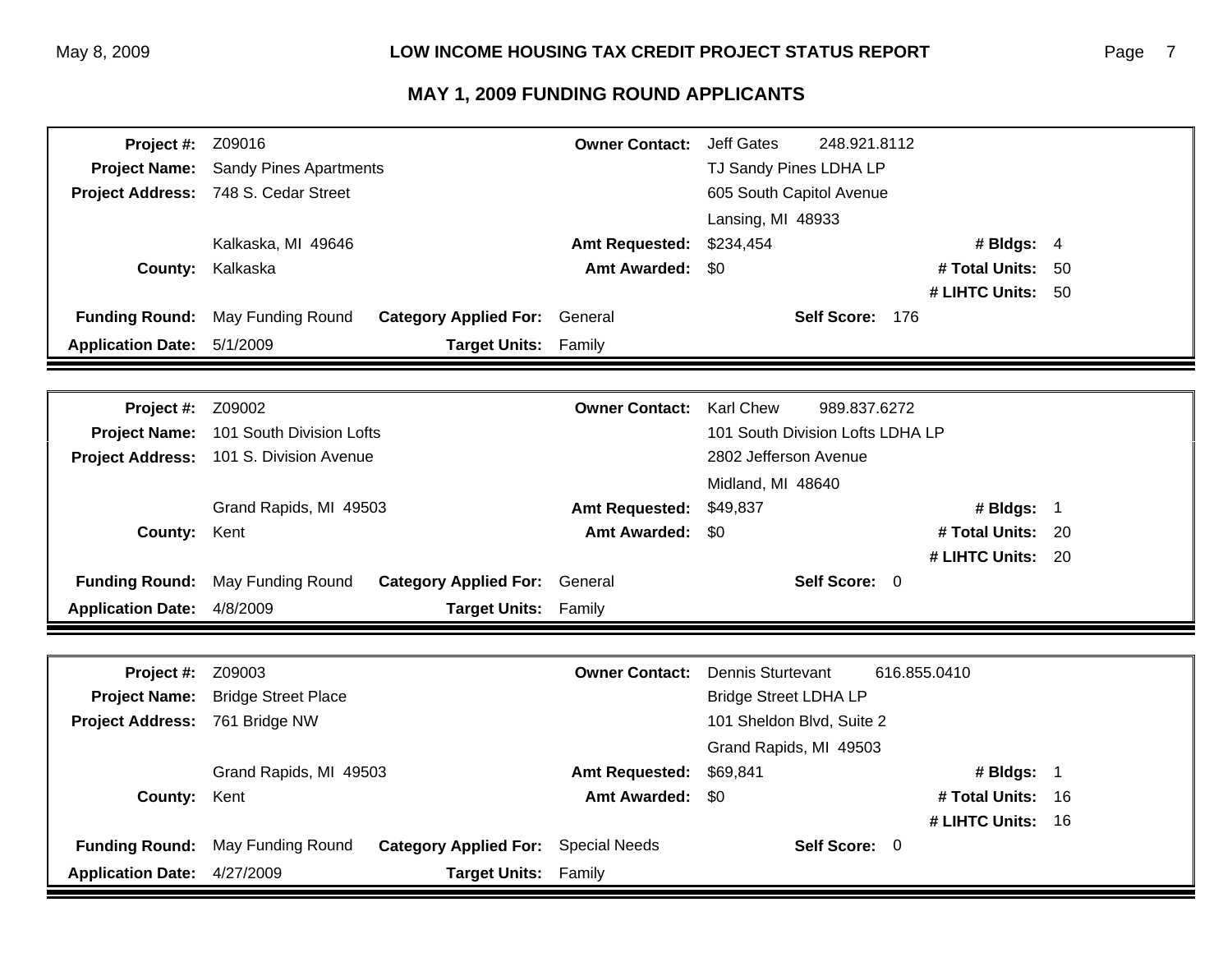| Project #:               | Z09031                                                                   | <b>Owner Contact:</b>       | Michael H. Jacobson          | 248.252.8700      |  |
|--------------------------|--------------------------------------------------------------------------|-----------------------------|------------------------------|-------------------|--|
| <b>Project Name:</b>     | <b>Century Lofts</b>                                                     |                             | Century Lofts I LDHA LLC     |                   |  |
| <b>Project Address:</b>  | 40 Logan Street SW                                                       |                             | 35 Research Drive, Suite 300 |                   |  |
|                          |                                                                          |                             | Ann Arbor, MI 48103          |                   |  |
|                          | Grand Rapids, MI 49503                                                   | <b>Amt Requested:</b>       | \$1,462,500                  | # Bldgs: 1        |  |
| County:                  | Kent                                                                     | <b>Amt Awarded:</b>         | \$0                          | # Total Units: 48 |  |
|                          |                                                                          |                             |                              | # LIHTC Units: 48 |  |
|                          | Funding Round: May Funding Round<br><b>Category Applied For: General</b> |                             | Self Score: 271              |                   |  |
| <b>Application Date:</b> | 5/1/2009                                                                 | <b>Target Units: Family</b> |                              |                   |  |
|                          |                                                                          |                             |                              |                   |  |
|                          |                                                                          | <b>Owner Contact:</b>       | Dennis Sturtevant            |                   |  |
| <b>Project #: Z09020</b> |                                                                          |                             | <b>Goodrich LDHA LP</b>      | 616.454.0928      |  |
| <b>Project Name:</b>     | <b>Goodrich Apartments</b>                                               |                             | 101 Sheldon Blvd, Suite 2    |                   |  |
|                          | Project Address: 333 and 339 South Division Ave                          |                             |                              |                   |  |
|                          |                                                                          |                             | Grand Rapids, MI 49503       |                   |  |
|                          | Grand Rapids, MI 49503                                                   | <b>Amt Requested:</b>       | \$182,475                    | # Bldgs: 2        |  |
| <b>County:</b>           | Kent                                                                     | <b>Amt Awarded:</b>         | \$0                          | # Total Units: 14 |  |
|                          |                                                                          |                             |                              | # LIHTC Units: 14 |  |
| <b>Funding Round:</b>    | May Funding Round<br><b>Category Applied For: General</b>                |                             | Self Score: 209.5            |                   |  |
| <b>Application Date:</b> | 5/1/2009                                                                 | Target Units: Family        |                              |                   |  |
|                          |                                                                          |                             |                              |                   |  |
| Project #:               | Z09043                                                                   | <b>Owner Contact:</b>       | Gerald A. Krueger            | 313.881.8150      |  |
| <b>Project Name:</b>     | <b>Whitney Young Village</b>                                             |                             | Whitney Young 2009 LDHA LLC  |                   |  |
| <b>Project Address:</b>  | 4848 Breton Road, SE                                                     |                             | 20250 Harper Avenue          |                   |  |
|                          |                                                                          |                             | Detroit, MI 48225            |                   |  |
|                          | Kentwood, MI 49508                                                       | <b>Amt Requested:</b>       | \$472,861                    | # Bldgs: 7        |  |
| <b>County:</b>           | Kent                                                                     | <b>Amt Awarded:</b>         | \$0                          | # Total Units: 72 |  |
|                          |                                                                          |                             |                              | # LIHTC Units: 72 |  |
| <b>Funding Round:</b>    | May Funding Round<br><b>Category Applied For:</b>                        | General                     | Self Score: 211              |                   |  |
| <b>Application Date:</b> | 5/1/2009<br><b>Target Units:</b>                                         | Family                      |                              |                   |  |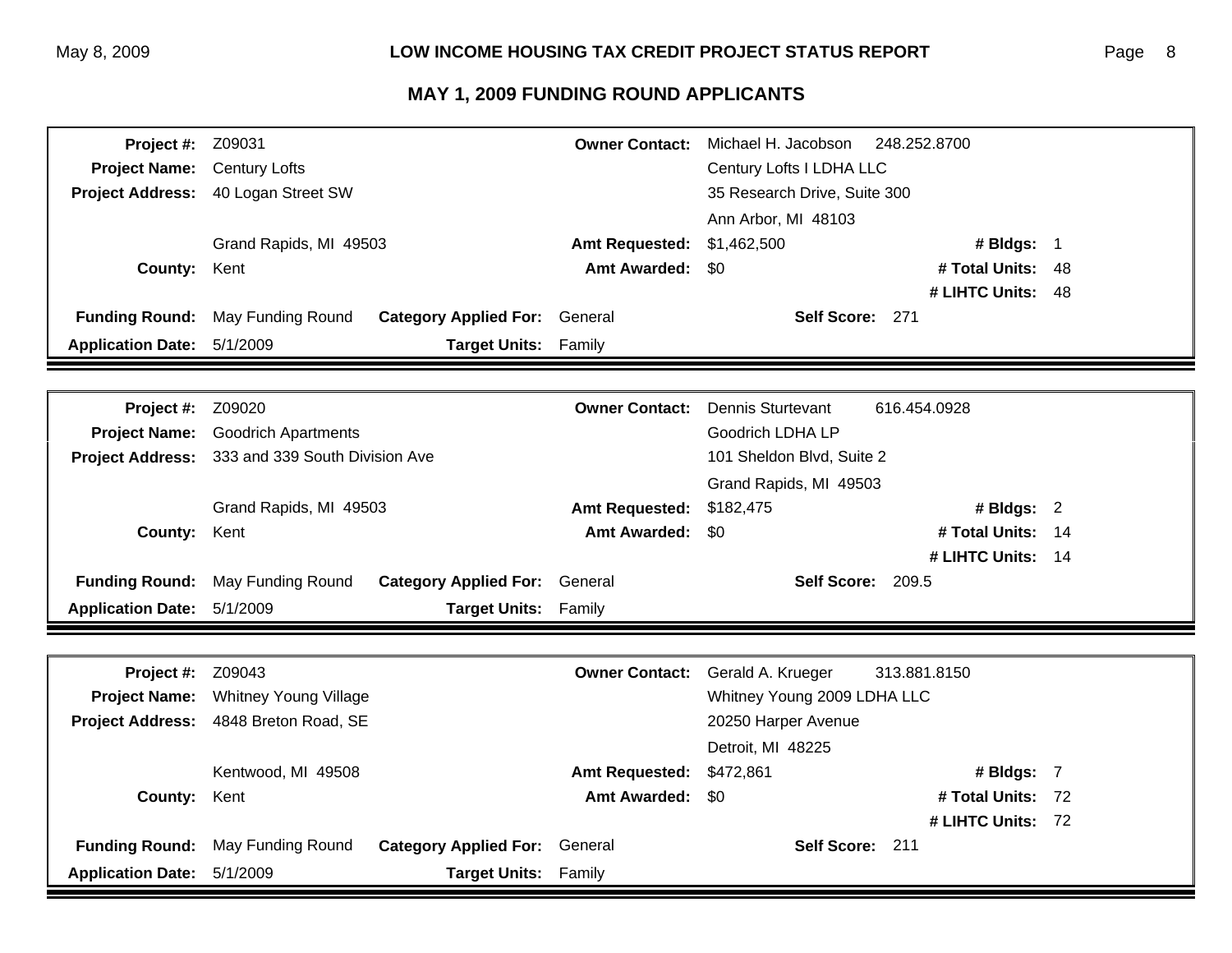| <b>Project #: Z09063</b>   |                                                           | <b>Owner Contact:</b> | Joseph E. Schwartz<br>248.203.1800 |       |  |
|----------------------------|-----------------------------------------------------------|-----------------------|------------------------------------|-------|--|
| <b>Project Name:</b>       | American House Lakeside I                                 |                       | Lakesdie I LDHA LLC                |       |  |
|                            | Project Address: 15731 19 Mile Road                       |                       | 6755 Telegraph Rd Suite 330        |       |  |
|                            |                                                           |                       | Bloomfield Hills, MI 48301         |       |  |
|                            | Clinton Twp, MI 48038                                     | <b>Amt Requested:</b> | \$248,007<br># Bldgs: 1            |       |  |
| County:                    | Macomb                                                    | <b>Amt Awarded:</b>   | \$0<br># Total Units: 81           |       |  |
|                            |                                                           |                       | # LIHTC Units: 33                  |       |  |
| <b>Funding Round:</b>      | May Funding Round<br><b>Category Applied For:</b> General |                       | Self Score: 267                    |       |  |
| <b>Application Date:</b>   | 5/1/2009<br><b>Target Units:</b>                          | Elderly               |                                    |       |  |
|                            |                                                           |                       |                                    |       |  |
| <b>Project #: Z09064</b>   |                                                           | <b>Owner Contact:</b> | Joseph E. Schwartz<br>248.203.1800 |       |  |
|                            | Project Name: American House Lakeside II                  |                       | Lakeside II LDHA LLC               |       |  |
|                            | Project Address: 15821 19 Mile Road                       |                       | 6755 Telegraph Rd Suite 330        |       |  |
|                            |                                                           |                       | Bloomfield Hills, MI 48301         |       |  |
|                            | Clinton Twp, MI 48038                                     | <b>Amt Requested:</b> | \$244,625<br># Bldgs: 1            |       |  |
| County:                    | Macomb                                                    | <b>Amt Awarded:</b>   | # Total Units: 82<br>- \$0         |       |  |
|                            |                                                           |                       | # LIHTC Units: 33                  |       |  |
| <b>Funding Round:</b>      | May Funding Round<br><b>Category Applied For:</b> General |                       | Self Score: 273                    |       |  |
| <b>Application Date:</b>   | 5/1/2009<br><b>Target Units:</b>                          | Elderly               |                                    |       |  |
|                            |                                                           |                       |                                    |       |  |
| Project #:                 | Z09044                                                    | <b>Owner Contact:</b> | Gerald A. Krueger<br>313.881.8150  |       |  |
| <b>Project Name:</b>       | <b>Newport Apartments</b>                                 |                       | Newport 2008 LDHA LLC              |       |  |
| <b>Project Address:</b>    | 24213 Lotus                                               |                       | 20250 Harper Avenue                |       |  |
|                            |                                                           |                       | Detroit, MI 48225                  |       |  |
|                            | Mt. Clemens, MI 48036                                     | <b>Amt Requested:</b> | \$924,359<br># Bldgs: 7            |       |  |
| County:                    | Macomb                                                    | <b>Amt Awarded:</b>   | \$0<br># Total Units:              | 168   |  |
|                            |                                                           |                       | # LIHTC Units:                     | - 168 |  |
| <b>Funding Round:</b>      | May Funding Round<br><b>Category Applied For:</b>         | General               | Self Score: 245                    |       |  |
| Application Date: 5/1/2009 | <b>Target Units: Family</b>                               |                       |                                    |       |  |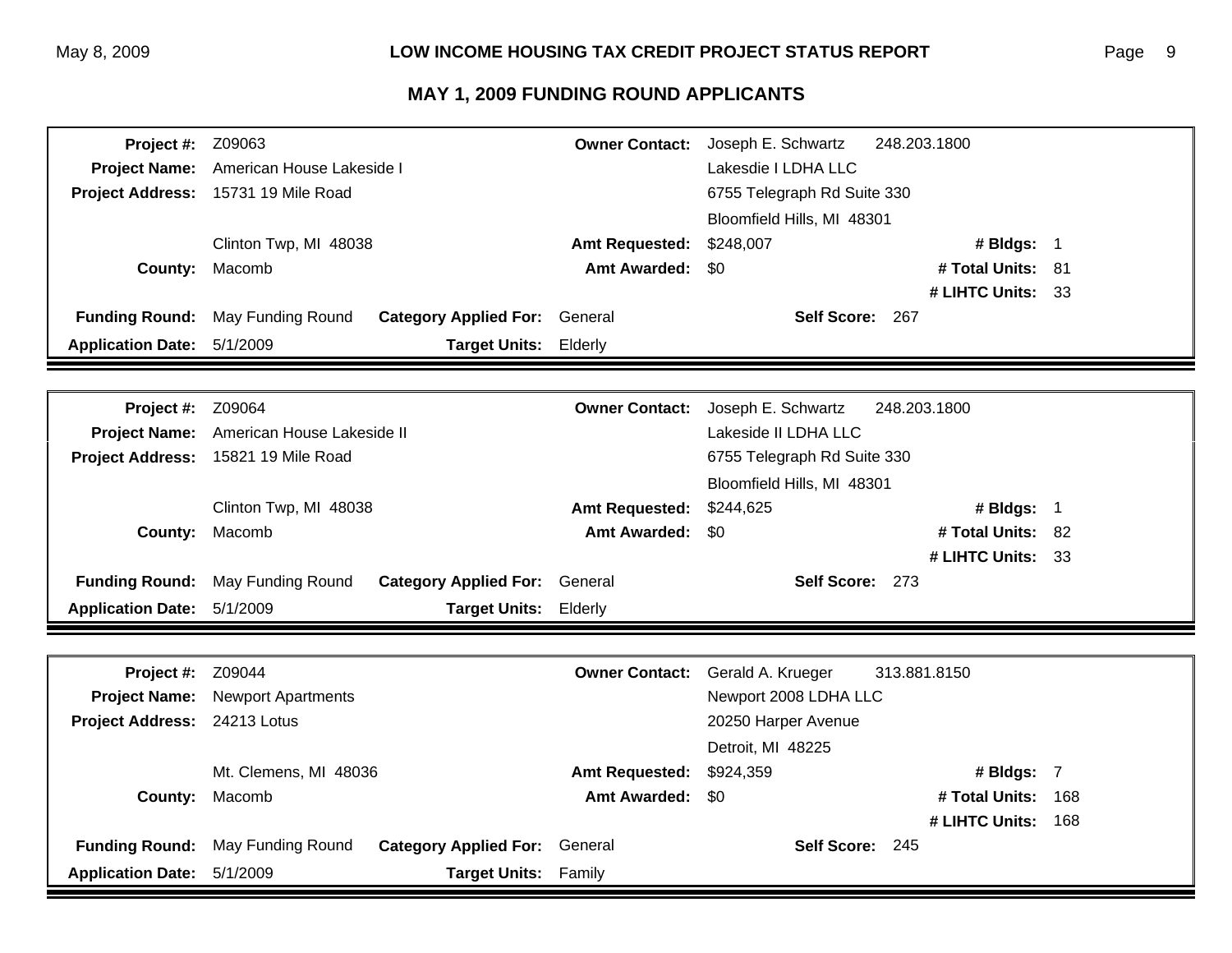| Project #:               | Z09015                             |                              | <b>Owner Contact:</b> | <b>Jeff Gates</b>                      | 248.921.8112       |     |
|--------------------------|------------------------------------|------------------------------|-----------------------|----------------------------------------|--------------------|-----|
| <b>Project Name:</b>     | <b>Woodcliff Apartments</b>        |                              |                       | TJ Woodcliff LDHA LP                   |                    |     |
|                          | Project Address: 710 Empire Street |                              |                       | 605 S. Capitol Avenue                  |                    |     |
|                          |                                    |                              |                       | Lansing, MI 48933                      |                    |     |
|                          | Ishpeming, MI 49849                |                              | <b>Amt Requested:</b> | \$129,871                              | # Bldgs: $2$       |     |
| County:                  | Marquette                          |                              | <b>Amt Awarded:</b>   | \$0                                    | # Total Units: 24  |     |
|                          |                                    |                              |                       |                                        | # LIHTC Units: 24  |     |
| <b>Funding Round:</b>    | May Funding Round                  | <b>Category Applied For:</b> | General               | Self Score: 198                        |                    |     |
| <b>Application Date:</b> | 5/1/2009                           | <b>Target Units:</b>         | Family                |                                        |                    |     |
|                          |                                    |                              |                       |                                        |                    |     |
| Project #:               | Z09061                             |                              | <b>Owner Contact:</b> | David Cooper, Jr                       | 614.396.3200       |     |
| <b>Project Name:</b>     | McCalla Greene                     |                              |                       | McCalla Greene LLC                     |                    |     |
| <b>Project Address:</b>  | 409 Canfield Street                |                              |                       | 229 Huber Village Boulevard, Suite 100 |                    |     |
|                          |                                    |                              |                       | Westerville, OH 43081                  |                    |     |
|                          | Milan, MI 48160                    |                              | <b>Amt Requested:</b> | \$373,472                              | # Bldgs: 2         |     |
| <b>County:</b>           | Monroe                             |                              | <b>Amt Awarded:</b>   | \$0                                    | # Total Units: 32  |     |
|                          |                                    |                              |                       |                                        | # LIHTC Units: 32  |     |
| <b>Funding Round:</b>    | May Funding Round                  | <b>Category Applied For:</b> | General               | Self Score: 341                        |                    |     |
| <b>Application Date:</b> | 5/1/2009                           | <b>Target Units:</b>         | Family                |                                        |                    |     |
|                          |                                    |                              |                       |                                        |                    |     |
| Project #:               | Z09041                             |                              | <b>Owner Contact:</b> | Gerald A. Krueger                      | 313.881.8150       |     |
| <b>Project Name:</b>     | <b>Quail Meadow Apartments</b>     |                              |                       | QM 2009 LDHA LLC                       |                    |     |
| <b>Project Address:</b>  | 725 Meadow Lane                    |                              |                       | 20250 Harper Avenue                    |                    |     |
|                          |                                    |                              |                       | Detroit, MI 48225                      |                    |     |
|                          | Muskegon Twp, MI 48036             |                              | <b>Amt Requested:</b> | \$650,155                              | # Bldgs: 19        |     |
| County:                  | Muskegon                           |                              | <b>Amt Awarded:</b>   | \$0                                    | # Total Units:     | 120 |
|                          |                                    |                              |                       |                                        | # LIHTC Units: 120 |     |
| <b>Funding Round:</b>    | May Funding Round                  | <b>Category Applied For:</b> | General               | Self Score: 204                        |                    |     |
| <b>Application Date:</b> | 5/1/2009                           | <b>Target Units:</b>         | Family                |                                        |                    |     |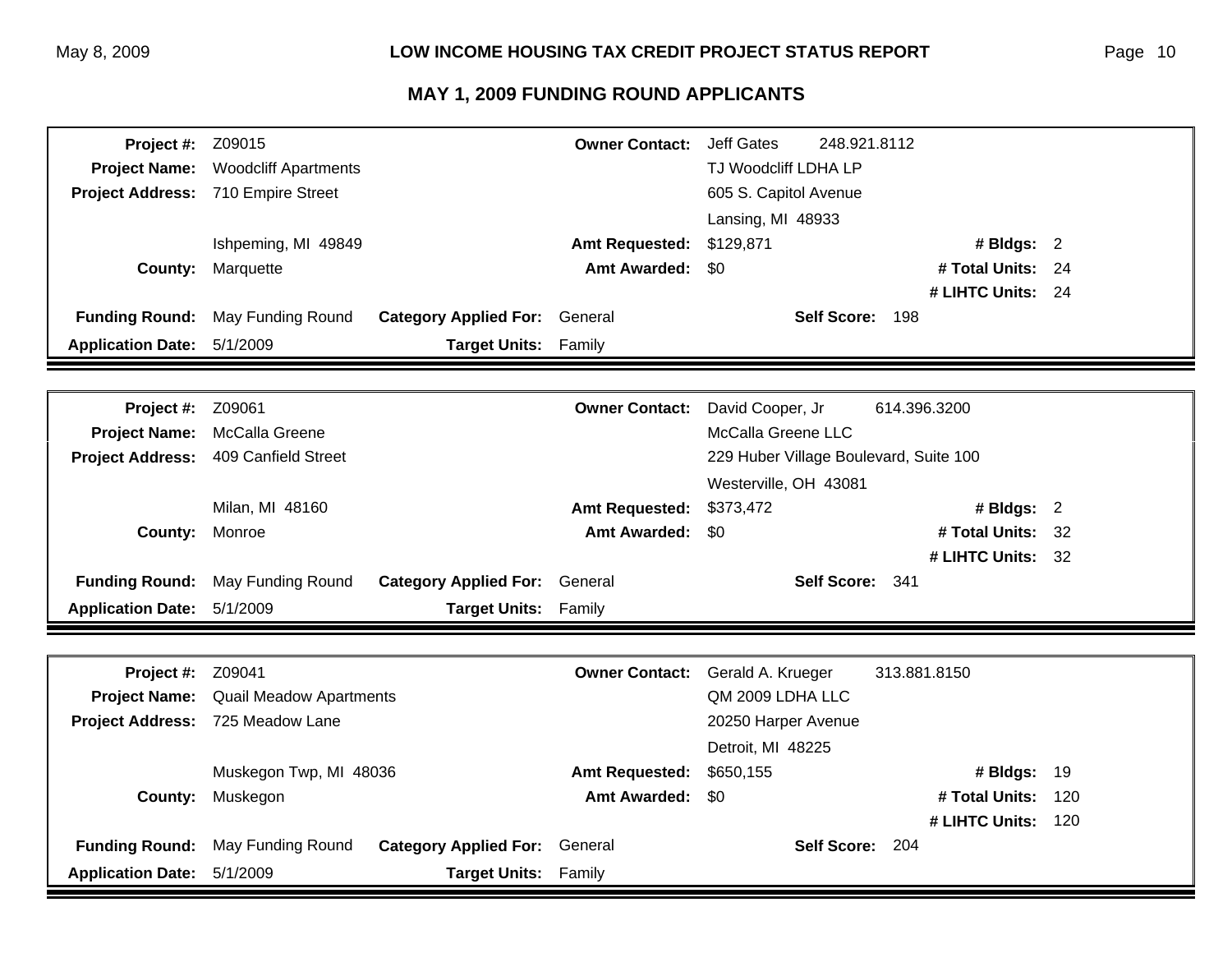| <b>Project #: Z09062</b> |                                           |                                               | <b>Owner Contact:</b> | Joseph E. Schwartz          | 248.203.1800       |     |
|--------------------------|-------------------------------------------|-----------------------------------------------|-----------------------|-----------------------------|--------------------|-----|
| <b>Project Name:</b>     | American House Hazel Park                 |                                               |                       | HP LDHA LLC                 |                    |     |
|                          | Project Address: 777 W. Woodward Hts Blvd |                                               |                       | 6755 Telegraph Rd Suite 330 |                    |     |
|                          |                                           |                                               |                       | Bloomfield Hills, MI 48301  |                    |     |
|                          |                                           | Hazel Park, MI 48030<br><b>Amt Requested:</b> |                       | \$325,999                   | # Bldgs: 4         |     |
|                          | <b>County: Oakland</b>                    |                                               | <b>Amt Awarded:</b>   | \$0                         | # Total Units: 125 |     |
|                          |                                           |                                               |                       |                             | # LIHTC Units: 50  |     |
| <b>Funding Round:</b>    | May Funding Round                         | <b>Category Applied For: General</b>          |                       | Self Score: 299             |                    |     |
| <b>Application Date:</b> | 5/1/2009                                  | <b>Target Units:</b>                          | Elderly               |                             |                    |     |
|                          |                                           |                                               |                       |                             |                    |     |
| <b>Project #: Z09065</b> |                                           |                                               | <b>Owner Contact:</b> | Joseph E. Schwartz          | 248.203.1800       |     |
| <b>Project Name:</b>     | American House Oakland                    |                                               |                       | Oakland LDHA LLC            |                    |     |
|                          | Project Address: 1915 Baldwin Road        |                                               |                       | 6755 Telegraph Rd Suite 330 |                    |     |
|                          |                                           |                                               |                       | Bloomfield Hills, MI 48301  |                    |     |
|                          | Pontiac, MI 48340                         |                                               | <b>Amt Requested:</b> | \$412,498                   | # Bldgs: 1         |     |
| <b>County:</b>           | Oakland                                   |                                               | <b>Amt Awarded:</b>   | -\$0                        | # Total Units:     | 161 |
|                          |                                           |                                               |                       |                             | # LIHTC Units: 65  |     |
| <b>Funding Round:</b>    | May Funding Round                         | <b>Category Applied For: General</b>          |                       | Self Score: 299             |                    |     |
| <b>Application Date:</b> | 5/1/2009                                  | <b>Target Units:</b>                          | Elderly               |                             |                    |     |
|                          |                                           |                                               |                       |                             |                    |     |
| Project #:               | Z09008                                    |                                               | <b>Owner Contact:</b> | Kathy Makino 734.722.6646   |                    |     |
| <b>Project Name:</b>     | Perry Place Square                        |                                               |                       | Perry Place Square LDHA LP  |                    |     |
| <b>Project Address:</b>  | 1415 Perry                                |                                               |                       | 35122 W. Michigan           |                    |     |
|                          |                                           |                                               |                       | Wayne, MI 48184             |                    |     |
|                          | Pontiac, MI 48340                         |                                               | <b>Amt Requested:</b> | \$700,768                   | # Bldgs: 9         |     |
| <b>County:</b>           | Oakland                                   |                                               | Amt Awarded: \$0      |                             | # Total Units: 72  |     |
|                          |                                           |                                               |                       |                             | # LIHTC Units: 71  |     |
| <b>Funding Round:</b>    | May Funding Round                         | <b>Category Applied For: General</b>          |                       | Self Score: 193             |                    |     |
| <b>Application Date:</b> | 5/1/2009                                  | <b>Target Units:</b>                          | Family                |                             |                    |     |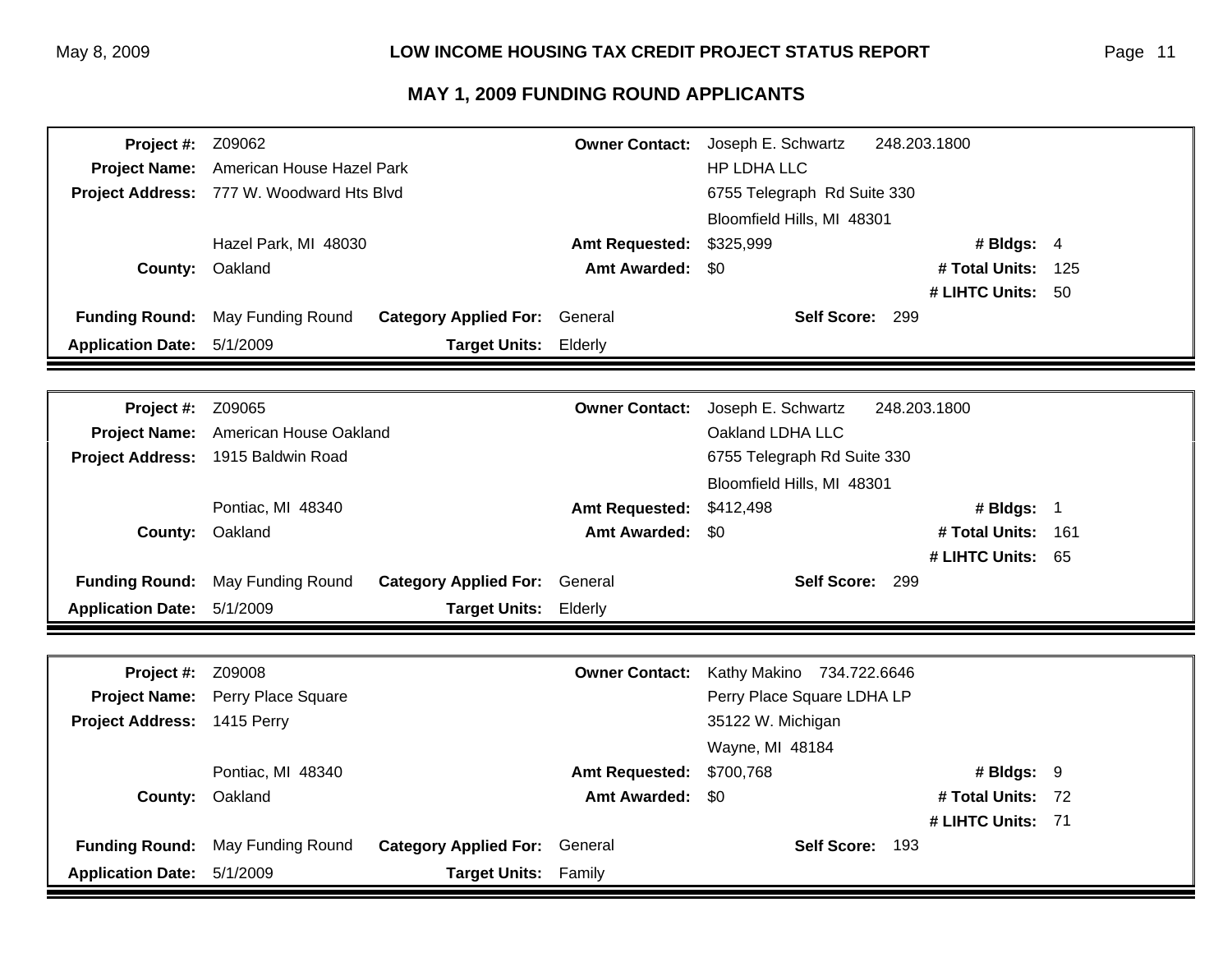| Project #:               | Z09058                    |                              | <b>Owner Contact:</b> | Kyle Westberg 248.758.9925 x 111    |                   |      |
|--------------------------|---------------------------|------------------------------|-----------------------|-------------------------------------|-------------------|------|
| <b>Project Name:</b>     | <b>Pike Street Square</b> |                              |                       | Pike Street Square One              |                   |      |
| <b>Project Address:</b>  | Lot 9, Woodward Ave       |                              |                       | 79 Oakland Ave                      |                   |      |
|                          |                           |                              |                       | Pontiac, MI 48342                   |                   |      |
|                          | Pontiac, MI 48342         |                              | <b>Amt Requested:</b> | \$1,385,995                         | # Bldgs: 1        |      |
| County:                  | Oakland                   |                              | <b>Amt Awarded:</b>   | \$0                                 | # Total Units:    | 48   |
|                          |                           |                              |                       |                                     | # LIHTC Units: 48 |      |
| <b>Funding Round:</b>    | May Funding Round         | <b>Category Applied For:</b> | General               | Self Score: 206                     |                   |      |
| <b>Application Date:</b> | 5/1/2009                  | <b>Target Units:</b>         | Family                |                                     |                   |      |
|                          |                           |                              |                       |                                     |                   |      |
|                          |                           |                              |                       |                                     |                   |      |
| Project #:               | Z09024                    |                              | <b>Owner Contact:</b> | Douglas F. Larner                   | 989.426.2969      |      |
| <b>Project Name:</b>     | Springview Manor II       |                              |                       | Springivew II LP                    |                   |      |
| <b>Project Address:</b>  | 711 W. Jefferson          |                              |                       | 4428 Hamilton Way                   |                   |      |
|                          |                           |                              |                       | Gladwin, MI 48624                   |                   |      |
|                          | Evart, MI 49631           |                              | <b>Amt Requested:</b> | \$33,476                            | # Bldgs: 2        |      |
| County:                  | Osceola                   |                              | <b>Amt Awarded:</b>   | \$0                                 | # Total Units:    | - 24 |
|                          |                           |                              |                       |                                     | # LIHTC Units: 24 |      |
| <b>Funding Round:</b>    | May Funding Round         | <b>Category Applied For:</b> | General               | Self Score: 0                       |                   |      |
| <b>Application Date:</b> | 5/1/2009                  | <b>Target Units:</b>         | Family                |                                     |                   |      |
|                          |                           |                              |                       |                                     |                   |      |
|                          |                           |                              |                       |                                     |                   |      |
| Project #:               | Z09022                    |                              | <b>Owner Contact:</b> | Anne Danosky 989.772.3261 x 413     |                   |      |
| <b>Project Name:</b>     | Alpine Alten Zimmer II    |                              |                       | Alpine Alten Zimmer II 2009 LDHA LP |                   |      |
| <b>Project Address:</b>  |                           | 120-200 Grandview Blvd       |                       | 102 South Main Street               |                   |      |
|                          |                           |                              |                       | Mt. Pleasant, MI 48858              |                   |      |
|                          | Gaylord, MI 0             |                              | <b>Amt Requested:</b> | \$183,913                           | # Bldgs: 2        |      |
| County:                  | Otsego                    |                              | <b>Amt Awarded:</b>   | \$0                                 | # Total Units:    | 48   |
|                          |                           |                              |                       |                                     | # LIHTC Units: 43 |      |
| <b>Funding Round:</b>    | May Funding Round         | <b>Category Applied For:</b> | General               | Self Score: 199.5                   |                   |      |
| <b>Application Date:</b> | 5/1/2009                  | Target Units: Elderly        |                       |                                     |                   |      |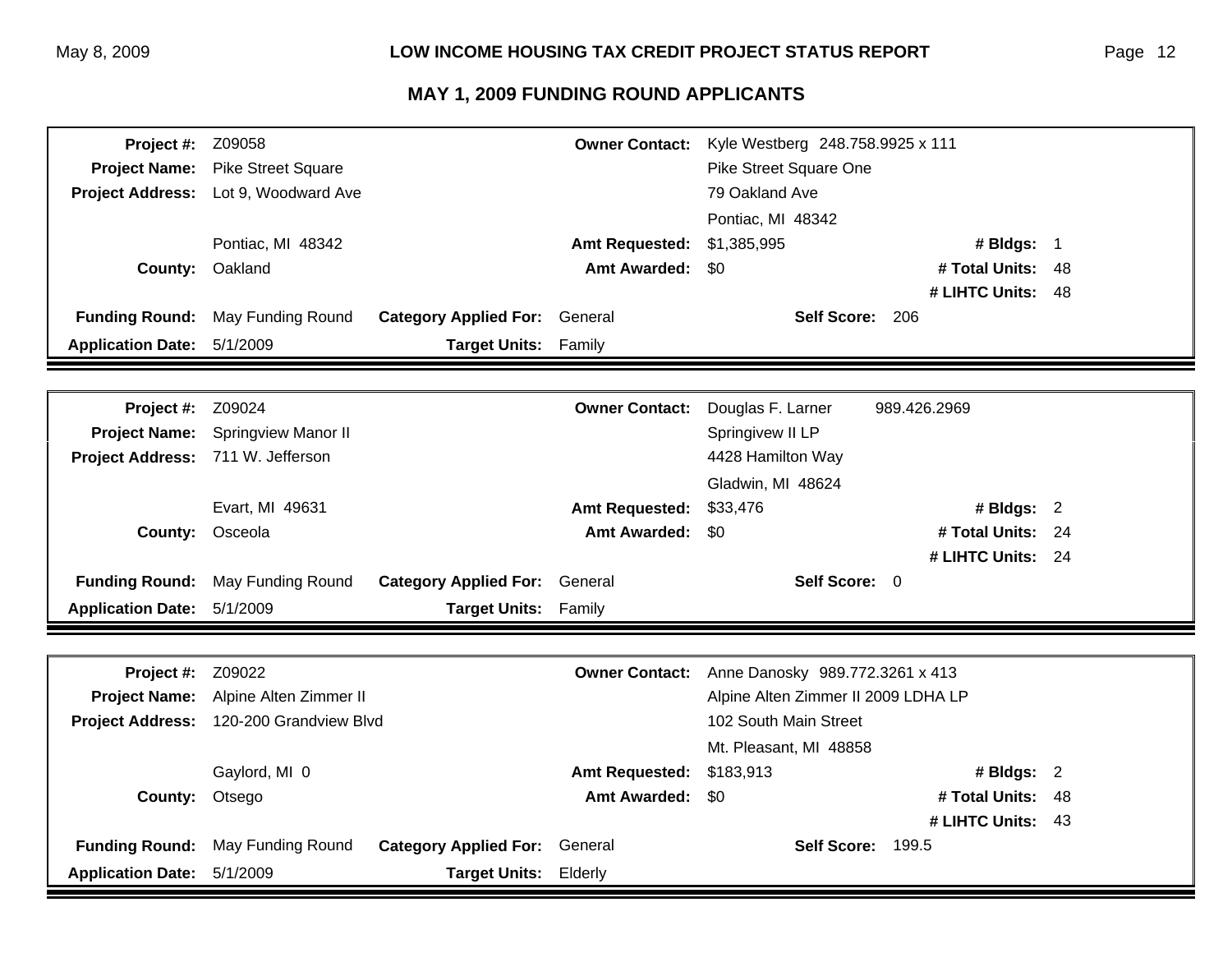| Project #:               | Z09025                                                    | <b>Owner Contact:</b> | Douglas F. Larner          | 989.426.2969      |      |
|--------------------------|-----------------------------------------------------------|-----------------------|----------------------------|-------------------|------|
| <b>Project Name:</b>     | Sheldon Place II                                          |                       | Gaylord II LDHA LP         |                   |      |
| <b>Project Address:</b>  | 915 Sheldon Street                                        |                       | 4428 Hamilton Way          |                   |      |
|                          |                                                           |                       | Gladwin, MI 48624          |                   |      |
|                          | Gaylord, MI 49735                                         | <b>Amt Requested:</b> | \$61,529                   | # Bldgs: 1        |      |
| County:                  | Otsego                                                    | <b>Amt Awarded:</b>   | \$0                        | # Total Units: 32 |      |
|                          |                                                           |                       |                            | # LIHTC Units: 31 |      |
| <b>Funding Round:</b>    | May Funding Round<br><b>Category Applied For: General</b> |                       | Self Score: 0              |                   |      |
| <b>Application Date:</b> | 5/1/2009<br><b>Target Units:</b>                          | Elderly               |                            |                   |      |
|                          |                                                           |                       |                            |                   |      |
| Project #:               | Z09021                                                    | <b>Owner Contact:</b> | <b>Dennis Sturtevant</b>   | 616.855.0410      |      |
| <b>Project Name:</b>     | Midtown Village                                           |                       | Liberty LDHA LP            |                   |      |
| <b>Project Address:</b>  | 372 S. River Ave                                          |                       | 101 Sheldon Blvd, Suite 2  |                   |      |
|                          |                                                           |                       | Grand Rapids, MI 49503     |                   |      |
|                          | Holland, MI 49423                                         | <b>Amt Requested:</b> | \$645,893                  | # Bldgs: 1        |      |
| County:                  | Ottawa                                                    | <b>Amt Awarded:</b>   | \$0                        | # Total Units:    | - 30 |
|                          |                                                           |                       |                            | # LIHTC Units: 30 |      |
| <b>Funding Round:</b>    | May Funding Round<br><b>Category Applied For:</b>         | General               | Self Score: 157            |                   |      |
| <b>Application Date:</b> | 5/1/2009<br><b>Target Units: Elderly</b>                  |                       |                            |                   |      |
|                          |                                                           |                       |                            |                   |      |
| Project #:               | Z09005                                                    | <b>Owner Contact:</b> | Lori Pung<br>989.779.9995  |                   |      |
| <b>Project Name:</b>     | <b>Cutler View</b>                                        |                       | <b>Cutler View LDHA LP</b> |                   |      |
|                          | Liberty Street between Cutler St and North Park           |                       |                            |                   |      |
| <b>Project Address:</b>  | St                                                        |                       | 805 W. Broadway Suite 1    |                   |      |
|                          |                                                           |                       | Mt. Pleasant, MI 48858     |                   |      |
|                          | Spring Lake, MI 49456                                     | <b>Amt Requested:</b> | \$313,980                  | # Bldgs: 1        |      |
| County:                  | Ottawa                                                    | <b>Amt Awarded:</b>   | \$0                        | # Total Units: 24 |      |
|                          |                                                           |                       |                            | # LIHTC Units: 24 |      |
| <b>Funding Round:</b>    | May Funding Round<br><b>Category Applied For:</b> General |                       | Self Score: 223            |                   |      |
| <b>Application Date:</b> | 5/1/2009<br><b>Target Units:</b>                          | Elderly               |                            |                   |      |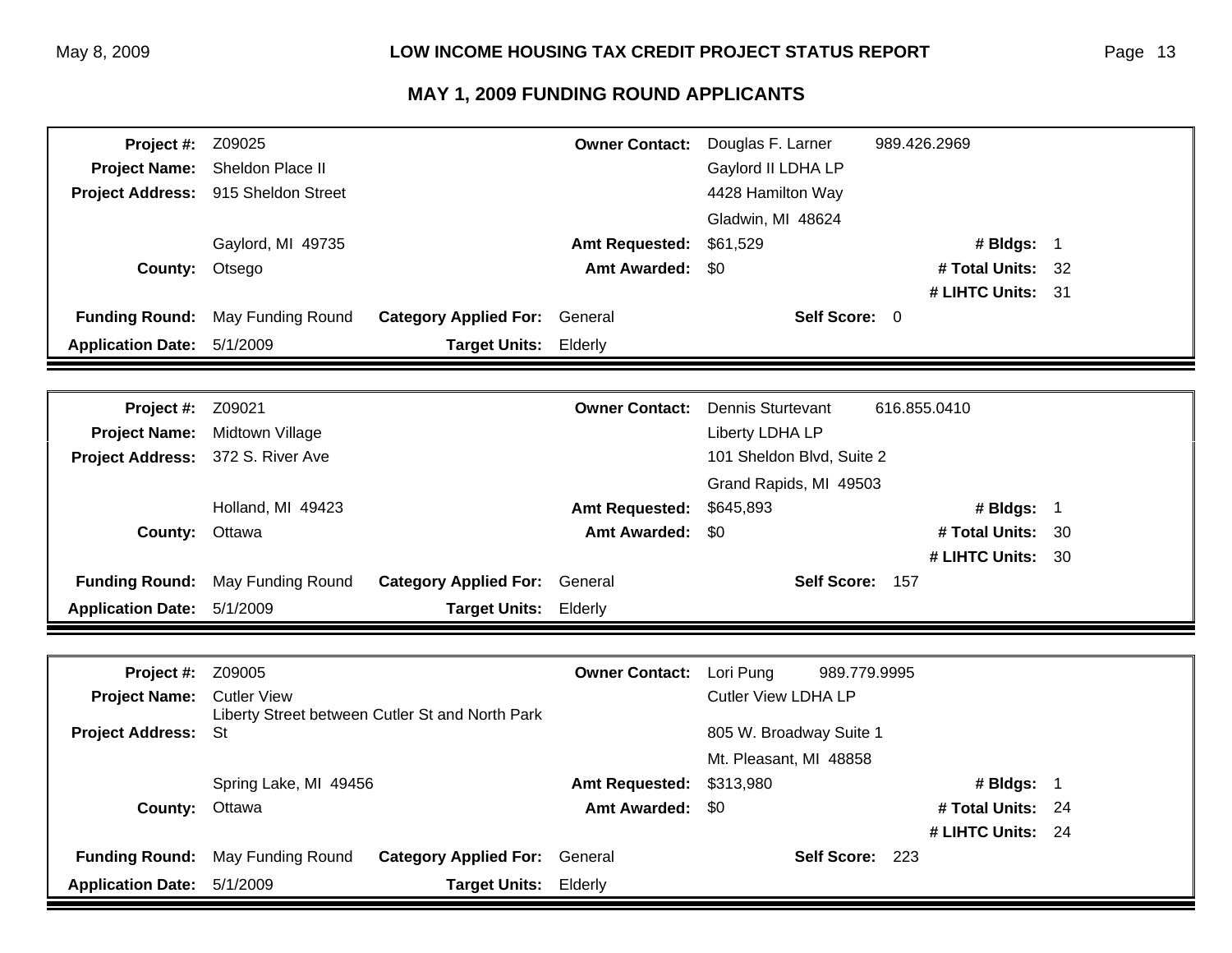| Project #:               | Z09018                          |                              | <b>Owner Contact:</b>       | Brian McGeady 513.774.8400                                   |                   |       |
|--------------------------|---------------------------------|------------------------------|-----------------------------|--------------------------------------------------------------|-------------------|-------|
| <b>Project Name:</b>     | South Saginaw Homes II          |                              |                             | South Saginaw Homes LDHA LLC II                              |                   |       |
| <b>Project Address:</b>  | 3700 Sheridan Road              |                              |                             | c/o MV Residential Development LLC 9349 WaterStone Boulevard |                   |       |
|                          |                                 |                              |                             | Cincinnati, OH 45249                                         |                   |       |
|                          | Saginaw, MI 48601               |                              | <b>Amt Requested:</b>       | \$1,100,695                                                  | # Bldgs: 42       |       |
| County:                  | Saginaw                         |                              | <b>Amt Awarded:</b>         | \$0                                                          | # Total Units:    | 42    |
|                          |                                 |                              |                             |                                                              | # LIHTC Units: 42 |       |
| <b>Funding Round:</b>    | May Funding Round               | <b>Category Applied For:</b> | General                     | Self Score: 235                                              |                   |       |
| <b>Application Date:</b> | 5/1/2009                        | <b>Target Units:</b>         | Family                      |                                                              |                   |       |
|                          |                                 |                              |                             |                                                              |                   |       |
| Project #:               | Z09045                          |                              | <b>Owner Contact:</b>       | Gerald A. Kruger                                             | 313.881.8150      |       |
| <b>Project Name:</b>     | <b>Ginger Square Apartments</b> |                              | Ginger Square 2009 LDHA LLC |                                                              |                   |       |
| <b>Project Address:</b>  | 1200 Pennbrook Drive            |                              |                             | 20250 Harper Avenue                                          |                   |       |
|                          |                                 |                              | Detroit, MI 48225           |                                                              |                   |       |
|                          | Owosso, MI 48867                |                              | <b>Amt Requested:</b>       | \$700,014                                                    | # Bldgs: 19       |       |
| County:                  | Shiawassee                      |                              | <b>Amt Awarded:</b>         | \$0                                                          | # Total Units:    | 108   |
|                          |                                 |                              |                             |                                                              | # LIHTC Units:    | - 108 |
| <b>Funding Round:</b>    | May Funding Round               | <b>Category Applied For:</b> | General                     | Self Score: 213                                              |                   |       |
| <b>Application Date:</b> | 5/1/2009                        | <b>Target Units:</b>         | Family                      |                                                              |                   |       |
|                          |                                 |                              |                             |                                                              |                   |       |
| Project #:               | Z09033                          |                              | <b>Owner Contact:</b>       | Ronald Potterpin                                             | 517.347.9662      |       |
| <b>Project Name:</b>     | <b>Rolling Brook Apartments</b> |                              |                             | PK Rolling Brook LP                                          |                   |       |
| <b>Project Address:</b>  | 1110 Summer                     |                              |                             | 1784 Hamilton Rd                                             |                   |       |
|                          |                                 |                              |                             | Okemos, MI 48864                                             |                   |       |
|                          | Algonac, MI 48001               |                              | <b>Amt Requested:</b>       | \$476,337                                                    | # Bldgs: 3        |       |
| County:                  | St. Clair                       |                              | <b>Amt Awarded:</b>         | \$0                                                          | # Total Units:    | - 74  |
|                          |                                 |                              |                             |                                                              | # LIHTC Units: 74 |       |
| <b>Funding Round:</b>    | May Funding Round               | <b>Category Applied For:</b> | General                     | Self Score: 190                                              |                   |       |
| <b>Application Date:</b> | 5/1/2009                        | <b>Target Units:</b>         | Elderly                     |                                                              |                   |       |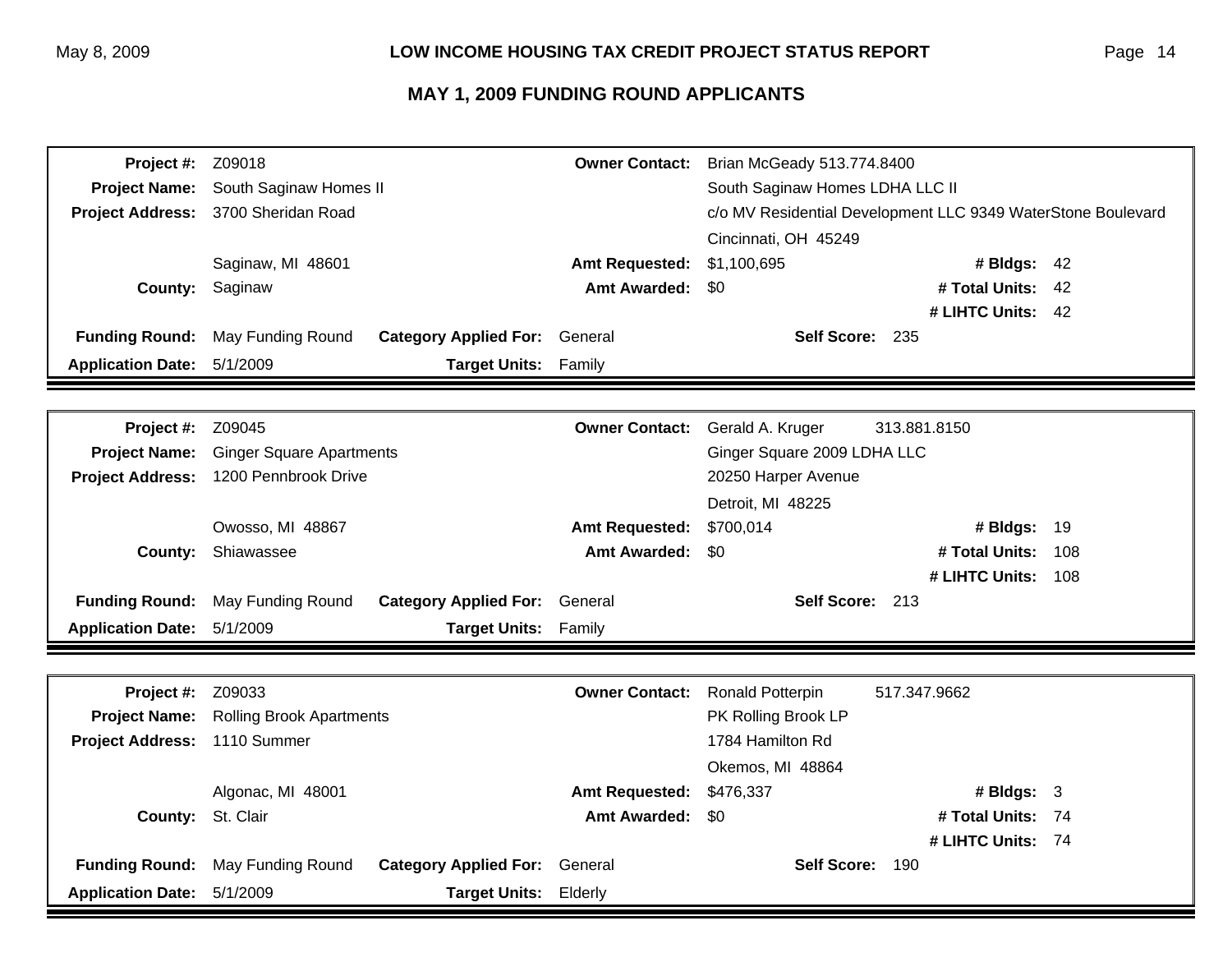| Project #:                     | Z09035                       |                              | <b>Owner Contact:</b> | <b>Ronald Potterpin</b>     | 517.347.9662      |      |
|--------------------------------|------------------------------|------------------------------|-----------------------|-----------------------------|-------------------|------|
| <b>Project Name:</b>           | <b>Clairewood Apartments</b> |                              |                       | PK Clairewood Apartments LP |                   |      |
| Project Address: 811 S. Carney |                              |                              |                       | 1784 Hamilton Rd            |                   |      |
|                                |                              |                              |                       | Okemos, MI 48864            |                   |      |
|                                | St. Clair, MI 48079          |                              | <b>Amt Requested:</b> | \$284,100                   | # Bldgs: $3$      |      |
| County:                        | St. Clair                    |                              | <b>Amt Awarded:</b>   | \$0                         | # Total Units:    | 48   |
|                                |                              |                              |                       |                             | # LIHTC Units:    | - 48 |
| <b>Funding Round:</b>          | May Funding Round            | <b>Category Applied For:</b> | General               | Self Score: 208             |                   |      |
| <b>Application Date:</b>       | 5/1/2009                     | <b>Target Units:</b>         | Family                |                             |                   |      |
|                                |                              |                              |                       |                             |                   |      |
| Project #:                     | Z09036                       |                              | <b>Owner Contact:</b> | <b>Ronald Potterpin</b>     | 517.347.9662      |      |
| <b>Project Name:</b>           | Maple Heights Apartments     |                              |                       | PK Maple Heights LP         |                   |      |
| <b>Project Address:</b>        | 260 N. Maple Rd              |                              |                       | 1784 Hamilton Rd            |                   |      |
|                                |                              |                              |                       | Okemos, MI 48864            |                   |      |
|                                | Saline, MI 48176             |                              | <b>Amt Requested:</b> | \$270,801                   | # Bldgs: $3$      |      |
| County:                        | Washtenaw                    |                              | <b>Amt Awarded:</b>   | \$0                         | # Total Units:    | -48  |
|                                |                              |                              |                       |                             | # LIHTC Units: 48 |      |
| <b>Funding Round:</b>          | May Funding Round            | <b>Category Applied For:</b> | General               | Self Score: 207             |                   |      |
| <b>Application Date:</b>       | 5/1/2009                     | Target Units: Family         |                       |                             |                   |      |
|                                |                              |                              |                       |                             |                   |      |
| Project #:                     | Z09078                       |                              | <b>Owner Contact:</b> | Ghaleb Hatem 313.295.0288   |                   |      |
| <b>Project Name:</b>           | Park Plaza Commons           |                              |                       | Park Plaza Commons LDHA LP  |                   |      |
| <b>Project Address:</b>        | 26300 Van Born Road          |                              |                       | 26320 Van Born Road         |                   |      |
|                                |                              |                              |                       | Dearborn Heights, MI 48125  |                   |      |
|                                | Dearborn Heights, MI 48125   |                              | <b>Amt Requested:</b> | \$1,498,415                 | # Bldgs: 1        |      |
| County:                        | Wayne                        |                              | <b>Amt Awarded:</b>   | \$0                         | # Total Units:    | 100  |
|                                |                              |                              |                       |                             | # LIHTC Units:    | 100  |
| <b>Funding Round:</b>          | May Funding Round            | <b>Category Applied For:</b> | General               | Self Score: 194             |                   |      |
| <b>Application Date:</b>       | 5/1/2009                     | <b>Target Units:</b>         | Elderly               |                             |                   |      |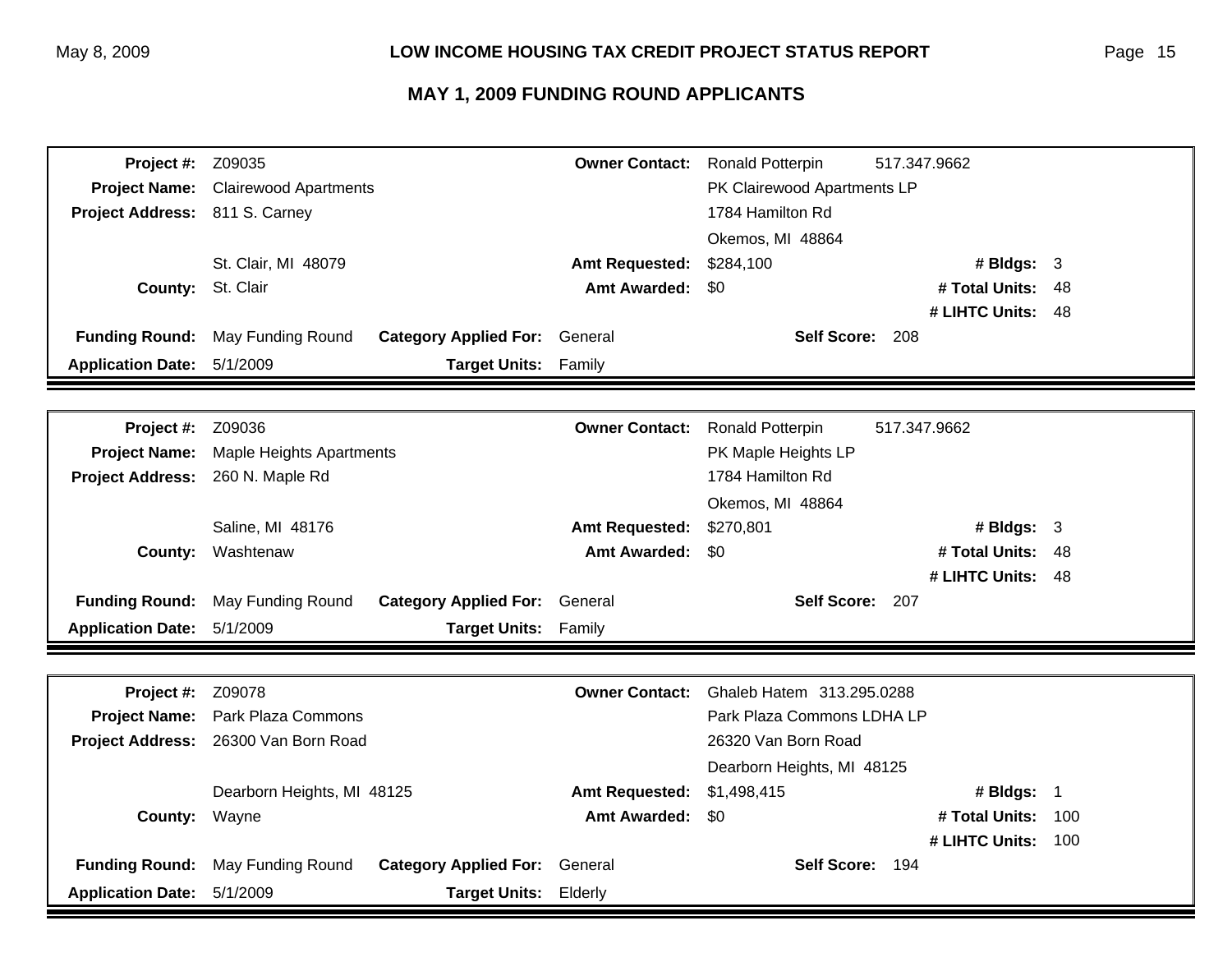| Project #:               | Z09027                 |                                      | <b>Owner Contact:</b> | Timothy S. Thorland                 | 313.841.3727 x 323 |      |
|--------------------------|------------------------|--------------------------------------|-----------------------|-------------------------------------|--------------------|------|
| <b>Project Name:</b>     | 8900 Gratiot           |                                      |                       | 8900 Gratiot LHDA LP                |                    |      |
| <b>Project Address:</b>  | 8900 Gratiot Avenue    |                                      |                       | 1920 25th Street, Suite A           |                    |      |
|                          |                        |                                      |                       | Detroit, MI 48216                   |                    |      |
|                          | Detroit, MI 48213      |                                      | <b>Amt Requested:</b> | \$833,751                           | # Bldgs: 1         |      |
| County: Wayne            |                        |                                      | <b>Amt Awarded:</b>   | \$0                                 | # Total Units:     | - 33 |
|                          |                        |                                      |                       |                                     | # LIHTC Units: 33  |      |
| <b>Funding Round:</b>    | May Funding Round      | <b>Category Applied For:</b>         | General               | Self Score: 192                     |                    |      |
| <b>Application Date:</b> | 5/1/2009               | <b>Target Units:</b>                 | Family                |                                     |                    |      |
|                          |                        |                                      |                       |                                     |                    |      |
| Project #:               | Z09056                 |                                      | <b>Owner Contact:</b> | Sam Arabbo<br>248.569.2420          |                    |      |
| <b>Project Name:</b>     | <b>Brush Estates</b>   |                                      |                       | <b>Brush Estates LDHA LP</b>        |                    |      |
| <b>Project Address:</b>  | 17424-17941 Brush      |                                      |                       | 17445 W. 10 Mile Road               |                    |      |
|                          |                        |                                      |                       | Southfield, MI 48075                |                    |      |
|                          | Detroit, MI 48203      |                                      | <b>Amt Requested:</b> | \$899,143                           | # Bldgs:           | 10   |
| <b>County:</b>           | Wayne                  |                                      | <b>Amt Awarded:</b>   | \$0                                 | # Total Units:     | -45  |
|                          |                        |                                      |                       |                                     | # LIHTC Units: 45  |      |
| <b>Funding Round:</b>    | May Funding Round      | <b>Category Applied For: General</b> |                       | Self Score: 248                     |                    |      |
| <b>Application Date:</b> | 5/1/2009               | Target Units: Family                 |                       |                                     |                    |      |
|                          |                        |                                      |                       |                                     |                    |      |
| Project #:               | Z09073                 |                                      | <b>Owner Contact:</b> | <b>Faith Fowler</b><br>313.883.2277 |                    |      |
| <b>Project Name:</b>     | <b>Cass Apartments</b> |                                      |                       | Cass Community LDHA LP              |                    |      |
| <b>Project Address:</b>  | 1584 Elmhurst          |                                      |                       | 11850 Woodrow Wilson                |                    |      |
|                          |                        |                                      |                       | Detroit, MI 48206                   |                    |      |
|                          | Detroit, MI 48206      |                                      | <b>Amt Requested:</b> | \$894,225                           | # Bldgs: $1$       |      |
| County:                  | Wayne                  |                                      | <b>Amt Awarded:</b>   | \$0                                 | # Total Units: 42  |      |
|                          |                        |                                      |                       |                                     | # LIHTC Units: 42  |      |
| <b>Funding Round:</b>    | May Funding Round      | <b>Category Applied For:</b>         | <b>Special Needs</b>  | Self Score: 202                     |                    |      |
| <b>Application Date:</b> | 5/1/2009               | <b>Target Units:</b>                 | Family                |                                     |                    |      |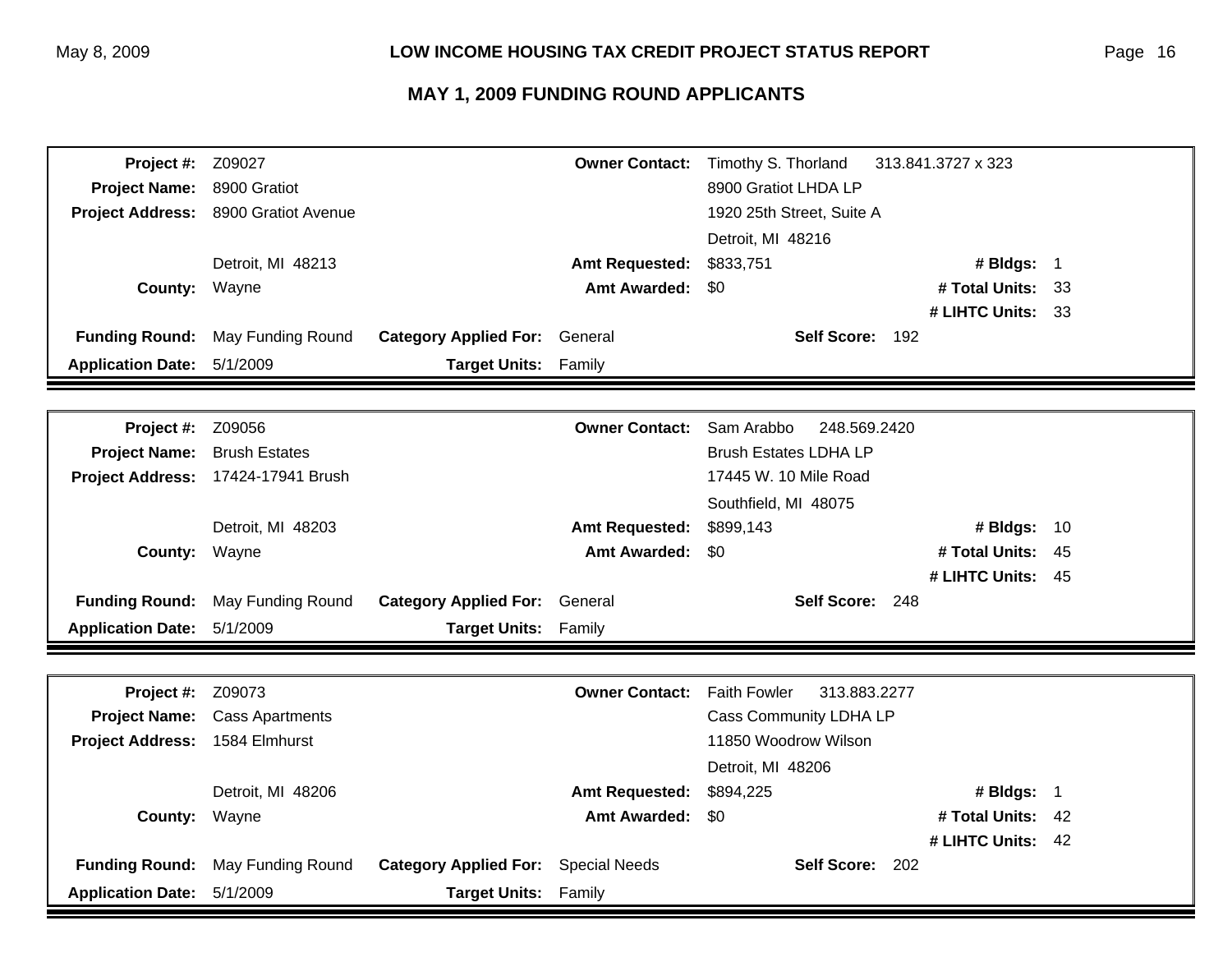| Project #:               | Z09074                               |                                      | <b>Owner Contact:</b>           | John W. Frasco 248.203.0011             |                |      |
|--------------------------|--------------------------------------|--------------------------------------|---------------------------------|-----------------------------------------|----------------|------|
| <b>Project Name:</b>     | <b>Cornerstone Estates Phase I</b>   |                                      |                                 | <b>Cornerstone Estates I LDHA LLC</b>   |                |      |
| <b>Project Address:</b>  | 2921 Fourth Street                   |                                      |                                 | 32500 Telegraph Road, #222              |                |      |
|                          |                                      |                                      |                                 | Bingham Farms, MI 48025                 |                |      |
|                          | Detroit, MI 48201                    | <b>Amt Requested:</b>                |                                 | \$942,053                               | # Bldgs: 10    |      |
| County:                  | Wayne                                |                                      | <b>Amt Awarded:</b>             | \$0                                     | # Total Units: | 58   |
|                          |                                      |                                      |                                 |                                         | # LIHTC Units: | - 58 |
| <b>Funding Round:</b>    | May Funding Round                    | <b>Category Applied For:</b>         | General                         | Self Score: 232                         |                |      |
| <b>Application Date:</b> | 5/1/2009                             | Target Units: Family                 |                                 |                                         |                |      |
|                          |                                      |                                      |                                 |                                         |                |      |
| Project #:               | Z09075                               |                                      | <b>Owner Contact:</b>           | John W. Frasco 248.203.0011             |                |      |
| <b>Project Name:</b>     | <b>Cornerstone Estates Phase II</b>  |                                      | Cornerstone Estates II LDHA LLC |                                         |                |      |
| <b>Project Address:</b>  | 2921 Fourth Street                   |                                      |                                 | 32500 Telegraph Road #222               |                |      |
|                          |                                      |                                      | Bingham Farms, MI 48025         |                                         |                |      |
|                          | Detroit, MI 48201                    |                                      | <b>Amt Requested:</b>           | \$988,971                               | # Bldgs:       | - 10 |
| <b>County:</b>           | Wayne                                |                                      | <b>Amt Awarded:</b>             | \$0                                     | # Total Units: | 60   |
|                          |                                      |                                      |                                 |                                         | # LIHTC Units: | - 60 |
| <b>Funding Round:</b>    | May Funding Round                    | <b>Category Applied For: General</b> |                                 | Self Score: 237                         |                |      |
| <b>Application Date:</b> | 5/1/2009                             | Target Units: Family                 |                                 |                                         |                |      |
|                          |                                      |                                      |                                 |                                         |                |      |
| Project #:               | Z09076                               |                                      | <b>Owner Contact:</b>           | John W. Frasco 248, 203, 0011           |                |      |
| <b>Project Name:</b>     | <b>Cornerstone Estates Phase III</b> |                                      |                                 | <b>Cornerstone Estates III LDHA LLC</b> |                |      |
| <b>Project Address:</b>  | 2921 Fourth Street                   |                                      |                                 | 32500 Telegraph Road #222               |                |      |
|                          |                                      |                                      |                                 | Bingham Farms, MI 48025                 |                |      |
|                          | Detroit, MI 48201                    |                                      | <b>Amt Requested:</b>           | \$979,750                               | # Bldgs:       | 10   |
| County:                  | Wayne                                |                                      | <b>Amt Awarded:</b>             | \$0                                     | # Total Units: | 62   |
|                          |                                      |                                      |                                 |                                         | # LIHTC Units: | - 62 |
| <b>Funding Round:</b>    | May Funding Round                    | <b>Category Applied For:</b>         | General                         | <b>Self Score: 234.5</b>                |                |      |
| <b>Application Date:</b> | 5/1/2009                             | Target Units: Family                 |                                 |                                         |                |      |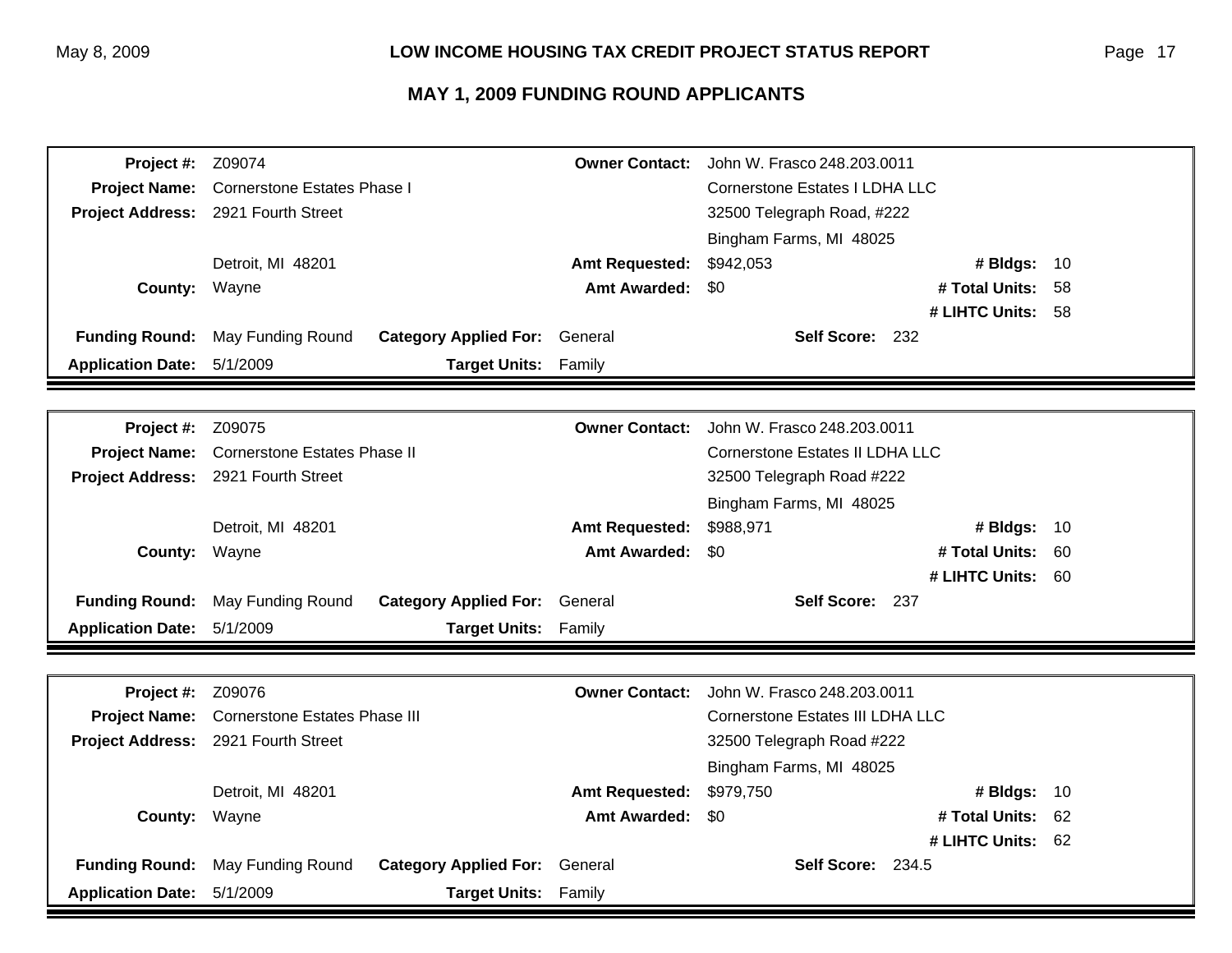| Project #:                 | Z09007                             |                              | <b>Owner Contact:</b> | Kathy Makino 734.722.6646                                    |                   |      |
|----------------------------|------------------------------------|------------------------------|-----------------------|--------------------------------------------------------------|-------------------|------|
| <b>Project Name:</b>       | Coronado Square                    |                              |                       | Coronado Square LDHA LP                                      |                   |      |
| <b>Project Address:</b>    | 275 Merton                         |                              |                       | 35122 W. Michigan Ave                                        |                   |      |
|                            |                                    |                              |                       | Wayne, MI 48184                                              |                   |      |
|                            | Detroit, MI 48203                  |                              | <b>Amt Requested:</b> | \$638,752                                                    | # Bldgs: 1        |      |
| <b>County:</b>             | Wayne                              |                              | <b>Amt Awarded:</b>   | \$0                                                          | # Total Units:    | - 45 |
|                            |                                    |                              |                       |                                                              | # LIHTC Units: 44 |      |
| <b>Funding Round:</b>      | May Funding Round                  | <b>Category Applied For:</b> | General               | Self Score: 234                                              |                   |      |
| <b>Application Date:</b>   | 5/1/2009                           | <b>Target Units: Family</b>  |                       |                                                              |                   |      |
|                            |                                    |                              |                       |                                                              |                   |      |
| Project #:                 | Z09046                             |                              | <b>Owner Contact:</b> | <b>Bob Zinser</b><br>313.831.0199                            |                   |      |
| <b>Project Name:</b>       | <b>Coronado Apartments</b>         |                              |                       | Coronado Apartments II LDHA LP                               |                   |      |
| <b>Project Address:</b>    | 3571 Second Ave                    |                              |                       | 3535 Cass Ave                                                |                   |      |
|                            |                                    |                              |                       | Detroit, MI 48201                                            |                   |      |
|                            | Detroit, MI 48201                  |                              | <b>Amt Requested:</b> | \$482,587                                                    | # Bldgs: 1        |      |
| <b>County:</b>             | Wayne                              |                              | <b>Amt Awarded:</b>   | \$0                                                          | # Total Units: 24 |      |
|                            |                                    |                              |                       |                                                              | # LIHTC Units: 24 |      |
| <b>Funding Round:</b>      | May Funding Round                  | <b>Category Applied For:</b> | General               | Self Score: 265                                              |                   |      |
| <b>Application Date:</b>   | 5/1/2009                           | <b>Target Units:</b>         | Family                |                                                              |                   |      |
|                            |                                    |                              |                       |                                                              |                   |      |
|                            |                                    |                              |                       |                                                              |                   |      |
| Project #:                 | Z09019                             |                              | <b>Owner Contact:</b> | Brian McGeady 513.774.8400                                   |                   |      |
| <b>Project Name:</b>       | Daystar Estates II                 |                              |                       | Daystar Estates II LDHA LP                                   |                   |      |
| <b>Project Address:</b>    | Scattered Sites bounded by Warren, |                              |                       | c/o MV Residential Development LLC 9349 WaterStone Boulevard |                   |      |
|                            | Canfield, Conner & Lenox           |                              |                       | Cincinnati, OH 45249                                         |                   |      |
|                            | Detroit, MI 48215                  |                              | <b>Amt Requested:</b> | \$945,548                                                    | # Bldgs: 31       |      |
| County:                    | Wayne                              |                              | <b>Amt Awarded:</b>   | \$0                                                          | # Total Units: 31 |      |
|                            |                                    |                              |                       |                                                              | # LIHTC Units: 31 |      |
| <b>Funding Round:</b>      | May Funding Round                  | <b>Category Applied For:</b> | General               | Self Score: 234                                              |                   |      |
| Application Date: 5/1/2009 |                                    | <b>Target Units: Family</b>  |                       |                                                              |                   |      |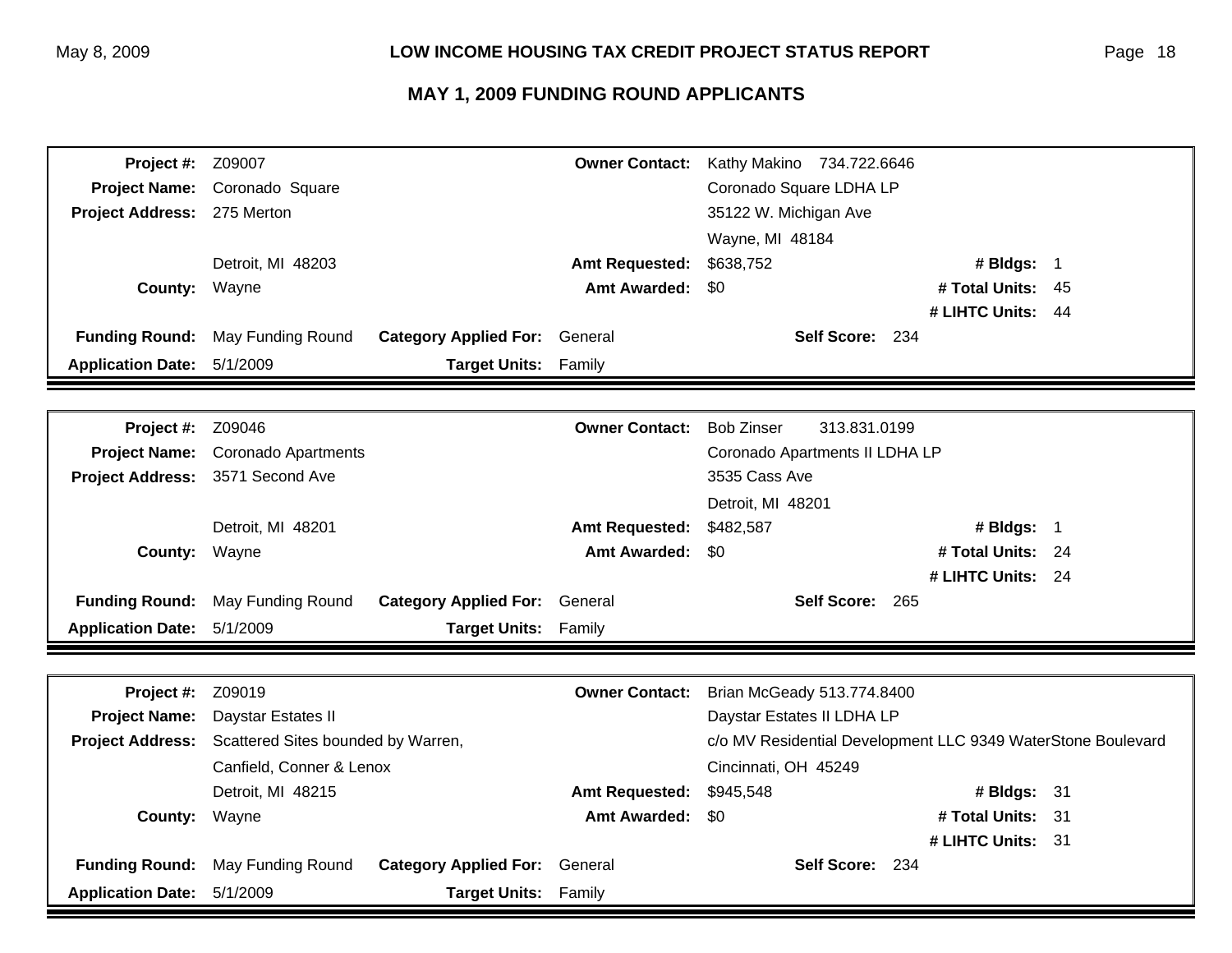| Project #:               | Z09053                          |                              | <b>Owner Contact:</b> | <b>Richard Snead Sr</b>      | 313.273.3108      |     |
|--------------------------|---------------------------------|------------------------------|-----------------------|------------------------------|-------------------|-----|
| <b>Project Name:</b>     | Ecclesia Homes                  |                              |                       | Ecclesia Homes LDHA LP       |                   |     |
| <b>Project Address:</b>  | <b>Multiple Scattered Sites</b> |                              |                       | 9611 Iris                    |                   |     |
|                          |                                 |                              |                       | Detroit, MI 48227            |                   |     |
|                          | Detroit, MI 48208               |                              | <b>Amt Requested:</b> | \$940,502                    | # Bldgs: 45       |     |
| County:                  | Wayne                           |                              | <b>Amt Awarded:</b>   | \$0                          | # Total Units:    | 45  |
|                          |                                 |                              |                       |                              | # LIHTC Units: 45 |     |
| <b>Funding Round:</b>    | May Funding Round               | <b>Category Applied For:</b> | General               | Self Score: 221              |                   |     |
| <b>Application Date:</b> | 5/1/2009                        | <b>Target Units:</b>         | Family                |                              |                   |     |
|                          |                                 |                              |                       |                              |                   |     |
| Project #:               | Z09009                          |                              | <b>Owner Contact:</b> | Kathy Makino 734.2722.6646   |                   |     |
| <b>Project Name:</b>     | Eldorado Square                 |                              |                       | Eldorado Square LDHA LP      |                   |     |
| <b>Project Address:</b>  | 17673 Manderson and 17400 Third |                              |                       | 35122 W. Michigan Ave        |                   |     |
|                          |                                 |                              |                       | Wayne, MI 48184              |                   |     |
|                          | Detroit, MI 48203               |                              | <b>Amt Requested:</b> | \$810,412                    | # Bldgs: 2        |     |
| <b>County:</b>           | Wayne                           |                              | <b>Amt Awarded:</b>   | \$0                          | # Total Units:    | 62  |
|                          |                                 |                              |                       |                              | # LIHTC Units: 61 |     |
| <b>Funding Round:</b>    | May Funding Round               | <b>Category Applied For:</b> | General               | Self Score: 193.5            |                   |     |
| <b>Application Date:</b> | 5/1/2009                        | <b>Target Units:</b>         | Family                |                              |                   |     |
|                          |                                 |                              |                       |                              |                   |     |
| Project #:               | Z09047                          |                              | <b>Owner Contact:</b> | John O'Brien<br>313.535.9164 |                   |     |
| <b>Project Name:</b>     | <b>Eliza Howell East</b>        |                              |                       | Eliza Howell East LDHA LP    |                   |     |
| <b>Project Address:</b>  | <b>Multiple Scattered Sites</b> |                              |                       | 16631 Lahser                 |                   |     |
|                          |                                 |                              |                       | Detroit, MI 48219            |                   |     |
|                          | Detroit, MI 48223               |                              | <b>Amt Requested:</b> | \$940,502                    | # Bldgs: $45$     |     |
| County:                  | Wayne                           |                              | <b>Amt Awarded:</b>   | \$0                          | # Total Units:    | -45 |
|                          |                                 |                              |                       |                              | # LIHTC Units: 45 |     |
| <b>Funding Round:</b>    | May Funding Round               | <b>Category Applied For:</b> | General               | Self Score: 222              |                   |     |
| <b>Application Date:</b> | 5/1/2009                        | <b>Target Units:</b>         | Family                |                              |                   |     |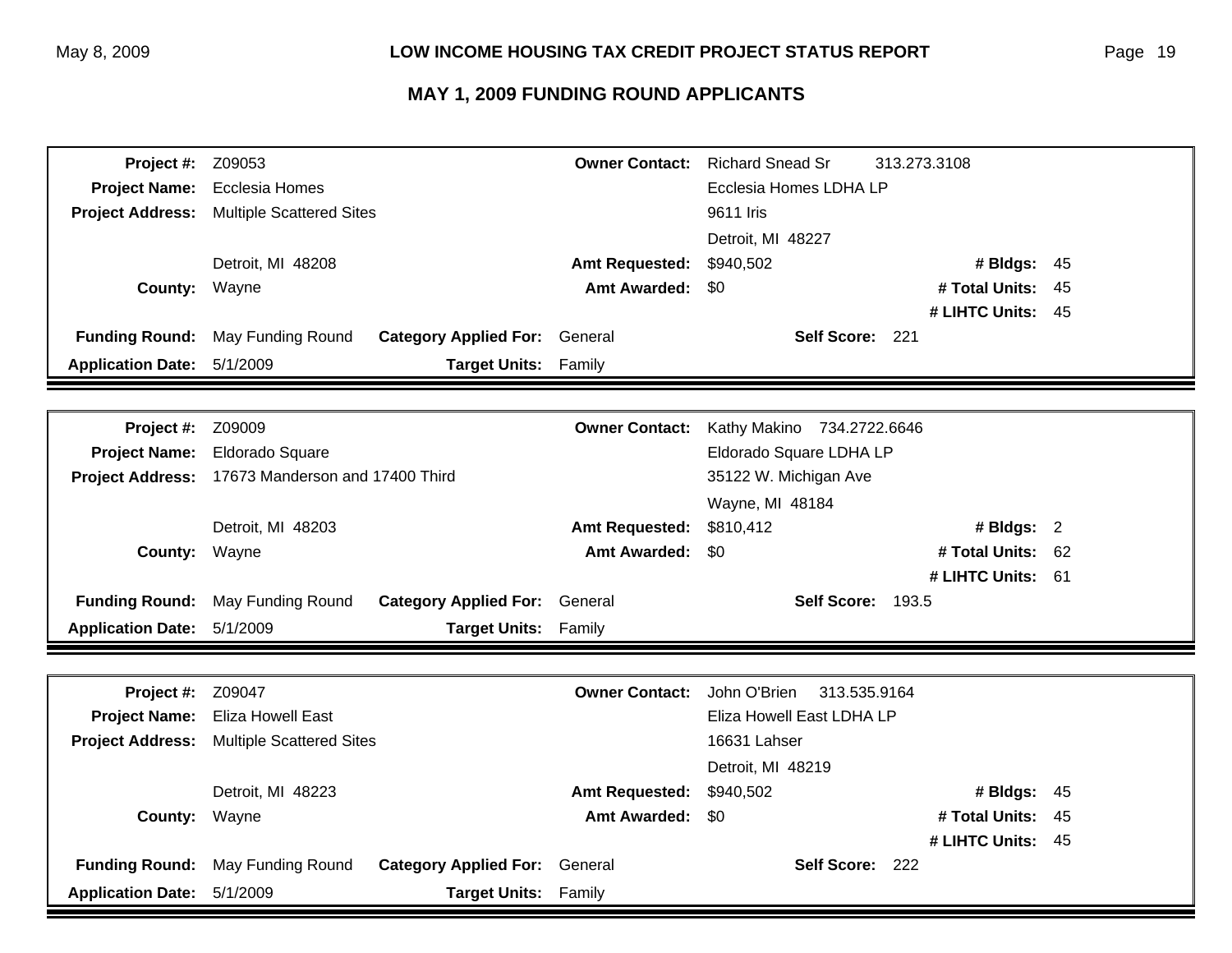| Project #:               | Z09039                          |                              | <b>Owner Contact:</b> | Nick Kolb<br>810.220.2652                 |                   |      |
|--------------------------|---------------------------------|------------------------------|-----------------------|-------------------------------------------|-------------------|------|
| <b>Project Name:</b>     | <b>Emerald Springs I A</b>      |                              |                       | Emerald Springs I A LDHA LP               |                   |      |
| <b>Project Address:</b>  | <b>Talbot Street</b>            |                              |                       | 2200 Genoa Business Park Drive, Suite 100 |                   |      |
|                          |                                 |                              |                       | Brighton, MI 48114                        |                   |      |
|                          | Detroit, MI 48212               |                              | <b>Amt Requested:</b> | \$1,500,000                               | # Bldgs: 28       |      |
| County:                  | Wayne                           |                              | <b>Amt Awarded:</b>   | \$0                                       | # Total Units:    | - 79 |
|                          |                                 |                              |                       |                                           | # LIHTC Units: 79 |      |
| <b>Funding Round:</b>    | May Funding Round               | <b>Category Applied For:</b> | General               | Self Score: 304                           |                   |      |
| <b>Application Date:</b> | 5/1/2009                        | <b>Target Units:</b>         | Family                |                                           |                   |      |
|                          |                                 |                              |                       |                                           |                   |      |
| Project #:               | Z09040                          |                              | <b>Owner Contact:</b> | Nick Kolb<br>810.220.2652                 |                   |      |
| <b>Project Name:</b>     | <b>Emerald Springs I B</b>      |                              |                       | Emerald Springs IB LDHA LP                |                   |      |
| <b>Project Address:</b>  | <b>Buffalo Street</b>           |                              |                       | 2200 Genoa Business Park Drive, Suite 100 |                   |      |
|                          |                                 |                              |                       | Brighton, MI 48114                        |                   |      |
|                          | Detroit, MI 48212               |                              | <b>Amt Requested:</b> | \$1,451,222                               | # Bldgs: 44       |      |
| County:                  | Wayne                           |                              | <b>Amt Awarded:</b>   | \$0                                       | # Total Units:    | -79  |
|                          |                                 |                              |                       |                                           | # LIHTC Units: 79 |      |
| <b>Funding Round:</b>    | May Funding Round               | <b>Category Applied For:</b> | General               | Self Score: 304                           |                   |      |
| <b>Application Date:</b> | 5/1/2009                        | Target Units: Family         |                       |                                           |                   |      |
|                          |                                 |                              |                       |                                           |                   |      |
| Project #:               | Z09052                          |                              | <b>Owner Contact:</b> | Walter E. Rushton Sr                      | 313.671.3576      |      |
| <b>Project Name:</b>     | Ephesus Homes II                |                              |                       | Ephesus Homes II LDHA LP                  |                   |      |
| <b>Project Address:</b>  | <b>Multiple Scattered Sites</b> |                              |                       | 9941 Hayes                                |                   |      |
|                          |                                 |                              |                       | Detroit, MI 48234                         |                   |      |
|                          | Detroit, MI 48234               |                              | <b>Amt Requested:</b> | \$940,502                                 | # Bldgs:          | 45   |
| County:                  | Wayne                           |                              | <b>Amt Awarded:</b>   | \$0                                       | # Total Units:    | 45   |
|                          |                                 |                              |                       |                                           | # LIHTC Units: 45 |      |
| <b>Funding Round:</b>    | May Funding Round               | <b>Category Applied For:</b> | General               | Self Score: 222                           |                   |      |
| <b>Application Date:</b> | 5/1/2009                        | <b>Target Units:</b>         | Family                |                                           |                   |      |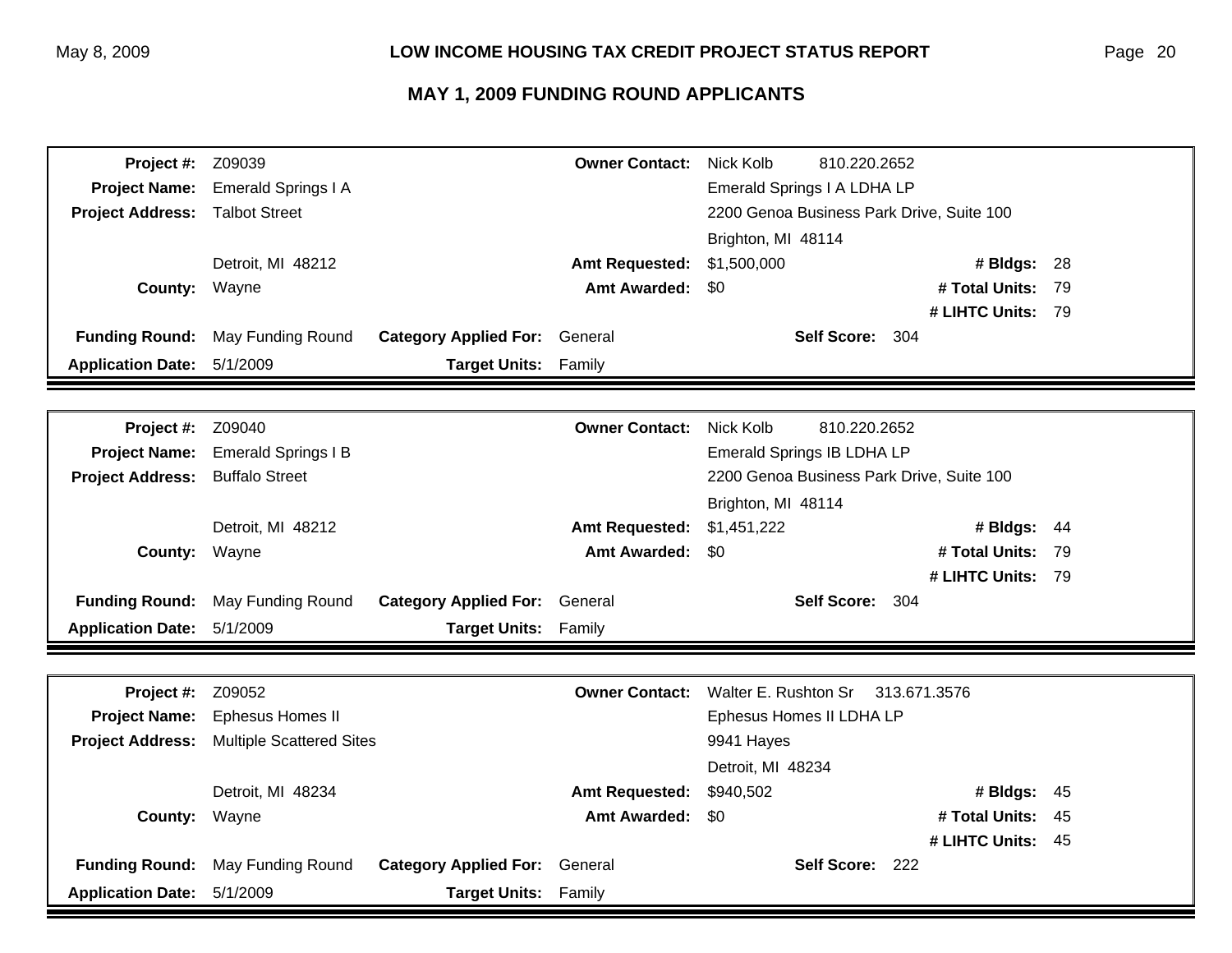| Project #:               | Z09029                                 |                                             | <b>Owner Contact:</b>                | Richard Higgins 518.587.0270 |                    |     |
|--------------------------|----------------------------------------|---------------------------------------------|--------------------------------------|------------------------------|--------------------|-----|
| <b>Project Name:</b>     | Gardenview Estates Phase II C          |                                             |                                      | Gardenview Homes IV LDHA LLC |                    |     |
| <b>Project Address:</b>  | <b>Grandmont Road</b>                  |                                             |                                      | 200 South Division Street    |                    |     |
|                          |                                        |                                             |                                      | Buffalo, NY 14204            |                    |     |
|                          | Detroit, MI 48228                      |                                             | <b>Amt Requested:</b>                | \$933,761                    | # Bldgs: 15        |     |
| County:                  | Wayne                                  |                                             | <b>Amt Awarded:</b>                  | \$0                          | # Total Units:     | 48  |
|                          |                                        |                                             |                                      |                              | # LIHTC Units: 38  |     |
| <b>Funding Round:</b>    | May Funding Round                      | <b>Category Applied For:</b> General        |                                      | Self Score: 243              |                    |     |
| <b>Application Date:</b> | 5/1/2009                               | <b>Target Units:</b>                        | Family                               |                              |                    |     |
|                          |                                        |                                             |                                      |                              |                    |     |
| Project #:               | Z09023                                 |                                             | <b>Owner Contact:</b>                | Timothy S. Thorland          | 313.841.3727 x 323 |     |
| <b>Project Name:</b>     | <b>Hubbard Communities</b>             |                                             | <b>Hubbard Communities I LDHA LP</b> |                              |                    |     |
| <b>Project Address:</b>  |                                        | Scattered Sites on 25th, Vinewood, Hubbard, |                                      | 1920 25th Street, Suite A    |                    |     |
|                          | Palms, Scotten and Clark               |                                             |                                      | Detroit, MI 48216            |                    |     |
|                          | Detroit, MI 0                          |                                             | <b>Amt Requested:</b>                | \$152,307                    | # Bldgs: 24        |     |
| County:                  | Wayne                                  |                                             | <b>Amt Awarded:</b>                  | \$0                          | # Total Units:     | -44 |
|                          |                                        |                                             |                                      |                              | # LIHTC Units: 44  |     |
| <b>Funding Round:</b>    | May Funding Round                      | <b>Category Applied For:</b> Special Needs  |                                      | Self Score: 0                |                    |     |
| <b>Application Date:</b> | 5/1/2009                               | <b>Target Units:</b>                        | Family                               |                              |                    |     |
|                          |                                        |                                             |                                      |                              |                    |     |
|                          |                                        |                                             |                                      |                              |                    |     |
| Project #:               | Z09072                                 |                                             | <b>Owner Contact:</b>                | Charlotte Knight313.340.9000 |                    |     |
| <b>Project Name:</b>     | <b>McNichols Place</b>                 |                                             |                                      | McNichols Place I LDHA LP    |                    |     |
|                          | Project Address: 7100 W. Seven Mile Rd |                                             |                                      | 7100 Seven Mile Rd           |                    |     |
|                          |                                        |                                             |                                      | Detroit, MI 48221            |                    |     |
|                          | Detroit, MI 48221                      |                                             | <b>Amt Requested:</b>                | \$367,771                    | # Bldgs: 1         |     |
| County:                  | Wayne                                  |                                             | <b>Amt Awarded:</b>                  | \$0                          | # Total Units: 24  |     |
|                          |                                        |                                             |                                      |                              | # LIHTC Units: 24  |     |
| <b>Funding Round:</b>    | May Funding Round                      | <b>Category Applied For:</b>                | General                              | Self Score: 175              |                    |     |
| <b>Application Date:</b> | 5/1/2009                               | <b>Target Units:</b>                        | Family                               |                              |                    |     |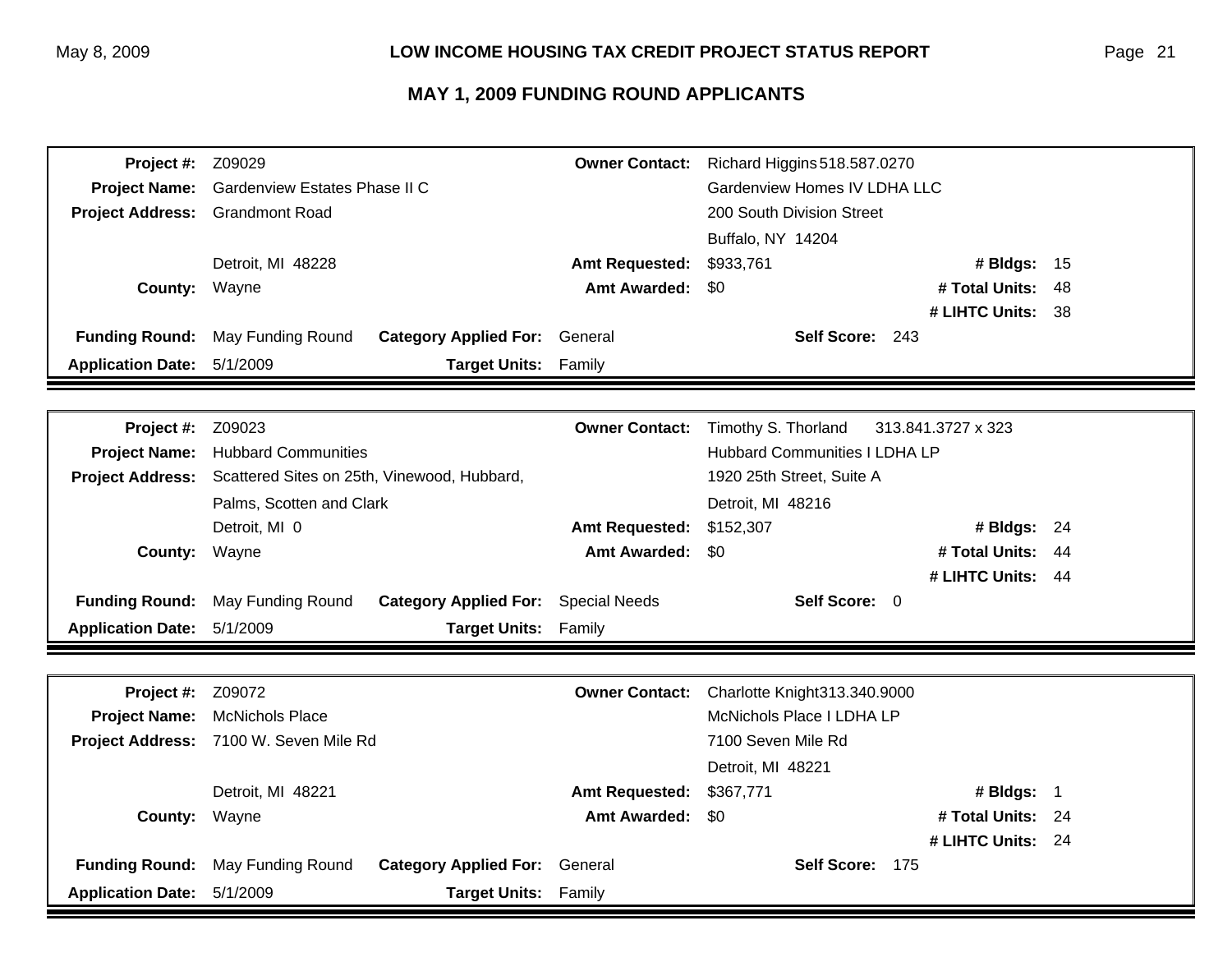| Project #:               | Z09071                        |                                      | <b>Owner Contact:</b>             | Laurence S. Tisdale            | 248.304.2000       |       |
|--------------------------|-------------------------------|--------------------------------------|-----------------------------------|--------------------------------|--------------------|-------|
| <b>Project Name:</b>     | <b>Medical Center Village</b> |                                      |                                   | Medical Center Village LDHA LP |                    |       |
| <b>Project Address:</b>  | 4607-4699 Chrysler Drive and  |                                      | 28777 Northwestern Hwy, Suite 220 |                                |                    |       |
|                          | 4440-4704 St. Antoine Street  |                                      |                                   | Southfield, MI 48034           |                    |       |
|                          | Detroit, MI 48201             | <b>Amt Requested:</b>                |                                   | \$1,117,577                    | # Bldgs: 26        |       |
| County:                  | Wayne                         |                                      | <b>Amt Awarded:</b>               | \$0                            | # Total Units:     | 194   |
|                          |                               |                                      |                                   |                                | # LIHTC Units:     | - 194 |
| <b>Funding Round:</b>    | May Funding Round             | <b>Category Applied For:</b> General |                                   | Self Score: 285                |                    |       |
| <b>Application Date:</b> | 5/1/2009                      | <b>Target Units: Family</b>          |                                   |                                |                    |       |
|                          |                               |                                      |                                   |                                |                    |       |
| Project #:               | Z09011                        |                                      | <b>Owner Contact:</b>             | Kathy Makino 734.595.6646      |                    |       |
| <b>Project Name:</b>     | New Center Square             |                                      |                                   | New Center Square LDHA LP      |                    |       |
| <b>Project Address:</b>  | 112 Seward and 628 Delaware   |                                      |                                   | 35122 W. Michigan Ave          |                    |       |
|                          |                               |                                      |                                   | Wayne, MI 48184                |                    |       |
|                          | Detroit, MI 48202             |                                      | <b>Amt Requested:</b>             | \$807,634                      | # Bldgs: $2$       |       |
| County:                  | Wayne                         |                                      | <b>Amt Awarded:</b>               | \$0                            | # Total Units:     | -49   |
|                          |                               |                                      |                                   |                                | # LIHTC Units:     | - 48  |
| <b>Funding Round:</b>    | May Funding Round             | <b>Category Applied For: General</b> |                                   | Self Score: 295                |                    |       |
| <b>Application Date:</b> | 5/1/2009                      | <b>Target Units: Family</b>          |                                   |                                |                    |       |
|                          |                               |                                      |                                   |                                |                    |       |
| Project #:               | Z09054                        |                                      | <b>Owner Contact:</b>             | Joe Heaphy<br>313.967.5312     |                    |       |
| <b>Project Name:</b>     | NSO Bell Housing              |                                      |                                   | NSO Bell Housing LDHA LP       |                    |       |
| <b>Project Address:</b>  | 882 Oakman Boulevard          |                                      |                                   | 220 Bagley, Suite 1200         |                    |       |
|                          | (aka 14300 Woodrow Wilson)    |                                      |                                   | Detroit, MI 48226              |                    |       |
|                          | Detroit, MI 48238             |                                      | <b>Amt Requested:</b>             | \$1,500,000                    | # Bldgs: $1$       |       |
| County:                  | Wayne                         |                                      | <b>Amt Awarded:</b>               | \$0                            | # Total Units:     | 155   |
|                          |                               |                                      |                                   |                                | # LIHTC Units: 155 |       |
| <b>Funding Round:</b>    | May Funding Round             | <b>Category Applied For:</b>         | <b>Special Needs</b>              | Self Score: 186                |                    |       |
| <b>Application Date:</b> | 5/1/2009                      | <b>Target Units:</b>                 | Family                            |                                |                    |       |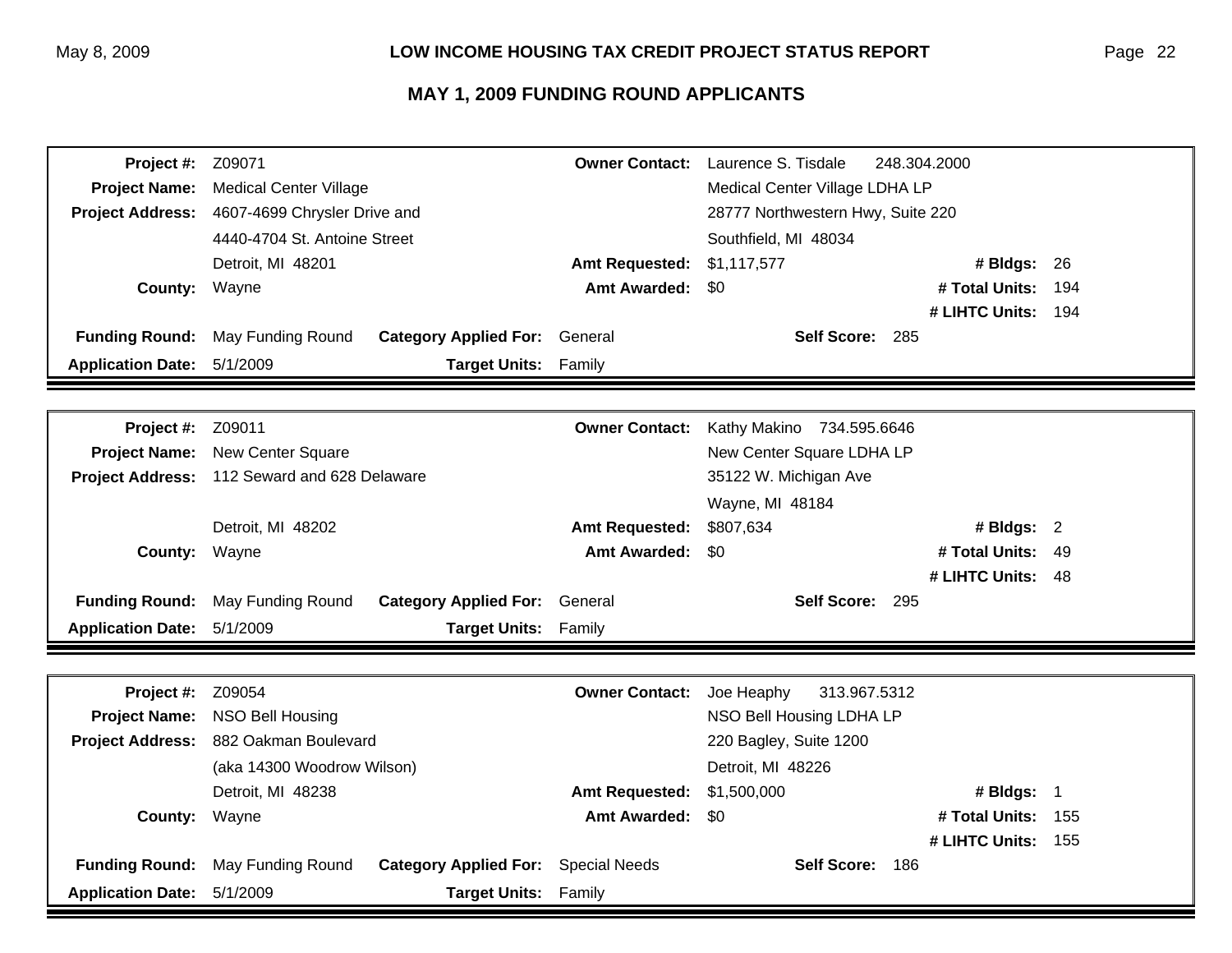| Project #:               | Z09028                          |                              | <b>Owner Contact:</b>             | Michael Tremonti                | 248.355.6812       |      |
|--------------------------|---------------------------------|------------------------------|-----------------------------------|---------------------------------|--------------------|------|
| <b>Project Name:</b>     | Parkview Tower and Square       |                              | Parkview Tower and Square LDHA LP |                                 |                    |      |
| <b>Project Address:</b>  | 1601 Robert Bradby Drive and    |                              |                                   | 29201 Telegraph Road, Suite 510 |                    |      |
|                          | 2901 East Lafayette Avenue      |                              |                                   | Southfield, MI 48034            |                    |      |
|                          | Detroit, MI 48207               |                              | <b>Amt Requested:</b>             | \$1,500,000                     | # Bldgs: 19        |      |
| <b>County:</b>           | Wayne                           |                              | <b>Amt Awarded:</b>               | \$0                             | # Total Units:     | 350  |
|                          |                                 |                              |                                   |                                 | # LIHTC Units: 348 |      |
| <b>Funding Round:</b>    | May Funding Round               | <b>Category Applied For:</b> | General                           | Self Score: 244                 |                    |      |
| <b>Application Date:</b> | 5/1/2009                        |                              | Target Units: Family and Elderly  |                                 |                    |      |
|                          |                                 |                              |                                   |                                 |                    |      |
| Project #:               | Z09049                          |                              | <b>Owner Contact:</b>             | David L. Jefferson              | 313.368.2304       |      |
| <b>Project Name:</b>     | <b>Peace Estates</b>            |                              |                                   | Peace Estates LDHA LP           |                    |      |
| <b>Project Address:</b>  | <b>Multiple Scattered Sites</b> |                              |                                   | 13450 Goddard Avenue            |                    |      |
|                          |                                 |                              |                                   | Detroit, MI 48212               |                    |      |
|                          | Detroit, MI 48212               |                              | <b>Amt Requested:</b>             | \$940,502                       | # Bldgs: $45$      |      |
| County:                  | Wayne                           |                              | <b>Amt Awarded:</b>               | \$0                             | # Total Units:     | - 45 |
|                          |                                 |                              |                                   |                                 | # LIHTC Units: 45  |      |
| <b>Funding Round:</b>    | May Funding Round               | <b>Category Applied For:</b> | General                           | Self Score: 222                 |                    |      |
| <b>Application Date:</b> | 5/1/2009                        | Target Units: Family         |                                   |                                 |                    |      |
|                          |                                 |                              |                                   |                                 |                    |      |
| Project #:               | Z09048                          |                              | <b>Owner Contact:</b>             | John O'Brien<br>313.535.9164    |                    |      |
| <b>Project Name:</b>     | <b>Riordan Park</b>             |                              |                                   | Riordan Park LDHA LP            |                    |      |
| <b>Project Address:</b>  | <b>Multiple Scattered Sites</b> |                              |                                   | 16631 Lahser                    |                    |      |
|                          |                                 |                              |                                   | Detroit, MI 48219               |                    |      |
|                          | Detroit, MI 48223               |                              | <b>Amt Requested:</b>             | \$940,502                       | # Bldgs: 45        |      |
| County:                  | Wayne                           |                              | <b>Amt Awarded:</b>               | \$0                             | # Total Units:     | 45   |
|                          |                                 |                              |                                   |                                 | # LIHTC Units: 45  |      |
| <b>Funding Round:</b>    | May Funding Round               | <b>Category Applied For:</b> | General                           | Self Score: 221                 |                    |      |
| <b>Application Date:</b> | 5/1/2009                        | <b>Target Units:</b>         | Family                            |                                 |                    |      |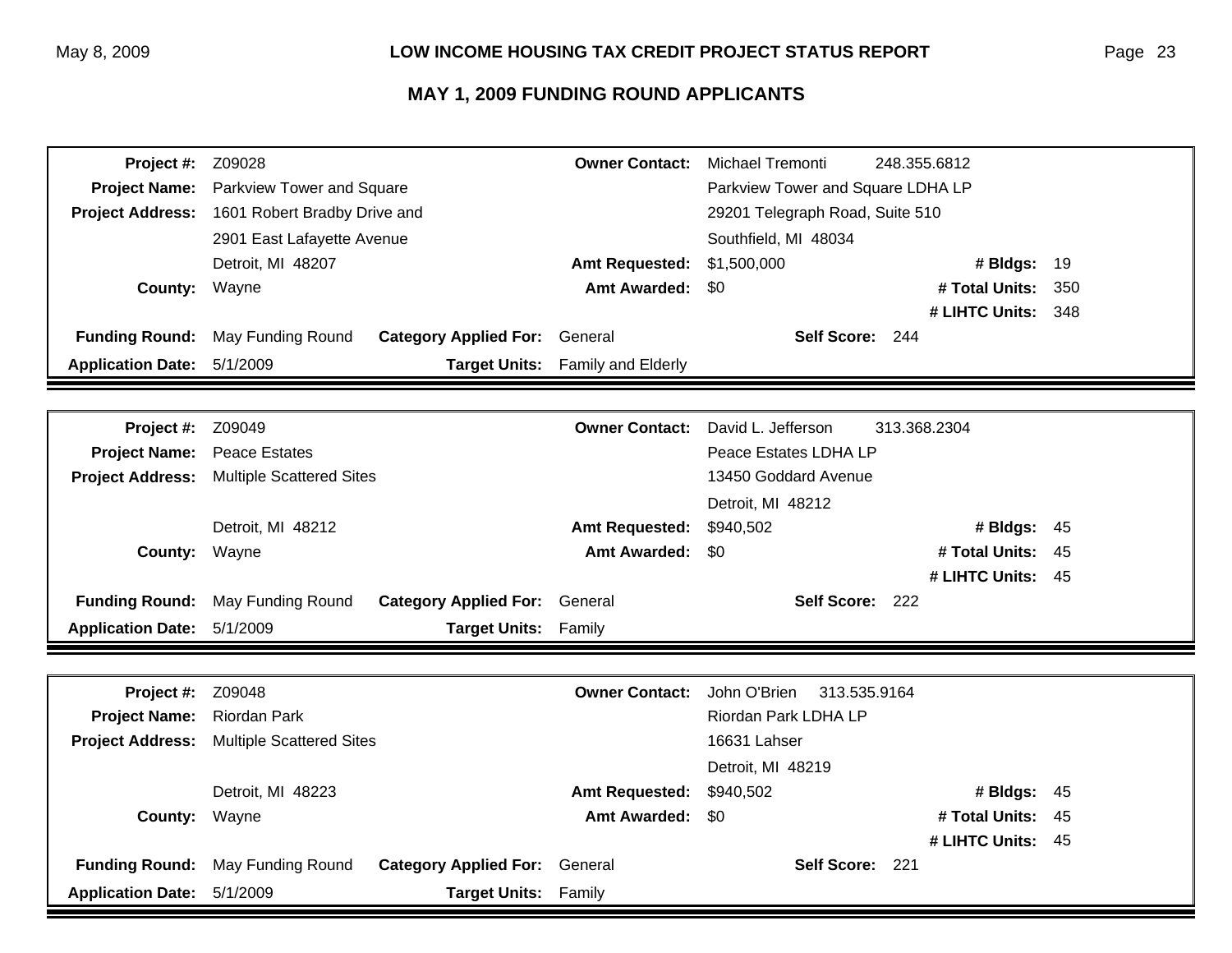| Project #:               | Z09010                                  |                                      | <b>Owner Contact:</b> | Kathy Makino 734.722.6646  |                    |      |
|--------------------------|-----------------------------------------|--------------------------------------|-----------------------|----------------------------|--------------------|------|
| <b>Project Name:</b>     | Sarasota Square                         |                                      |                       | Sarasota Square LDHA LP    |                    |      |
| <b>Project Address:</b>  | 325 Merton                              |                                      |                       | 35122 W. Michigan Ave      |                    |      |
|                          |                                         |                                      |                       | Wayne, MI 48184            |                    |      |
|                          | Detroit, MI 48203                       |                                      | <b>Amt Requested:</b> | \$587,779                  | # Bldgs: 1         |      |
| County:                  | Wayne                                   |                                      | <b>Amt Awarded:</b>   | \$0                        | # Total Units: 38  |      |
|                          |                                         |                                      |                       |                            | # LIHTC Units: 37  |      |
| <b>Funding Round:</b>    | May Funding Round                       | <b>Category Applied For:</b> General |                       | Self Score: 210            |                    |      |
| <b>Application Date:</b> | 5/1/2009                                | <b>Target Units: Family</b>          |                       |                            |                    |      |
|                          |                                         |                                      |                       |                            |                    |      |
| Project #:               | Z09026                                  |                                      | <b>Owner Contact:</b> | Timothy S. Thorland        | 313.841.3727 x 323 |      |
| <b>Project Name:</b>     | <b>Scotten Park</b>                     |                                      |                       | Scotten Park LDHA LP       |                    |      |
| <b>Project Address:</b>  | Scattered Sites on 16th Street, Toledo, |                                      |                       | 1920 25th Street, Suite A  |                    |      |
|                          | Vinewood and Bagley                     |                                      |                       | Detroit, MI 48216          |                    |      |
|                          | Detroit, MI 0                           |                                      | <b>Amt Requested:</b> | \$887,804                  | # Bldgs: 9         |      |
| County:                  | Wayne                                   |                                      | <b>Amt Awarded:</b>   | \$0                        | # Total Units:     | - 40 |
|                          |                                         |                                      |                       |                            | # LIHTC Units: 40  |      |
| <b>Funding Round:</b>    | May Funding Round                       | <b>Category Applied For:</b>         | General               | Self Score: 197            |                    |      |
| <b>Application Date:</b> | 5/1/2009                                | Target Units: Family                 |                       |                            |                    |      |
|                          |                                         |                                      |                       |                            |                    |      |
| Project #:               | Z09060                                  |                                      | <b>Owner Contact:</b> | James Perkins 313.871.6884 |                    |      |
| <b>Project Name:</b>     | <b>Smith Street Homes</b>               |                                      |                       | Smith Street Homes LDHA LP |                    |      |
| <b>Project Address:</b>  | <b>Multiple Addresses</b>               |                                      |                       | 586 Owen Street            |                    |      |
|                          |                                         |                                      |                       | Detroit, MI 48202          |                    |      |
|                          | Detroit, MI 48202                       |                                      | <b>Amt Requested:</b> | \$1,180,652                | # Bldgs: $11$      |      |
| County:                  | Wayne                                   |                                      | <b>Amt Awarded:</b>   | \$0                        | # Total Units:     | -55  |
|                          |                                         |                                      |                       |                            | # LIHTC Units: 55  |      |
| <b>Funding Round:</b>    | May Funding Round                       | <b>Category Applied For:</b>         | General               | Self Score: 222            |                    |      |
| <b>Application Date:</b> | 5/1/2009                                | <b>Target Units:</b>                 | Family                |                            |                    |      |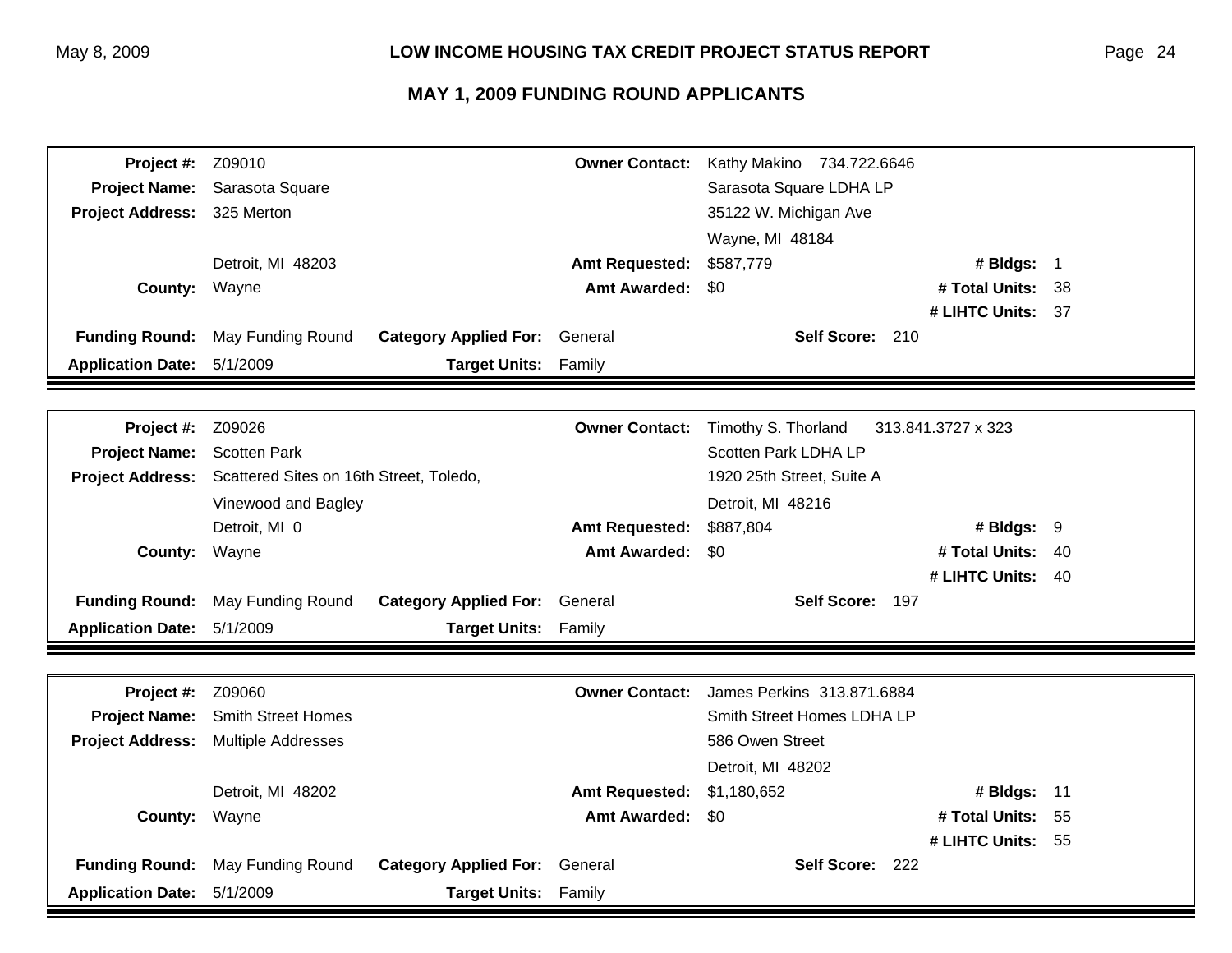| Project #:               | Z09055                                 |                                      | <b>Owner Contact:</b> | Sam Arabbo<br>248.569.2420                 |                   |      |
|--------------------------|----------------------------------------|--------------------------------------|-----------------------|--------------------------------------------|-------------------|------|
| <b>Project Name:</b>     | St. Joseph Senior Village of Detroit   |                                      |                       | St. Joseph Resources Corp                  |                   |      |
|                          | Project Address: 17424-17850 Omira and |                                      |                       | 17445 W. 10 Mile Rd                        |                   |      |
|                          | 17401-17851 Wanda                      |                                      |                       | Southfield, MI 48075                       |                   |      |
|                          | Detroit, MI 48203                      |                                      | <b>Amt Requested:</b> | \$986,520                                  | # Bldgs: 9        |      |
| County: Wayne            |                                        |                                      | <b>Amt Awarded:</b>   | \$0                                        | # Total Units:    | -48  |
|                          |                                        |                                      |                       |                                            | # LIHTC Units:    | - 48 |
| <b>Funding Round:</b>    | May Funding Round                      | <b>Category Applied For: General</b> |                       | Self Score: 237                            |                   |      |
| <b>Application Date:</b> | 5/1/2009                               | <b>Target Units:</b>                 | Elderly               |                                            |                   |      |
|                          |                                        |                                      |                       |                                            |                   |      |
| Project #:               | Z09051                                 |                                      | <b>Owner Contact:</b> | Felicia Turner 313.247.2829                |                   |      |
| <b>Project Name:</b>     | <b>Village Estates</b>                 |                                      |                       | Amandla Estates LDHA LP                    |                   |      |
| <b>Project Address:</b>  | Multiple Parcel Assemblage             |                                      |                       | 7707 W. Outer Drive                        |                   |      |
|                          |                                        |                                      |                       | Detroit, MI 48235                          |                   |      |
|                          | Detroit, MI 48235                      |                                      | <b>Amt Requested:</b> | \$987,786                                  | # Bldgs: 6        |      |
| County: Wayne            |                                        |                                      | <b>Amt Awarded:</b>   | \$0                                        | # Total Units:    | 48   |
|                          |                                        |                                      |                       |                                            | # LIHTC Units: 48 |      |
| <b>Funding Round:</b>    | May Funding Round                      | <b>Category Applied For:</b>         | General               | Self Score: 216                            |                   |      |
| <b>Application Date:</b> | 5/1/2009                               | <b>Target Units:</b>                 | Family                |                                            |                   |      |
|                          |                                        |                                      |                       |                                            |                   |      |
| Project #:               | Z09050                                 |                                      |                       | Owner Contact: Felicia Turner 313.247.2829 |                   |      |
| <b>Project Name:</b>     | <b>Village Estates Elderly</b>         |                                      |                       | Amandla Elderly Estates LDHA LP            |                   |      |
| <b>Project Address:</b>  | Multiple Parcel Assemblage             |                                      |                       | 7707 W. Outer Drive                        |                   |      |
|                          |                                        |                                      |                       | Detroit, MI 48235                          |                   |      |
|                          | Detroit, MI 48235                      |                                      | <b>Amt Requested:</b> | \$968,630                                  | # Bldgs: $6$      |      |
| <b>County: Wayne</b>     |                                        |                                      | <b>Amt Awarded:</b>   | \$0                                        | # Total Units: 48 |      |
|                          |                                        |                                      |                       |                                            | # LIHTC Units: 48 |      |
| <b>Funding Round:</b>    | May Funding Round                      | <b>Category Applied For:</b>         | General               | Self Score: 211                            |                   |      |
| <b>Application Date:</b> | 5/1/2009                               | <b>Target Units:</b>                 | Elderly               |                                            |                   |      |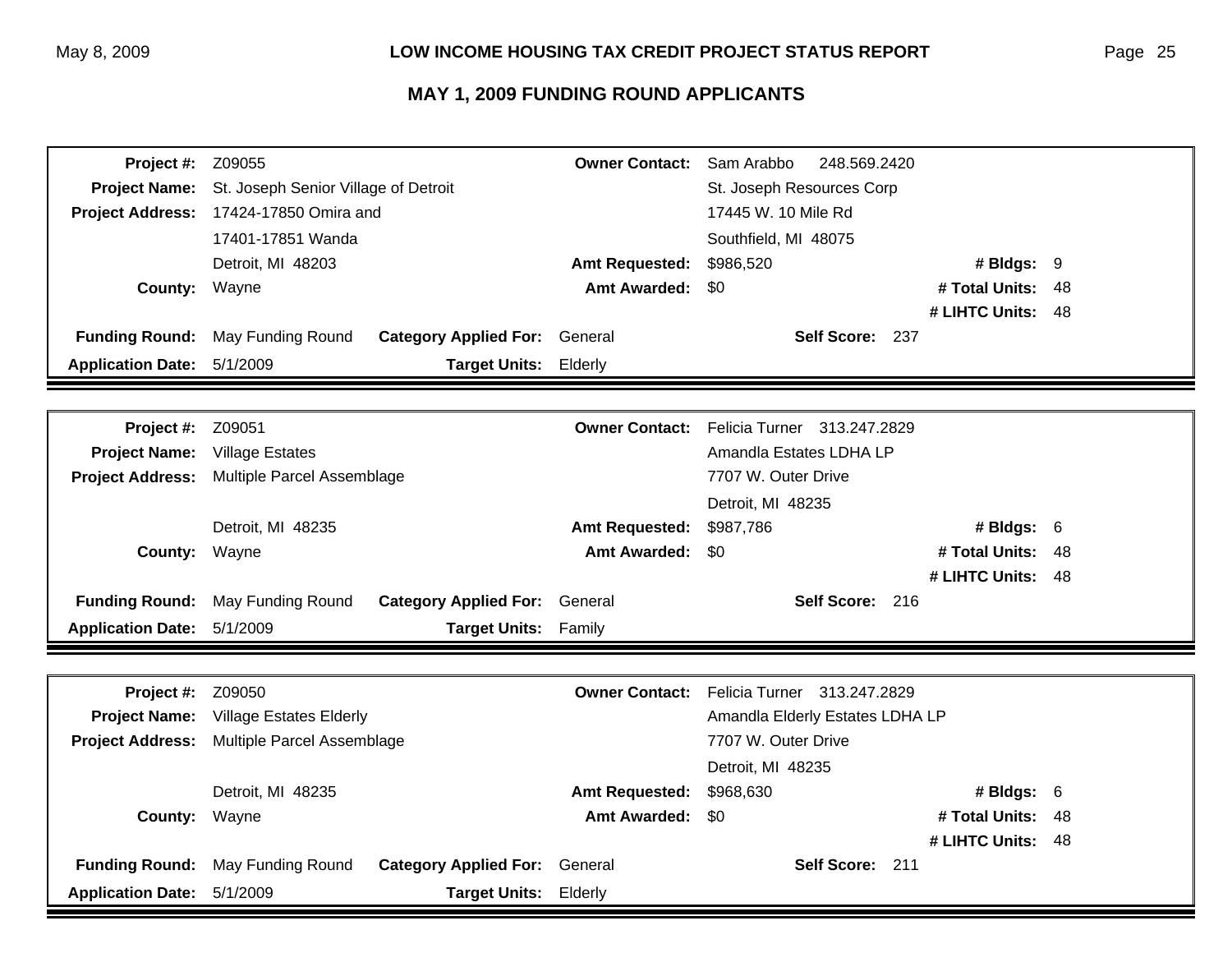| Project #:               | Z09077                                            | <b>Owner Contact:</b> | Melvin Washington             | 313.831.2855       |     |
|--------------------------|---------------------------------------------------|-----------------------|-------------------------------|--------------------|-----|
| <b>Project Name:</b>     | <b>Whittier Tower</b>                             |                       | <b>Whittier Tower LDHA LP</b> |                    |     |
| <b>Project Address:</b>  | 315 Burns Drive                                   |                       | 4150 Grand River              |                    |     |
|                          |                                                   |                       | Detroit, MI 48208             |                    |     |
|                          | Detroit, MI 48214                                 | <b>Amt Requested:</b> | \$1,500,000                   | # Bldgs: 1         |     |
| County:                  | Wayne                                             | <b>Amt Awarded:</b>   | \$0                           | # Total Units:     | 120 |
|                          |                                                   |                       |                               | # LIHTC Units: 96  |     |
| <b>Funding Round:</b>    | May Funding Round<br><b>Category Applied For:</b> | General               | Self Score: 201               |                    |     |
| <b>Application Date:</b> | 5/1/2009<br><b>Target Units:</b>                  | Elderly               |                               |                    |     |
|                          |                                                   |                       |                               |                    |     |
| Project #:               | Z09070                                            | <b>Owner Contact:</b> | T. Van Fox<br>248.352.0380    |                    |     |
| <b>Project Name:</b>     | Bella Vista Glen                                  |                       | Bella Vista II/MHT LDHA LLC   |                    |     |
| <b>Project Address:</b>  | 369 Glendale Avenue                               |                       | 20505 West 12 Mile Road       |                    |     |
|                          |                                                   |                       | Southfield, MI 48076          |                    |     |
|                          | Highland Park, MI 48203                           | <b>Amt Requested:</b> | \$853,215                     | # Bldgs: 1         |     |
| County:                  | Wayne                                             | <b>Amt Awarded:</b>   | \$0                           | # Total Units:     | 138 |
|                          |                                                   |                       |                               | # LIHTC Units:     | 138 |
| <b>Funding Round:</b>    | <b>Category Applied For:</b><br>May Funding Round | General               | Self Score: 221               |                    |     |
| <b>Application Date:</b> | 5/1/2009<br><b>Target Units:</b>                  | Family                |                               |                    |     |
|                          |                                                   |                       |                               |                    |     |
| Project #:               | Z09069                                            | <b>Owner Contact:</b> | T. Van Fox<br>248.352.0380    |                    |     |
| <b>Project Name:</b>     | <b>Gabrielle Apartments &amp; Townhomes</b>       |                       | Gabrielle II/MHT LDHA LLC     |                    |     |
| <b>Project Address:</b>  | 14201 Second Avenue                               |                       | 20505 West 12 Mile Road       |                    |     |
|                          |                                                   |                       | Southfield, MI 48076          |                    |     |
|                          | Highland Park, MI 48203                           | <b>Amt Requested:</b> | \$1,500,000                   | # Bldgs:           | 19  |
| County:                  | Wayne                                             | <b>Amt Awarded:</b>   | \$0                           | # Total Units:     | 336 |
|                          |                                                   |                       |                               | # LIHTC Units: 336 |     |
| <b>Funding Round:</b>    | May Funding Round<br><b>Category Applied For:</b> | General               | Self Score: 242               |                    |     |
| <b>Application Date:</b> | 5/1/2009<br><b>Target Units:</b>                  | Family and Elderly    |                               |                    |     |